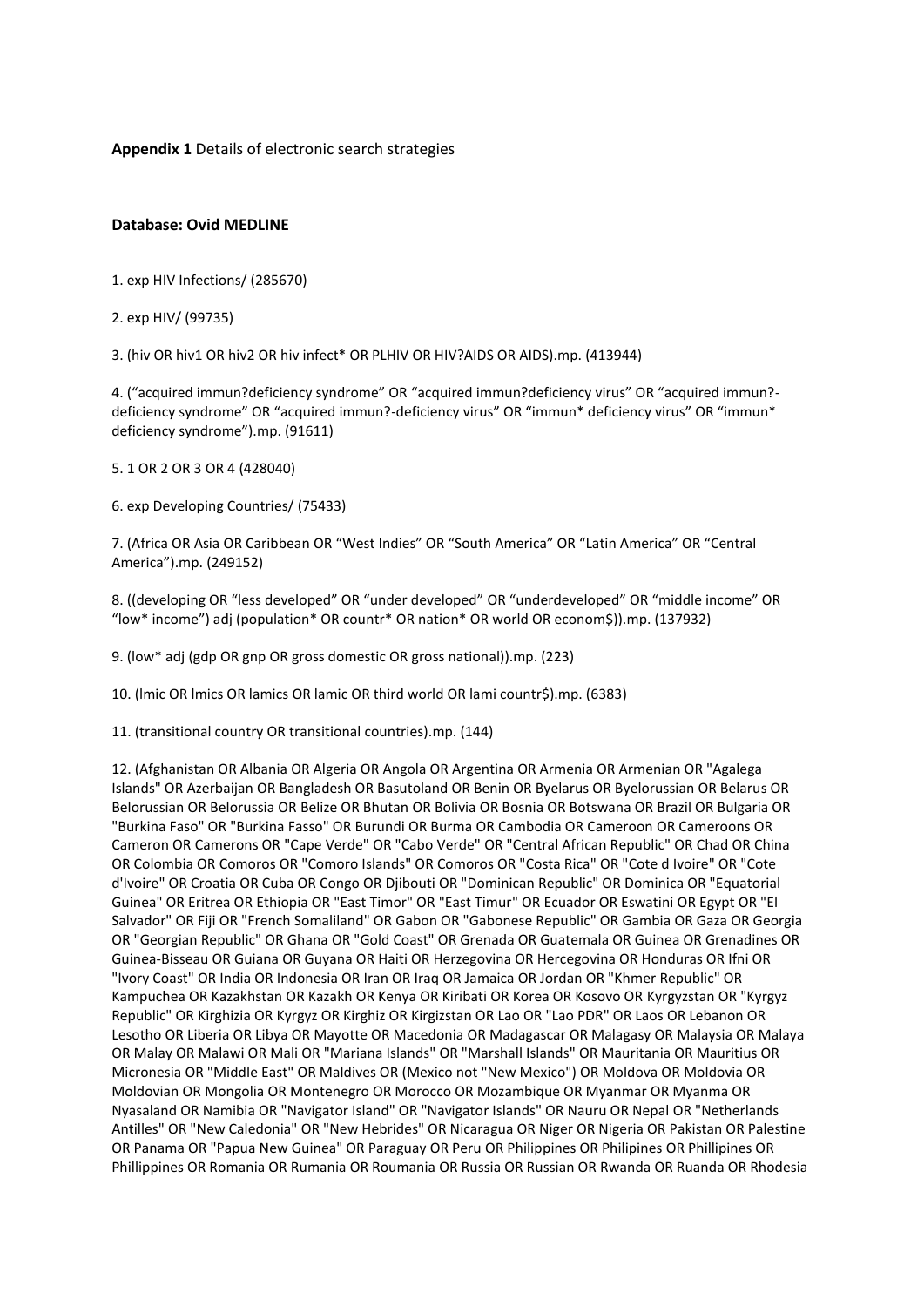OR "Saint Lucia" OR "St Lucia" OR "Saint Vincent" OR Sabah OR Sarawak OR "St Vincent" OR Samoa OR "Samoan Islands" OR "Sao Tome" OR Senegal OR Serbia OR Montenegro OR "Sierra Leone" OR "South Africa" OR "Sri Lanka" OR Ceylon OR "Solomon Islands" OR Somalia OR "Soviet Union" OR Somaliland OR "South Africa" OR Sudan OR "South Sudan" OR Suriname OR Surinam OR Swaziland OR Syria OR "Syrian Republic" OR Tajikistan OR Tadzhikistan OR Tadjikistan OR Tadzhik OR Tanzania OR Thailand OR "Timor Leste" OR Timor-Leste OR Togo OR Togolese OR Tonga OR Tunisia OR Turkey OR Turkmenistan OR Turkmen OR Tuvalu OR Uganda OR Ukraine OR USSR OR Uzbek OR "Union of Soviet Socialist Republics" OR "Upper Volta" OR Urundi OR Uzbekistan OR Venezuela OR Vanuatu OR Venezuela OR Vietnam OR "Viet Nam" OR "West Bank" OR Yemen OR Yugoslavia OR Zaire OR Zambia OR Zimbabwe).mp. (1491852)

13. 6 OR 7 OR 8 OR 9 OR 10 OR 11 OR 12 (1644428)

14. exp Depression/ (121458)

- 15. exp Depressive Disorder/ (110031)
- 16. (depress\* disorder\* OR Depress\*).tw,kw. (408875)
- 17. exp Mental Health/ (39869)

18. ("mental health" OR "mental ill\*" OR "mental disorder\*" OR psychiatric OR "psychological health" OR wellbeing OR "well being" OR well-being).tw,kw. (376906)

- 19. exp Anxiety Disorders/ (79967)
- 20. exp Anxiety/ (86968)
- 21. (anxiety disorder\$ OR anxi\* OR overanxious OR fear).tw,kw. (224424)
- 22. exp Stress, Psychological/ (133339)
- 23. (stress\* OR distress\*).tw,kw. (812931)
- 24. 14 OR 15 OR 16 OR 17 OR 18 OR 19 OR 20 OR 21 OR 22 OR 23 (1644800)
- 25. exp Psychotherapy/ (197597)
- 26. exp Mental Health Services/ (96682)
- 27. exp Adaptation, Psychological/ (128264)
- 28. exp Cognitive Behavioral Therapy/ OR exp Mindfulness/ OR exp Meditation/ (31375)
- 29. exp Family Therapy/ (8875)

30. (psychotherap\$ OR psychosocial OR psycho-social OR counsel\* OR problem solving OR sociotherap\*).mp. (314533)

31. ((Psycho-social OR "psycho social" OR psychosocial) adj3 (intervent\$ OR therap\$ OR treat\$ OR manag\$)).mp. (10411)

32. (Social adj1 (support OR system\* OR skill\*)).mp. (92157)

33. (socioenvironment\$ adj1 (therap\$ OR support OR intervent\$)).mp. (464)

34. (support adj3 psycho).mp. (265)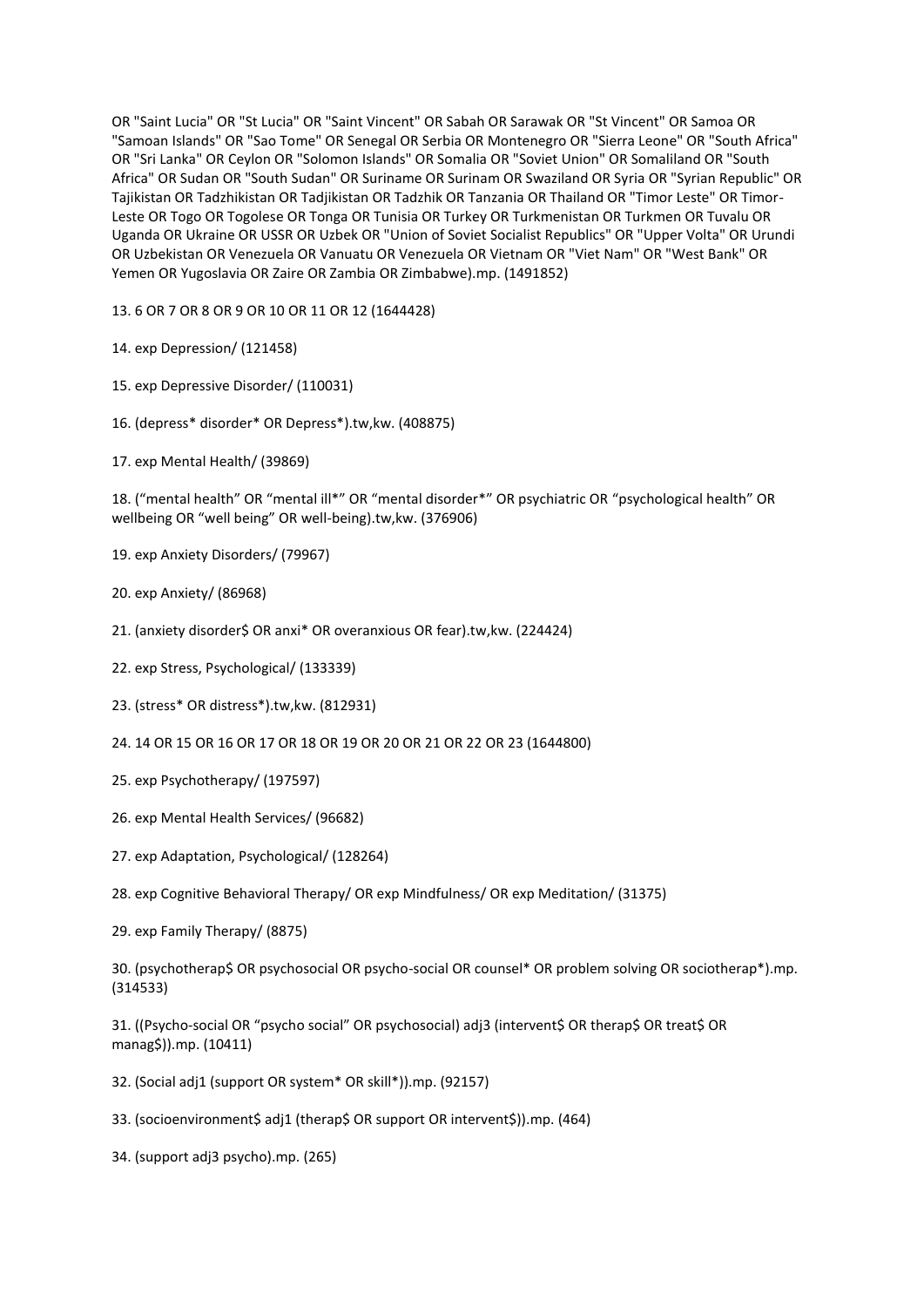35. exp Social Support/ (72014)

36. ('self help" OR "peer support" OR "self care" OR "Support group\*" OR "problem solving").mp. (98485)

37. (Cbt OR Icbt OR "cognitive behavio?r therap\*" OR "cognitive restructur\$" OR "stress manage\*" OR psychoed\* OR relaxation OR mindfulness).mp. (122236)

38. (relaxation adj1 (techinique\* OR therap\$ OR training)).mp. (7214)

39. ((psycholog\$ OR psychotherap\$) adj3 (intervent\$ OR therap\$ OR treat\$ OR manag\$ OR adjustment\* OR adaptation\*)).mp. (118890)

40. ((education\* OR behavio?r OR cogniti\$) adj3 (intervent\$ OR therap\$ OR treat\$ OR manag\$)).mp. (114231)

41. (Interpersonal adj1 (therap\$ OR treat\$ OR psychotherap\*)).mp. (1237)

42. (Coping adj1 (behavio\* OR intervention\* OR treat\$ OR skill\* OR strateg\*)).mp. (16063)

43. ((Adaptive adj1 behavio\*) OR family therap\$ OR talking therap\$).mp. (13992)

44. 25 OR 26 OR 27 OR 28 OR 29 OR 30 OR 31 OR 32 OR 33 OR 34 OR 35 OR 36 OR 37 OR 38 OR 39 OR 40 OR 41 OR 42 OR 43 (828928)

- 45. randomized controlled trial.pt. (516305)
- 46. controlled clinical trial.pt. (93895)
- 47. randomized.ti,ab. (459800)
- 48. drug therapy.fs. (2249292)
- 49. randomly.ab. (290454)
- 50. trial.ab. (448618)
- 51. groups.ab. (1794957)
- 52. 45 OR 46 OR 47 OR 48 OR 49 OR 50 OR 51 (4397799)
- 53. exp animals/ not humans.sh. (4753759)
- 54. 52 not 53 (3765451)
- 55. 5 and 13 and 24 and 44 and 54 (876)

#### **Database: Cochrane**

- #1 MeSH descriptor: [HIV] explode all trees
- #2 MeSH descriptor: [HIV Infections] explode all trees
- #3 (hiv OR hiv1 OR hiv2 OR "hiv infect\*" OR PLHIV OR HIV?AIDS OR AIDS):ti,ab,kw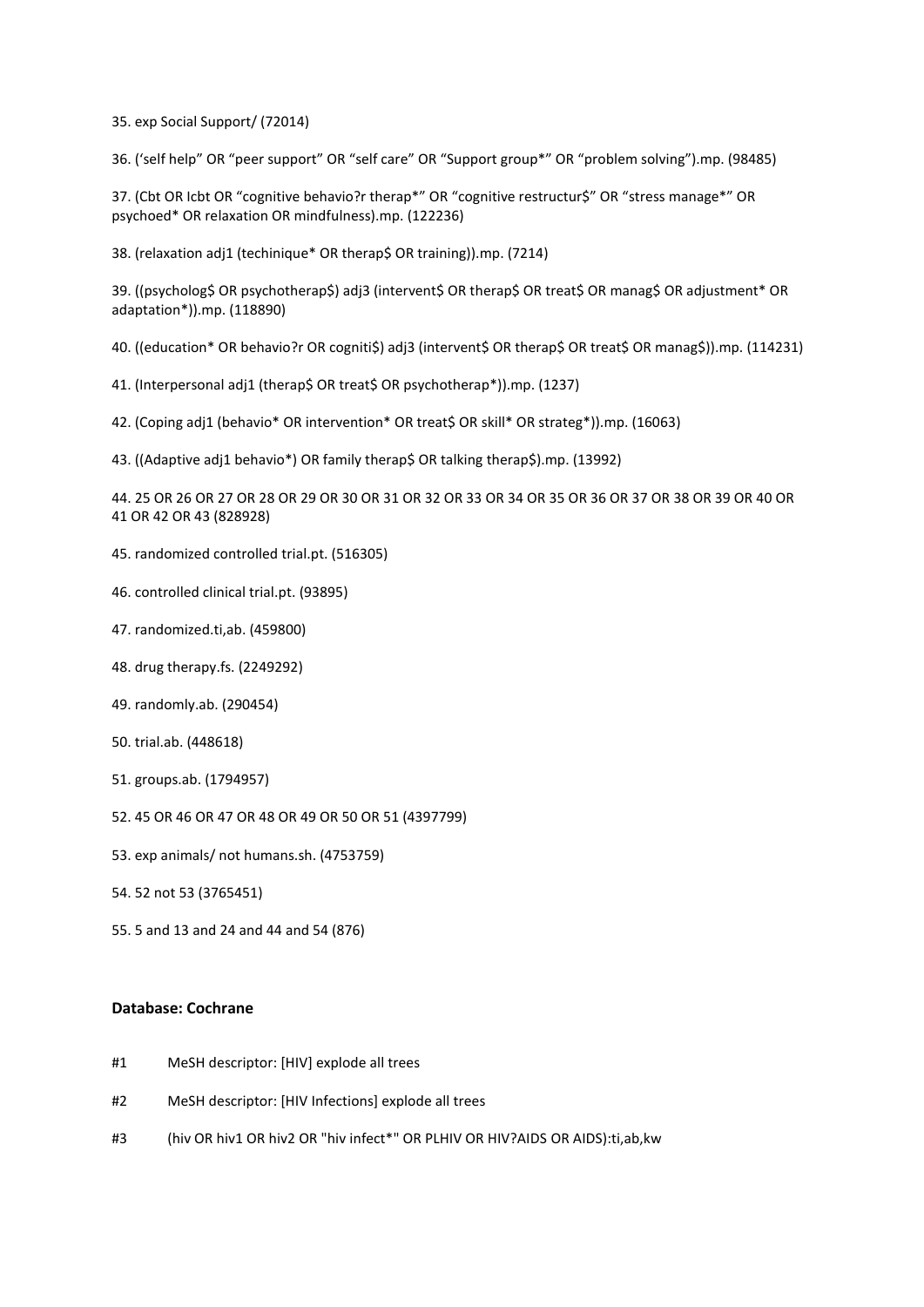#4 ("acquired immunodeficiency syndrome" OR "acquired immune deficiency syndrome" OR "acquired immune-deficiency syndrome" OR "acquired immuno deficiency syndrome" OR "human immunodeficiency virus" OR "human immune deficiency virus" OR "human immune-deficiency virus" OR "human immuno deficiency virus"):ti,ab,kw

#5 #1 OR #2 OR #3 #4

#6 MeSH descriptor: [Developing Countries] explode all trees

#7 (Africa OR Asia OR Caribbean OR "West Indies" OR "South America" OR "Latin America" OR "Central America"):ti,ab,kw

#8 ((developing OR "less developed" OR "under developed" OR underdeveloped OR "middle income" OR "low\* income") NEXT (population\* OR countr\* OR nation\* OR world OR econom\*)):ti,ab,kw

#9 ("low\* NEXT (gdp OR gnp OR "gross domestic" OR "gross national")"):ti,ab,kw

#10 (lmic OR lmics OR lamics OR lamic OR "third world" OR "lami countr\*"):ti,ab,kw

#11 "transitional countries":ti,ab,kw

#12 (Afghanistan OR Albania OR Algeria OR Angola OR Argentina OR Armenia OR Armenian OR "Agalega Islands" OR Azerbaijan OR Bangladesh OR Basutoland OR Benin OR Byelarus OR Byelorussian OR Belarus OR Belorussian OR Belorussia OR Belize OR Bhutan OR Bolivia OR Bosnia OR Botswana OR Brazil OR Bulgaria OR "Burkina Faso" OR "Burkina Fasso" OR Burundi OR Burma OR Cambodia OR Cameroon OR Cameroons OR Cameron OR Camerons OR "Cape Verde" OR "Cabo Verde" OR "Central African Republic" OR Chad OR China OR Colombia OR Comoros OR "Comoro Islands" OR Comoros OR "Costa Rica" OR "Cote d Ivoire" OR "Cote d'Ivoire" OR Croatia OR Cuba OR Congo OR Djibouti OR "Dominican Republic" OR Dominica OR "Equatorial Guinea" OR Eritrea OR Ethiopia OR "East Timor" OR "East Timur" OR Ecuador OR Eswatini OR Egypt OR "El Salvador" OR Fiji OR "French Somaliland" OR Gabon OR "Gabonese Republic" OR Gambia OR Gaza OR Georgia OR "Georgian Republic" OR Ghana OR "Gold Coast" OR Grenada OR Guatemala OR Guinea OR Grenadines OR Guinea-Bisseau OR Guiana OR Guyana OR Haiti OR Herzegovina OR Hercegovina OR Honduras OR Ifni OR "Ivory Coast" OR India OR Indonesia OR Iran OR Iraq OR Jamaica OR Jordan OR "Khmer Republic" OR Kampuchea OR Kazakhstan OR Kazakh OR Kenya OR Kiribati OR Korea OR Kosovo OR Kyrgyzstan OR "Kyrgyz Republic" OR Kirghizia OR Kyrgyz OR Kirghiz OR Kirgizstan OR Lao OR "Lao PDR" OR Laos OR Lebanon OR Lesotho OR Liberia OR Libya OR Mayotte OR Macedonia OR Madagascar OR Malagasy OR Malaysia OR Malaya OR Malay OR Malawi OR Mali OR "Mariana Islands" OR "Marshall Islands" OR Mauritania OR Mauritius OR Micronesia OR "Middle East" OR Maldives OR (Mexico NOT "New Mexico") OR Moldova OR Moldovia OR Moldovian OR Mongolia OR Montenegro OR Morocco OR Mozambique OR Myanmar OR Myanma OR Nyasaland OR Namibia OR "Navigator Island" OR "Navigator Islands" OR Nauru OR Nepal OR "Netherlands Antilles" OR "New Caledonia" OR "New Hebrides" OR Nicaragua OR Niger OR Nigeria OR Pakistan OR Palestine OR Panama OR "Papua New Guinea" OR Paraguay OR Peru OR Philippines OR Philipines OR Phillipines OR Phillippines OR Romania OR Rumania OR Roumania OR Russia OR Russian OR Rwanda OR Ruanda OR Rhodesia OR "Saint Lucia" OR "St Lucia" OR "Saint Vincent" OR Sabah OR Sarawak OR "St Vincent" OR Samoa OR "Samoan Islands" OR "Sao Tome" OR Senegal OR Serbia OR Montenegro OR "Sierra Leone" OR "South Africa" OR "Sri Lanka" OR Ceylon OR "Solomon Islands" OR Somalia OR "Soviet Union" OR Somaliland OR "South Africa" OR Sudan OR "South Sudan" OR Suriname OR Surinam OR Swaziland OR Syria OR "Syrian Republic" OR Tajikistan OR Tadzhikistan OR Tadjikistan OR Tadzhik OR Tanzania OR Thailand OR "Timor Leste" OR Timor-Leste OR Togo OR Togolese OR Tonga OR Tunisia OR Turkey OR Turkmenistan OR Turkmen OR Tuvalu OR Uganda OR Ukraine OR USSR OR Uzbek OR "Union of Soviet Socialist Republics" OR "Upper Volta" OR Urundi OR Uzbekistan OR Venezuela OR Vanuatu OR Venezuela OR Vietnam OR "Viet Nam" OR "West Bank" OR Yemen OR Yugoslavia OR Zaire OR Zambia OR Zimbabwe

):ti,ab,kw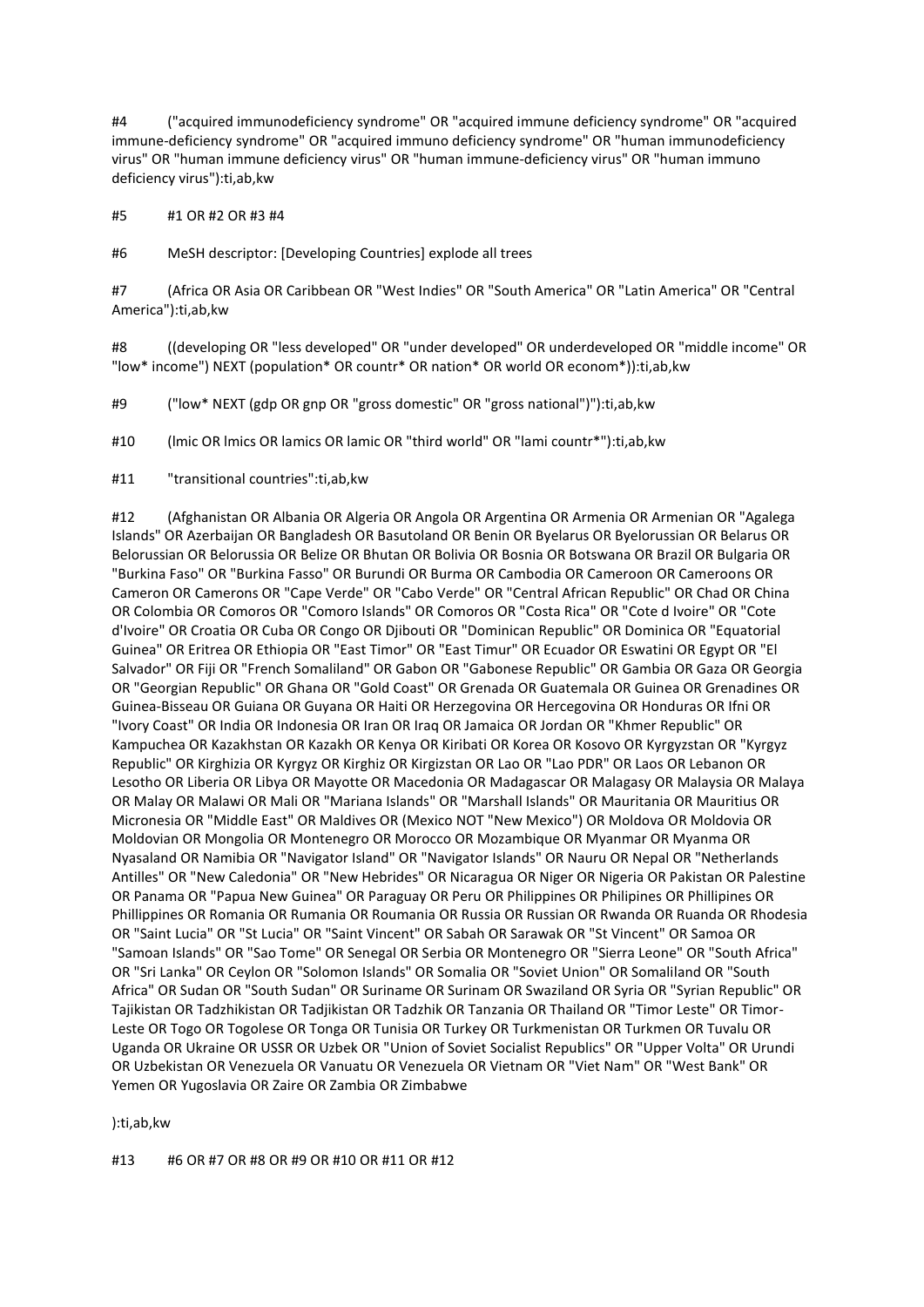- #14 MeSH descriptor: [Depression] explode all trees
- #15 MeSH descriptor: [Depressive Disorder] explode all trees
- #16 ("depress\* disorder\*" OR Depress\*):ti,ab,kw
- #17 MeSH descriptor: [Mental Health] explode all trees
- #18 MeSH descriptor: [Anxiety] explode all trees
- #19 MeSH descriptor: [Anxiety Disorders] explode all trees
- #20 ("anxiety disorder\*" OR anxi\* OR overanxious OR fear):ti,ab,kw
- #21 MeSH descriptor: [Stress, Psychological] explode all trees

#22 (stress\* OR distress\*):ti,ab,kw

#23 ("mental health" OR "mental ill\*" OR "mental disorder\*" OR psychiatric OR "psychological health" OR "well being"):ti,ab,kw

#24 #14 OR #15 OR #16 OR #17 OR #18 OR #19 OR #20 OR #21 OR #22 OR #23

- #25 MeSH descriptor: [Psychotherapy] explode all trees
- #26 MeSH descriptor: [Mental Health Services] explode all trees
- #27 MeSH descriptor: [Adaptation, Psychological] explode all trees
- #28 MeSH descriptor: [Behavior Therapy] explode all trees

#29 (psychotherap\* OR psychosocial OR psycho-social OR counsel\* OR "problem solving" OR sociotherap\*):ti,ab,kw

#30 (("Psycho social" OR psychosocial OR "psycho-social") NEAR/3 (intervent\* OR therap\* OR treat\* OR manag\*)):ti,ab,kw

#31 (Social NEXT (support OR system\* OR skill\*)):ti,ab,kw

#32 (socioenvironment\* NEXT therap\*):ti,ab,kw

- #33 (support NEAR/3 psycho):ti,ab,kw
- #34 MeSH descriptor: [Social Support] explode all trees

#35 ("self help" OR "peer support" OR "self care" OR "Support group\*" OR "problem solving"):ti,ab,kw

#36 (Cbt OR Icbt OR "cognitive behavio?r therap\*" OR "cognitive restructur\*" OR "stress manage\*" OR psychoed\* OR relaxation OR mindfulness):ti,ab,kw

#37 (relaxation NEAR/1 (techinique\* OR therap\* OR training)):ti,ab,kw

#38 ((psycholog\* OR psychotherap\*) NEAR/3 (intervent\* OR therap\* OR treat\* OR manag\* OR adjustment\* OR adaptation\*)):ti,ab,kw

#39 ((education\* OR behavio?r OR cogniti\*) NEAR/3 (intervent\* OR therap\* OR treat\* OR manag\*)):ti,ab,kw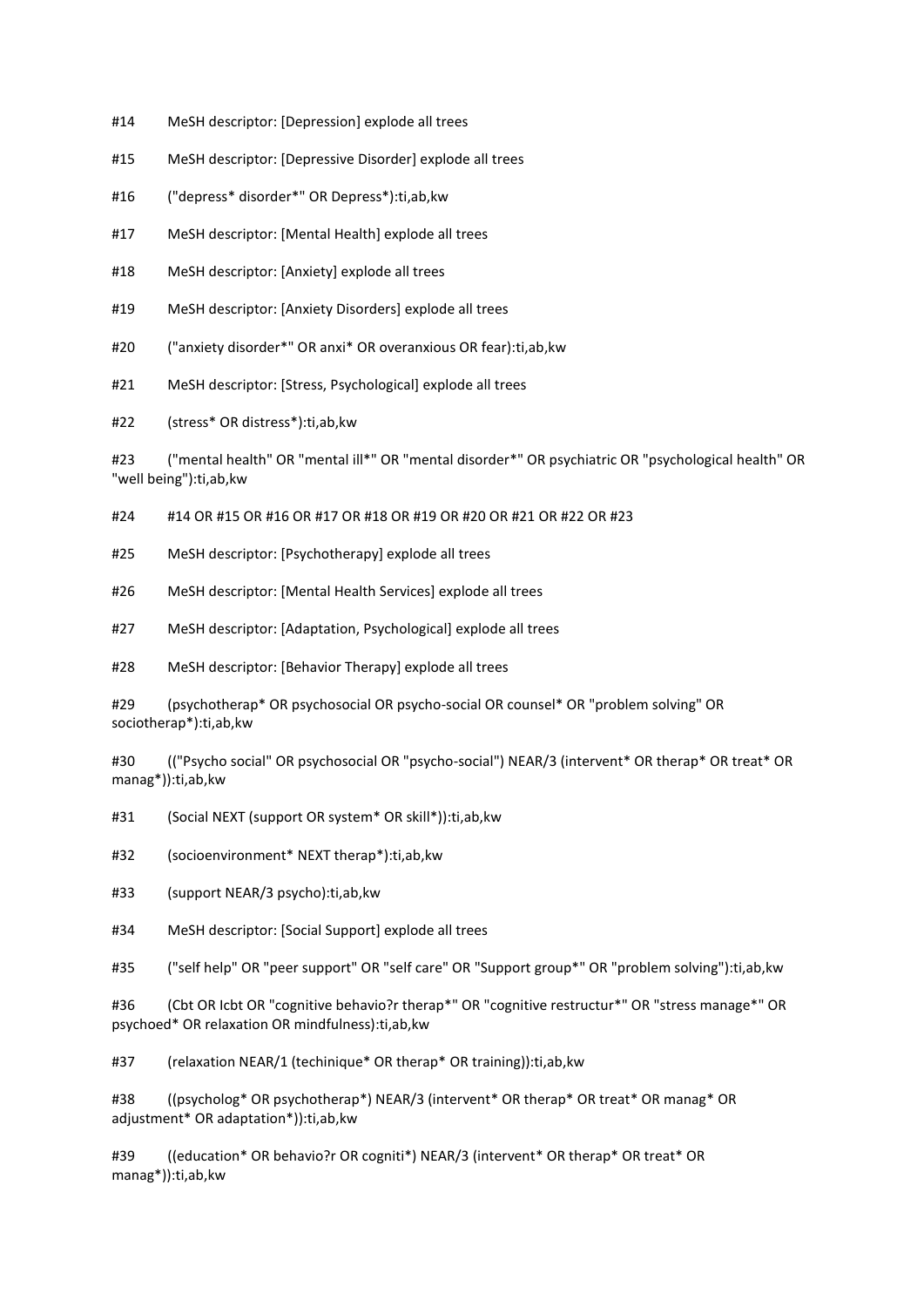- #40 (Interpersonal NEXT (therap\* OR treat\* OR psychotherap\*)):ti,ab,kw
- #41 (Coping NEAR/1 (behavio\* OR intervention\* OR treat\* OR skill\* OR strateg\*)):ti,ab,kw
- #42 ((Adaptive NEAR/1 behavio\*) OR "family therap\*" OR "talking therap\*"):ti,ab,kw

#43 #25 OR #26 OR #27 OR #28 OR #29 OR #30 OR #31 OR #32 OR #33 OR #34 OR #35 OR #36 OR #37 OR #38 OR #39 OR #40 OR #41 OR #42

#44 #5 and #13 and #24 and #43 (714)

#### **Database: Embase**

- 1. exp Human immunodeficiency virus infection/ (382307)
- 2. exp Human immunodeficiency virus/ (198952)
- 3. exp acquired immune deficiency syndrome/ (141473)

4. (hiv OR hiv1 OR hiv2 OR hiv infect\* OR PLHIV OR HIV?AIDS OR AIDS).mp. (509824)

5. (acquired immun?deficiency syndrome OR acquired immun?deficiency virus OR acquired immun?-deficiency syndrome OR acquired immun?-deficiency virus OR immun\* deficiency syndrome OR human immun\* deficiency virus).mp. (146580)

6. 1 OR 2 OR 3 OR 4 OR 5 (604763)

7. exp developing country/ (94954)

8. (Africa OR Asia OR Caribbean OR West Indies OR South America OR Latin America OR Central America).mp. (364169)

9. ((developing OR less developed OR under developed OR underdeveloped OR middle income OR low\* income) adj (population\* OR countr\* OR nation\* OR world OR econom\$)).mp. (183588)

10. (low\* adj (gdp OR gnp OR gross domestic OR gross national)).mp. (374)

11. (lmic OR lmics OR lamics OR lamic OR third world OR lami countr\$).mp. (10591)

12. (transitional country OR transitional countries).mp. (238)

13. (Afghanistan OR Albania OR Algeria OR Angola OR Argentina OR Armenia OR Armenian OR Azerbaijan OR Bangladesh OR Benin OR Byelarus OR Byelorussian OR Belarus OR Belorussian OR Belorussia OR Belize OR Bhutan OR Bolivia OR Bosnia OR Herzegovina OR Hercegovina OR Botswana OR Brazil OR Bulgaria OR Burkina Faso OR Burkina Fasso OR Upper Volta OR Burundi OR Urundi OR Cambodia OR Khmer Republic OR Kampuchea OR Cameroon OR Cameroons OR Cameron OR Camerons OR Cape Verde OR Cabo Verde OR Central African Republic OR Chad OR China OR Colombia OR Comoros OR Comoro Islands OR Comoros OR Mayotte OR Congo OR Zaire OR Costa Rica OR Cote d Ivoire OR Cote d'Ivoire OR Ivory Coast OR Croatia OR Cuba OR Djibouti OR French Somaliland OR Dominica OR Dominican Republic OR East Timor OR East Timur OR Timor Leste OR Timor-Leste OR Ecuador OR Egypt OR El Salvador OR Equatorial Guinea OR Eritrea OR Ethiopia OR Fiji OR Gabon OR Gabonese Republic OR Gambia OR Gaza OR Georgia OR Georgian Republic OR Ghana OR Gold Coast OR Grenada OR Guatemala OR Guinea OR Guinea-Bisseau OR Guiana OR Guyana OR Haiti OR Honduras OR India OR Indonesia OR Iran OR Iraq OR Jamaica OR Jordan OR Kazakhstan OR Kazakh OR Kenya OR Kiribati OR Korea OR Kosovo OR Kyrgyzstan OR Kyrgyz Republic OR Kirghizia OR Kyrgyz OR Kirghiz OR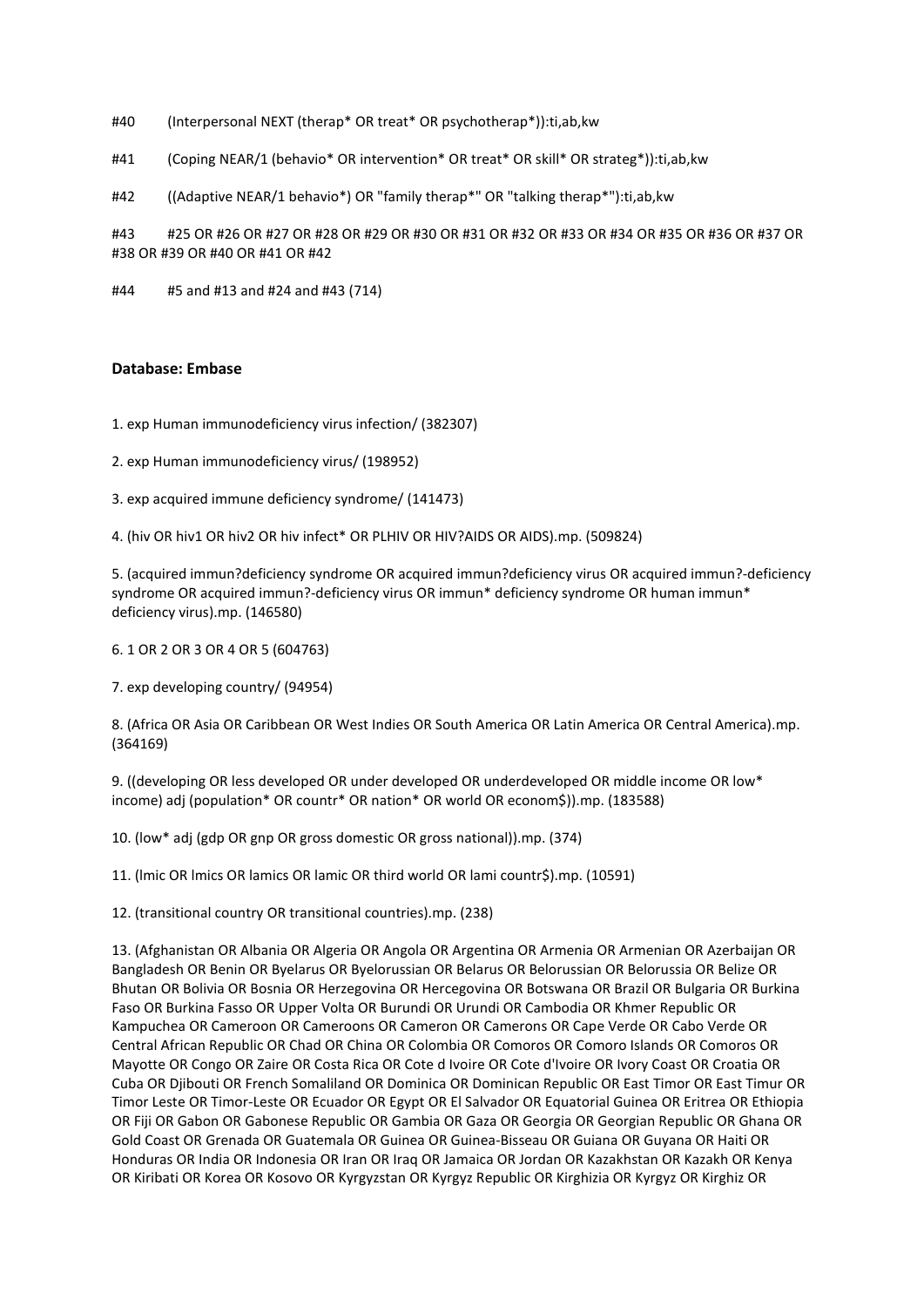Kirgizstan OR Lao OR Lao PDR OR Laos OR Lebanon OR Lesotho OR Basutoland OR Liberia OR Libya OR Macedonia OR Madagascar OR Malagasy OR Malaysia OR Malaya OR Malay OR Sabah OR Sarawak OR Malawi OR Nyasaland OR Mali OR Marshall Islands OR Mauritania OR Mauritius OR Agalega Islands OR (Mexico not New Mexico) OR Micronesia OR Middle East OR Maldives OR Moldova OR Moldovia OR Moldovian OR Mongolia OR Montenegro OR Morocco OR Ifni OR Mozambique OR Myanmar OR Myanma OR Burma OR Namibia OR Nauru OR Nepal OR Netherlands Antilles OR New Caledonia OR Nicaragua OR Niger OR Nigeria OR Mariana Islands OR Pakistan OR Palestine OR Panama OR Papua New Guinea OR Paraguay OR Peru OR Philippines OR Philipines OR Phillipines OR Phillippines OR Romania OR Rumania OR Roumania OR Russia OR Russian OR Rwanda OR Ruanda OR Saint Lucia OR St Lucia OR Saint Vincent OR St Vincent OR Grenadines OR Samoa OR Samoan Islands OR Navigator Island OR Navigator Islands OR Sao Tome OR Senegal OR Serbia OR Montenegro OR Sierra Leone OR South Africa OR Sri Lanka OR Ceylon OR Solomon Islands OR Somalia OR Somaliland OR South Africa OR Sudan OR South Sudan OR Suriname OR Surinam OR Swaziland OR Eswatini OR Syria OR Syrian Republic OR Tajikistan OR Tadzhikistan OR Tadjikistan OR Tadzhik OR Tanzania OR Thailand OR Togo OR Togolese OR Tonga OR Tunisia OR Turkey OR Turkmenistan OR Turkmen OR Tuvalu OR Venezuela OR Uganda OR Ukraine OR USSR OR Soviet Union OR Union of Soviet Socialist Republics OR Uzbekistan OR Uzbek OR Vanuatu OR New Hebrides OR Venezuela OR Vietnam OR Viet Nam OR West Bank OR Yemen OR Yugoslavia OR Zambia OR Zimbabwe OR Rhodesia).mp. (2047800)

- 14. 7 OR 8 OR 9 OR 10 OR 11 OR 12 OR 13 (2293172)
- 15. exp depression/ (488090)
- 16. (depress\* disorder\* OR Depress\*).tw,kw. (639860)
- 17. exp mental health/ (164733)

18. (mental health OR mental ill\* OR mental disorder\* OR psychiatric OR psychological health OR wellbeing OR well being OR well-being).tw,kw. (584341)

- 19. exp anxiety disorder/ (250387)
- 20. exp anxiety/ (216929)
- 21. (anxiety disorder\$ OR anxi\* OR overanxious OR fear).tw,kw. (382232)
- 22. exp mental stress/ (84296)
- 23. (stress\* OR distress\*).tw,kw. (1279816)
- 24. 15 OR 16 OR 17 OR 18 OR 19 OR 20 OR 21 OR 22 OR 23 (2615022)
- 25. exp psychodynamic psychotherapy/ OR exp interpersonal psychotherapy/ OR exp psychotherapy/ (255709)
- 26. exp mental health service/ (56715)
- 27. exp coping behavior/ OR exp Meditation/ OR exp mindfulness/ (81491)
- 28. exp behavior therapy/ OR exp cognitive behavioral therapy/ OR exp cognitive therapy/ (91820)
- 29. exp family therapy/ (13213)
- 30. exp social support/ (94292)

31. (psychotherap\$ OR psychosocial OR psycho-social OR counsel\* OR problem solving OR sociotherap\*).mp. (516885)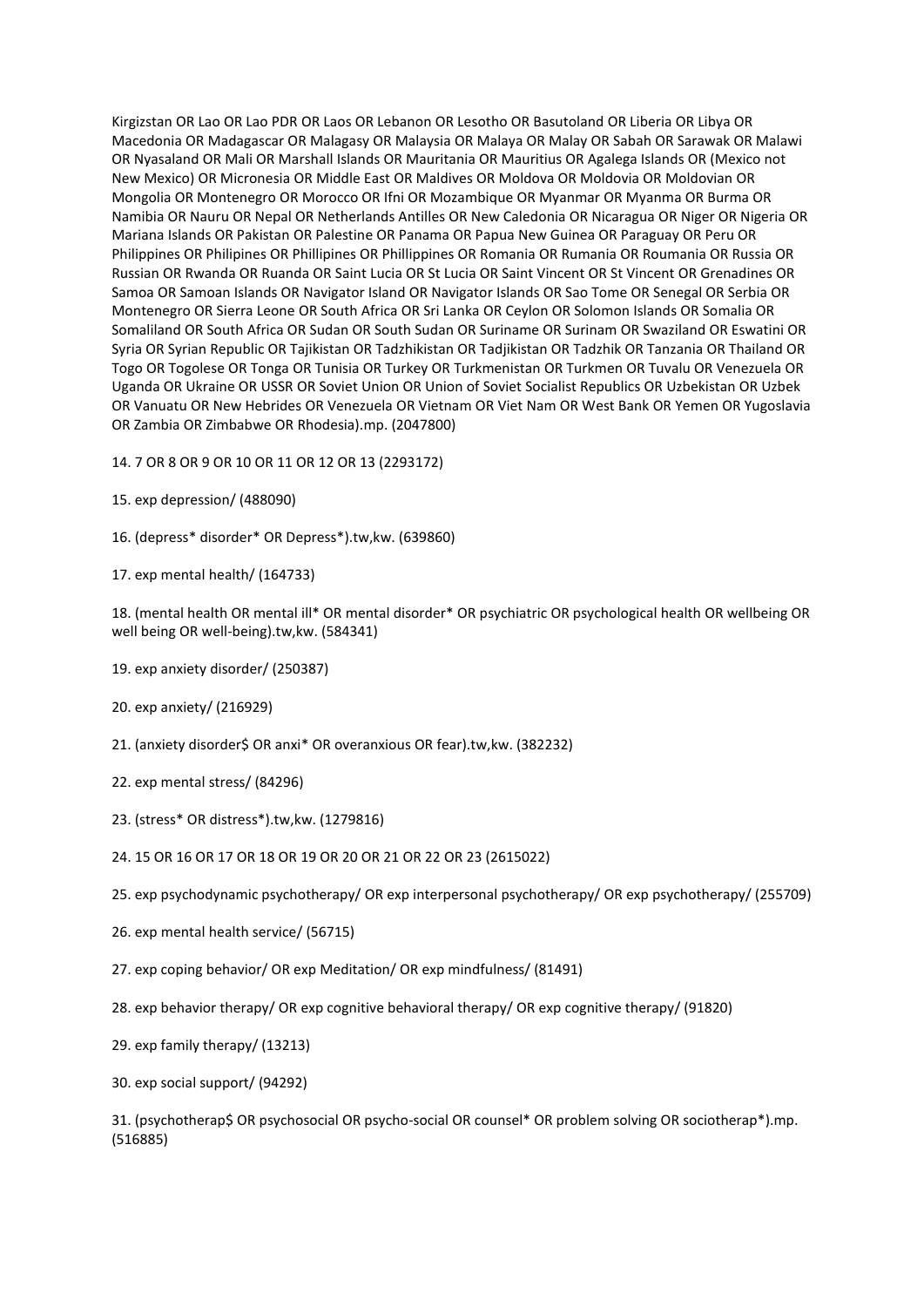32. ((Psychosocial OR psycho social OR psycho-social) adj3 (intervent\$ OR therap\$ OR treat\$ OR manag\$)).mp. (18323)

33. (Social adj1 (support OR system\* OR skill\*)).mp. (116919)

34. (support adj3 psycho).mp. (723)

35. (self help OR peer support OR self care OR Support group\* OR problem solving).mp. (149737)

36. (Cbt OR Icbt OR cognitive behavio?r therap\* OR cognitive restructur\$ OR stress manage\* OR psychoed\* OR relaxation OR mindfulness).mp. (204433)

37. (relaxation adj1 (techinique\* OR therap\$ OR training)).mp. (12281)

38. ((psycholog\$ OR psychotherap\$) adj3 (intervent\$ OR therap\$ OR treat\$ OR manag\$ OR adjustment\* OR adaptation\*)).mp. (50518)

39. ((education\* OR behavio?r OR cogniti\$) adj3 (intervent\$ OR therap\$ OR treat\$ OR manag\$)).mp. (190663)

40. (Interpersonal adj1 (therap\$ OR treat\$ OR psychotherap\*)).mp. (2113)

41. (Coping adj1 (behavio\* OR intervention\* OR treat\$ OR skill\* OR strateg\*)).mp. (69403)

42. ((Adaptive adj1 behavio\*) OR family therap\$ OR talking therap\$).mp. (69760)

43. 25 OR 26 OR 27 OR 28 OR 29 OR 30 OR 31 OR 32 OR 33 OR 34 OR 35 OR 36 OR 37 OR 38 OR 39 OR 40 OR 41 OR 42 (1182660)

- 44.. clinical trial/ (994628)
- 45 randomized controlled trial/ (633143)
- 46. randomization/ (89120)
- 47. single blind procedure/ (41037)
- 48. double blind procedure/ (178963)
- 49. crossover procedure/ (65349)
- 50. placebo/ (359531)
- 51. prospective study/ (643448)
- 52. randomi?ed controlled trial\$.tw. (243751)
- 53. rct.tw. (39499)
- 54. (random\$ adj2 allocat\$).tw. (45040)
- 55. ((single OR double OR treble OR triple) adj blind\$).tw. (240651)
- 56. placebo\$.tw. (317754)
- 57. 44 OR 45 OR 46 OR 47 OR 48 OR 49 OR 50 OR 51 OR 52 OR 53 OR 54 OR 55 OR 56 (2299030)
- 58. 6 and 14 and 24 and 43 and 57 (399)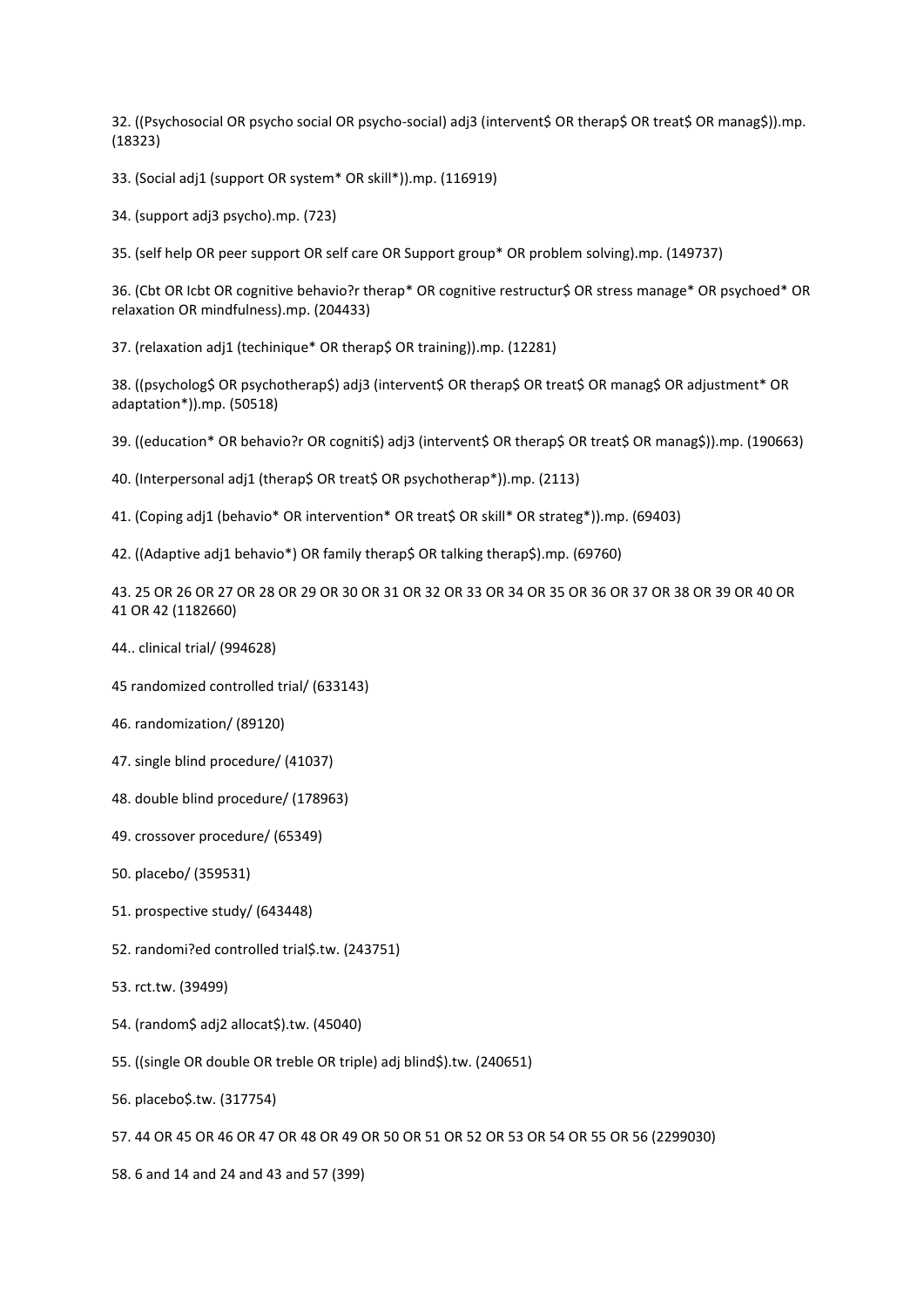### **Database: Global Health**

1. exp HIV infections/ (97096)

2. exp human immunodeficiency viruses/ (107140)

3. exp acquired immune deficiency syndrome/ (22894)

4. (hiv OR hiv1 OR hiv2 OR hiv infect\* OR PLHIV OR HIV?AIDS OR AIDS).mp. (120074)

5. (acquired immun?deficiency syndrome OR acquired immun?deficiency virus OR acquired immun?-deficiency syndrome OR acquired immun?-deficiency virus OR immun\* deficiency syndrome OR human immun\* deficiency virus).mp. (23902)

6. 1 OR 2 OR 3 OR 4 OR 5 (120884)

7. exp Developing Countries/ (693473)

8. (Africa OR Asia OR Caribbean OR West Indies OR South America OR Latin America OR Central America).mp. (767709)

9. ((developing OR less developed OR under developed OR underdeveloped OR middle income OR low\* income) adj (population\* OR countr\* OR nation\* OR world OR econom\$)).mp. (704638)

10. (low\* adj (gdp OR gnp OR gross domestic OR gross national)).mp. (73)

11. (lmic OR lmics OR lamics OR lamic OR third world OR lami countr\$).mp. (17581)

12. (transitional country OR transitional countries).mp. (89)

13. (Afghanistan OR Albania OR Algeria OR Angola OR Argentina OR Armenia OR Armenian OR Azerbaijan OR Bangladesh OR Benin OR Byelarus OR Byelorussian OR Belarus OR Belorussian OR Belorussia OR Belize OR Bhutan OR Bolivia OR Bosnia OR Herzegovina OR Hercegovina OR Botswana OR Brazil OR Bulgaria OR Burkina Faso OR Burkina Fasso OR Upper Volta OR Burundi OR Urundi OR Cambodia OR Khmer Republic OR Kampuchea OR Cameroon OR Cameroons OR Cameron OR Camerons OR Cape Verde OR Cabo Verde OR Central African Republic OR Chad OR China OR Colombia OR Comoros OR Comoro Islands OR Comoros OR Mayotte OR Congo OR Zaire OR Costa Rica OR Cote d Ivoire OR Cote d'Ivoire OR Ivory Coast OR Croatia OR Cuba OR Djibouti OR French Somaliland OR Dominica OR Dominican Republic OR East Timor OR East Timur OR Timor Leste OR Timor-Leste OR Ecuador OR Egypt OR El Salvador OR Equatorial Guinea OR Eritrea OR Ethiopia OR Fiji OR Gabon OR Gabonese Republic OR Gambia OR Gaza OR Georgia OR Georgian Republic OR Ghana OR Gold Coast OR Grenada OR Guatemala OR Guinea OR Guinea-Bisseau OR Guiana OR Guyana OR Haiti OR Honduras OR India OR Indonesia OR Iran OR Iraq OR Jamaica OR Jordan OR Kazakhstan OR Kazakh OR Kenya OR Kiribati OR Korea OR Kosovo OR Kyrgyzstan OR Kyrgyz Republic OR Kirghizia OR Kyrgyz OR Kirghiz OR Kirgizstan OR Lao OR Lao PDR OR Laos OR Lebanon OR Lesotho OR Basutoland OR Liberia OR Libya OR Macedonia OR Madagascar OR Malagasy OR Malaysia OR Malaya OR Malay OR Sabah OR Sarawak OR Malawi OR Nyasaland OR Mali OR Marshall Islands OR Mauritania OR Mauritius OR Agalega Islands OR (Mexico not New Mexico) OR Micronesia OR Middle East OR Maldives OR Moldova OR Moldovia OR Moldovian OR Mongolia OR Montenegro OR Morocco OR Ifni OR Mozambique OR Myanmar OR Myanma OR Burma OR Namibia OR Nauru OR Nepal OR Netherlands Antilles OR New Caledonia OR Nicaragua OR Niger OR Nigeria OR Mariana Islands OR Pakistan OR Palestine OR Panama OR Papua New Guinea OR Paraguay OR Peru OR Philippines OR Philipines OR Phillipines OR Phillippines OR Romania OR Rumania OR Roumania OR Russia OR Russian OR Rwanda OR Ruanda OR Saint Lucia OR St Lucia OR Saint Vincent OR St Vincent OR Grenadines OR Samoa OR Samoan Islands OR Navigator Island OR Navigator Islands OR Sao Tome OR Senegal OR Serbia OR Montenegro OR Sierra Leone OR South Africa OR Sri Lanka OR Ceylon OR Solomon Islands OR Somalia OR Somaliland OR South Africa OR Sudan OR South Sudan OR Suriname OR Surinam OR Swaziland OR Eswatini OR Syria OR Syrian Republic OR Tajikistan OR Tadzhikistan OR Tadjikistan OR Tadzhik OR Tanzania OR Thailand OR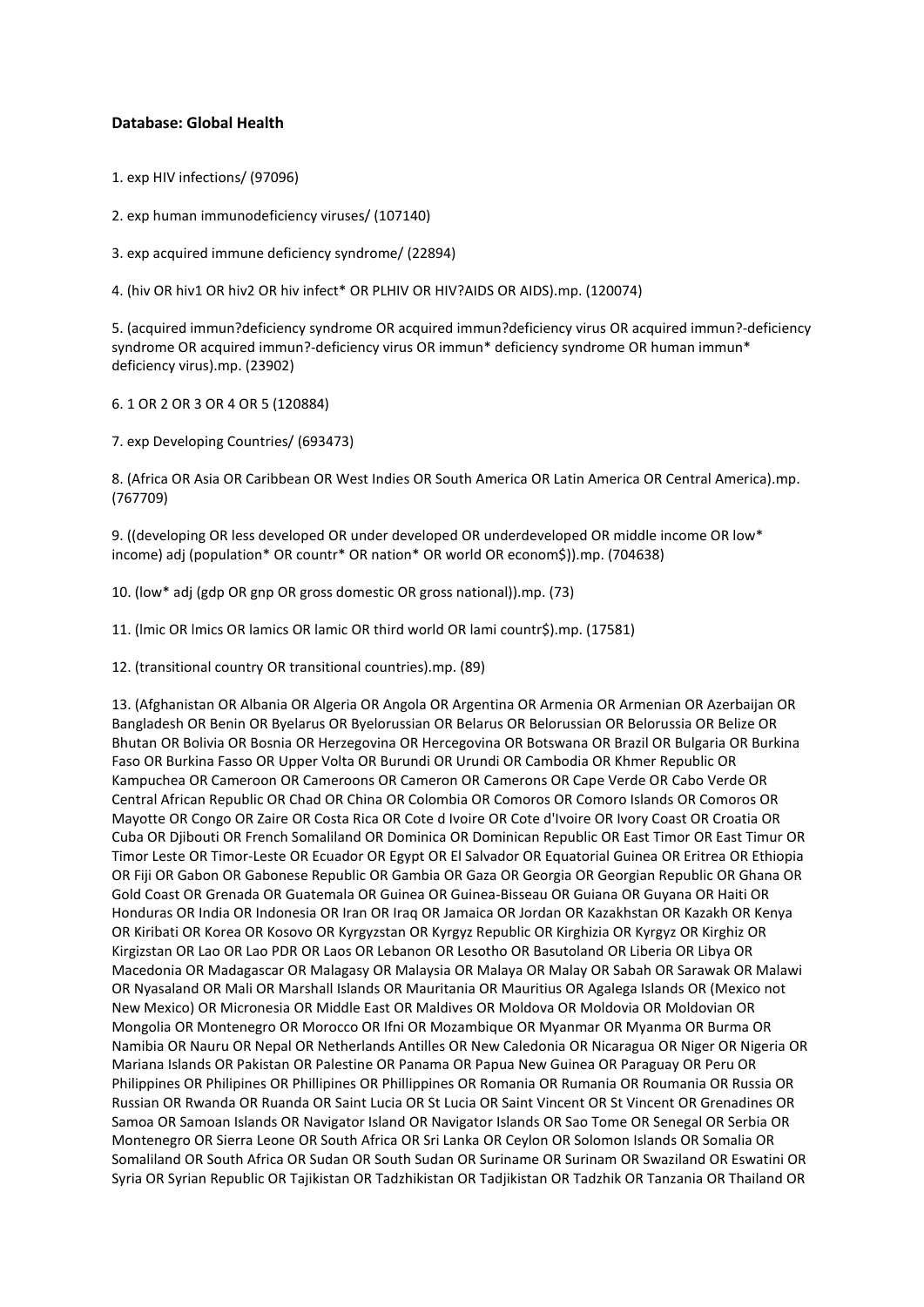Togo OR Togolese OR Tonga OR Tunisia OR Turkey OR Turkmenistan OR Turkmen OR Tuvalu OR Venezuela OR Uganda OR Ukraine OR USSR OR Soviet Union OR Union of Soviet Socialist Republics OR Uzbekistan OR Uzbek OR Vanuatu OR New Hebrides OR Venezuela OR Vietnam OR Viet Nam OR West Bank OR Yemen OR Yugoslavia OR Zambia OR Zimbabwe OR Rhodesia).mp. (753298)

14. 7 OR 8 OR 9 OR 10 OR 11 OR 12 OR 13 (849513)

15. exp depression/ (22350)

16. (depress\* disorder\* OR Depress\*).mp. (40683)

17. exp mental health/ (21719)

18. (mental health OR mental ill\* OR mental disorder\* OR psychiatric OR psychological health OR wellbeing OR well being OR well-being).mp. (73813)

19. 15 OR 16 OR 17 OR 18 (93791)

20. exp psychotherapy/ (2902)

21. family counselling.sh. (42)

22. (psychotherap\$ OR psychosocial OR psycho-social OR counsel\* OR problem solving OR sociotherap\*).mp. (39323)

23. ((Psychosocial OR psycho social OR psycho-social) adj3 (intervent\$ OR therap\$ OR treat\$ OR manag\$)).mp. (934)

24. (Social adj1 (support OR system\* OR skill\*)).mp. (8875)

25. (support adj3 psycho).mp. (51)

26. (self help OR peer support OR self care OR Support group\* OR problem solving).mp. (6607)

27. (Cbt OR Icbt OR cognitive behavio?r therap\* OR cognitive restructur\$ OR stress manage\* OR psychoed\* OR relaxation OR mindfulness).mp. (6630)

28. (relaxation adj1 (techinique\* OR therap\$ OR training)).mp. (692)

29. ((psycholog\$ OR psychotherap\$) adj3 (intervent\$ OR therap\$ OR treat\$ OR manag\$ OR adjustment\* OR adaptation\*)).mp. (3037)

30. ((education\* OR behavio?r OR cogniti\$) adj3 (intervent\$ OR therap\$ OR treat\$ OR manag\$)).mp. (15410)

31. (Interpersonal adj1 (therap\$ OR treat\$ OR psychotherap\*)).mp. (86)

32. (Coping adj1 (behavio\* OR intervention\* OR treat\$ OR skill\* OR strateg\*)).mp. (2875)

33. ((Adaptive adj1 behavio\*) OR family therap\$ OR talking therap\$).mp. (354)

34. mental health service.mp. (591)

35. (Meditation OR mindfulness OR psychodynamic psychotherap\* OR family therap\*).mp. (995)

36. 20 OR 21 OR 22 OR 23 OR 24 OR 25 OR 26 OR 27 OR 28 OR 29 OR 30 OR 31 OR 32 OR 33 OR 34 OR 35 (72802)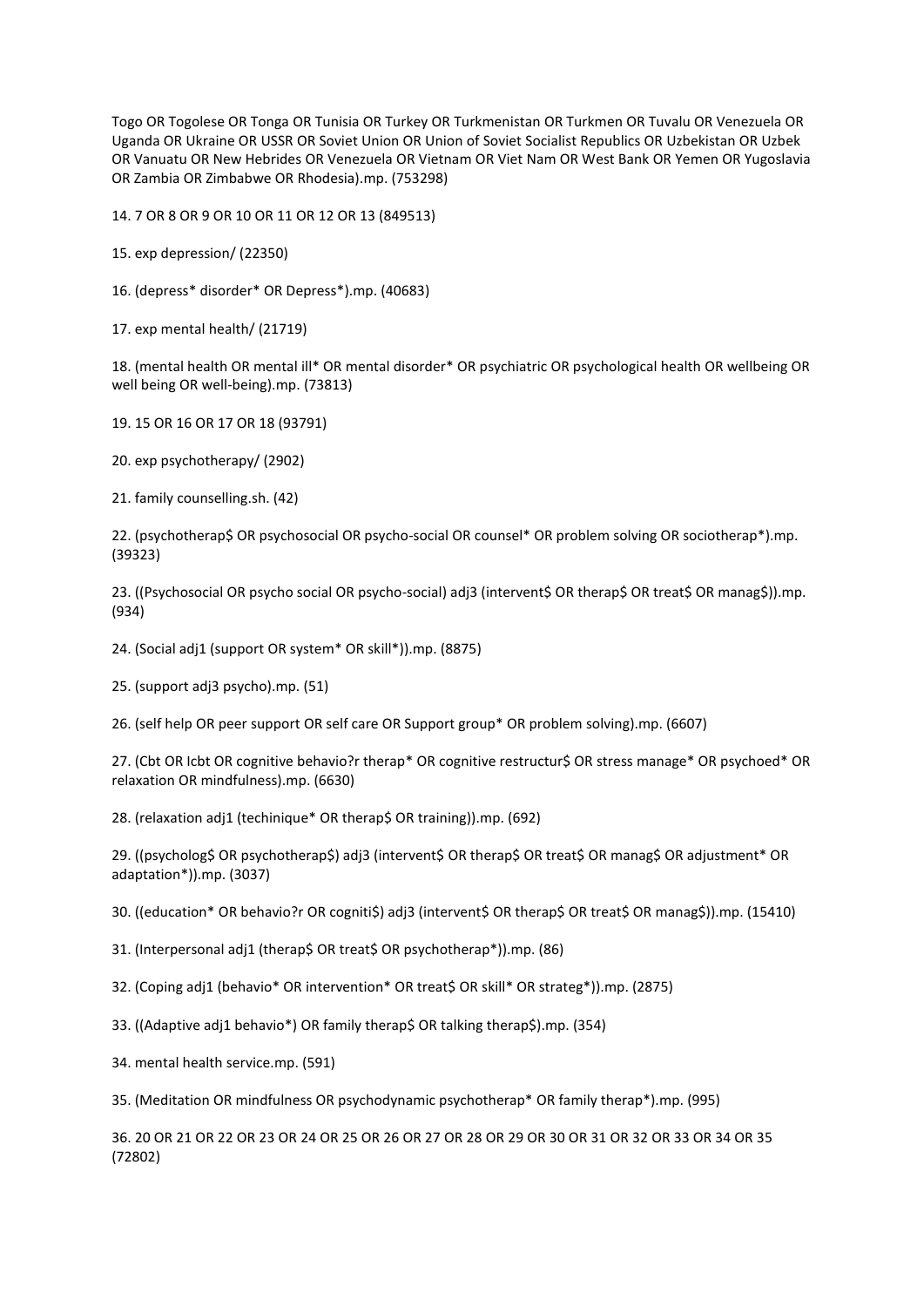37. randomized controlled trial.mp. OR exp randomized controlled trials/ (42780)

- 38. clinical trial.mp. OR exp clinical trials/ (62853)
- 39. randomization.mp. (3809)
- 40. ((double OR single) adj1 blind procedure).mp. (10)
- 41. prospective study.mp. (16671)
- 42. randomi?ed controlled trial\$.tw. (48331)
- 43. rct.tw. (3241)
- 44. (random\$ adj2 allocat\$).tw. (4767)
- 45. ((single OR double OR treble OR triple) adj blind\$).tw. (19882)
- 46. 37 OR 38 OR 39 OR 40 OR 41 OR 42 OR 43 OR 44 OR 45 (100554)
- 47. 6 and 14 and 19 and 36 and 46 (88)

### **Database: Global index medicus**

tw:(tw:((tw:("depress\* disorder\*" OR depress\* OR "mental health" OR "mental ill\*" OR "mental disorder\*" OR psychiatric OR "psychological health" OR wellbeing OR "well being" OR well-being OR "anxiety disorder\*" OR anxi\* OR overanxious OR fear OR stress\* OR distress\*)) AND (tw:(hiv OR hiv1 OR hiv2 OR "hiv infect\*" OR plhiv OR hiv OR aids OR "acquired immunodeficiency syndrome" OR "acquired immune deficiency syndrome" OR "acquired immune-deficiency syndrome" OR "acquired immuno deficiency syndrome" OR "human immunodeficiency virus" OR "human immune deficiency virus" OR "human immune-deficiency virus" OR "human immuno deficiency virus"))) AND ( type\_of\_study:("clinical\_trials"))) (76)

### **Database: APA PsycInfo**

- 1. exp AIDS/ OR exp HIV/ (43409)
- 2. (hiv OR hiv1 OR hiv2 OR hiv infect\* OR PLHIV OR HIV?AIDS OR AIDS).mp. (74957)

3. (acquired immun?deficiency syndrome OR acquired immun?deficiency virus OR acquired immun?-deficiency syndrome OR acquired immun?-deficiency virus OR immun\* deficiency virus OR immun\* deficiency syndrome).mp. (7658)

- 4. 1 OR 2 OR 3 (75238)
- 5. exp Developing Countries/ (5598)

6. (Africa OR Asia OR Caribbean OR West Indies OR South America OR Latin America OR Central America).mp. (40779)

7. ((developing OR less developed OR under developed OR underdeveloped OR middle income OR low\* income) adj (population\* OR countr\* OR nation\* OR world OR econom\$)).mp. (18240)

8. (low\* adj (gdp OR gnp OR gross domestic OR gross national)).mp. (46)

9. (lmic OR lmics OR lamics OR lamic OR third world OR lami countr\$).mp. (2114)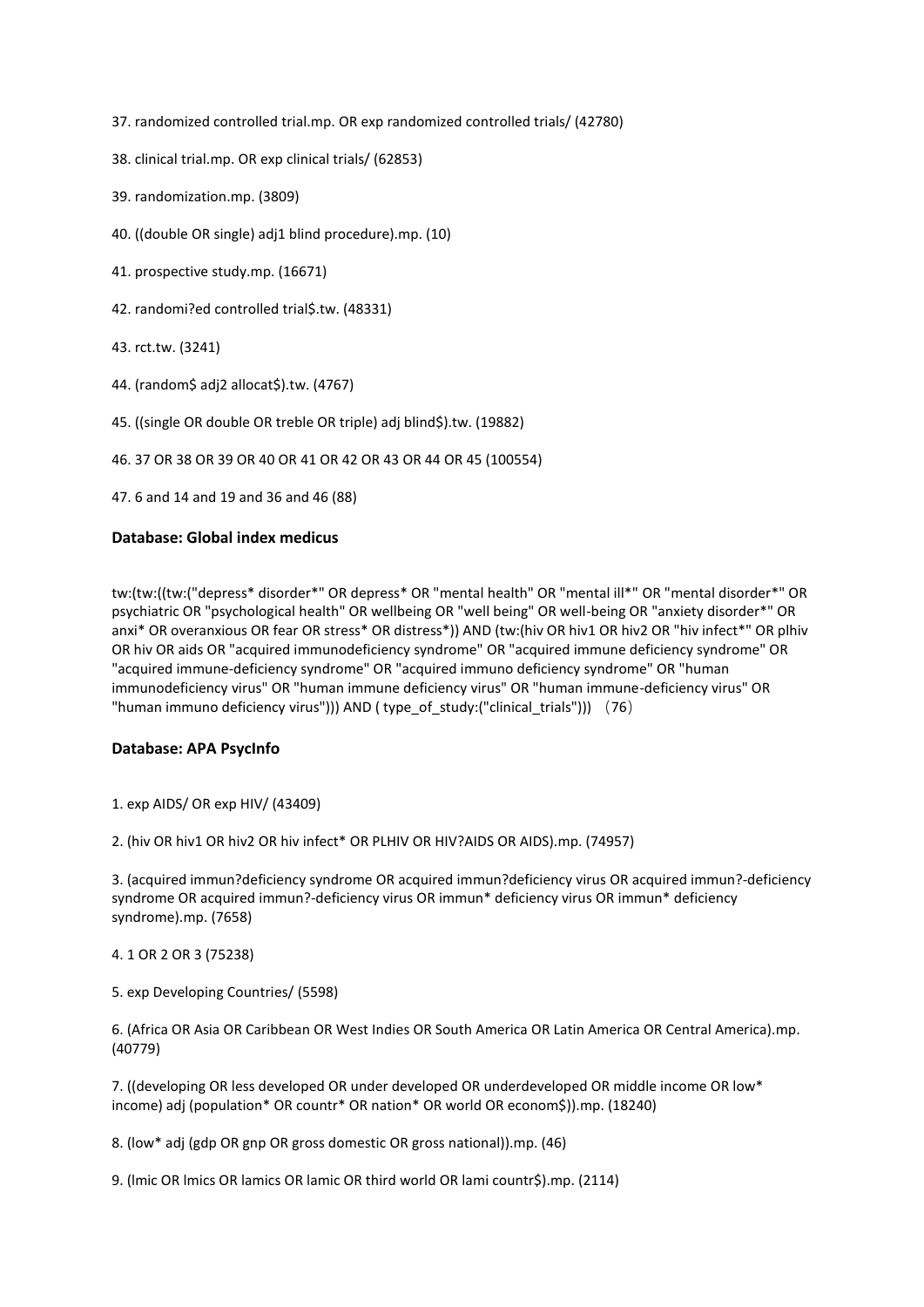10. (transitional country OR transitional countries).mp. (66)

11. (Afghanistan OR Albania OR Algeria OR Angola OR Argentina OR Armenia OR Armenian OR Azerbaijan OR Bangladesh OR Benin OR Byelarus OR Byelorussian OR Belarus OR Belorussian OR Belorussia OR Belize OR Bhutan OR Bolivia OR Bosnia OR Herzegovina OR Hercegovina OR Botswana OR Brazil OR Bulgaria OR Burkina Faso OR Burkina Fasso OR Upper Volta OR Burundi OR Urundi OR Cambodia OR Khmer Republic OR Kampuchea OR Cameroon OR Cameroons OR Cameron OR Camerons OR Cape Verde OR Cabo Verde OR Central African Republic OR Chad OR China OR Colombia OR Comoros OR Comoro Islands OR Comoros OR Mayotte OR Congo OR Zaire OR Costa Rica OR Cote d Ivoire OR Cote d'Ivoire OR Ivory Coast OR Croatia OR Cuba OR Djibouti OR French Somaliland OR Dominica OR Dominican Republic OR East Timor OR East Timur OR Timor Leste OR Timor-Leste OR Ecuador OR Egypt OR El Salvador OR Equatorial Guinea OR Eritrea OR Ethiopia OR Fiji OR Gabon OR Gabonese Republic OR Gambia OR Gaza OR Georgia OR Georgian Republic OR Ghana OR Gold Coast OR Grenada OR Guatemala OR Guinea OR Guinea-Bisseau OR Guiana OR Guyana OR Haiti OR Honduras OR India OR Indonesia OR Iran OR Iraq OR Jamaica OR Jordan OR Kazakhstan OR Kazakh OR Kenya OR Kiribati OR Korea OR Kosovo OR Kyrgyzstan OR Kyrgyz Republic OR Kirghizia OR Kyrgyz OR Kirghiz OR Kirgizstan OR Lao OR Lao PDR OR Laos OR Lebanon OR Lesotho OR Basutoland OR Liberia OR Libya OR Macedonia OR Madagascar OR Malagasy OR Malaysia OR Malaya OR Malay OR Sabah OR Sarawak OR Malawi OR Nyasaland OR Mali OR Marshall Islands OR Mauritania OR Mauritius OR Agalega Islands OR (Mexico not New Mexico) OR Micronesia OR Middle East OR Maldives OR Moldova OR Moldovia OR Moldovian OR Mongolia OR Montenegro OR Morocco OR Ifni OR Mozambique OR Myanmar OR Myanma OR Burma OR Namibia OR Nauru OR Nepal OR Netherlands Antilles OR New Caledonia OR Nicaragua OR Niger OR Nigeria OR Mariana Islands OR Pakistan OR Palestine OR Panama OR Papua New Guinea OR Paraguay OR Peru OR Philippines OR Philipines OR Phillipines OR Phillippines OR Romania OR Rumania OR Roumania OR Russia OR Russian OR Rwanda OR Ruanda OR Saint Lucia OR St Lucia OR Saint Vincent OR St Vincent OR Grenadines OR Samoa OR Samoan Islands OR Navigator Island OR Navigator Islands OR Sao Tome OR Senegal OR Serbia OR Montenegro OR Sierra Leone OR South Africa OR Sri Lanka OR Ceylon OR Solomon Islands OR Somalia OR Somaliland OR South Africa OR Sudan OR South Sudan OR Suriname OR Surinam OR Swaziland OR Eswatini OR Syria OR Syrian Republic OR Tajikistan OR Tadzhikistan OR Tadjikistan OR Tadzhik OR Tanzania OR Thailand OR Togo OR Togolese OR Tonga OR Tunisia OR Turkey OR Turkmenistan OR Turkmen OR Tuvalu OR Venezuela OR Uganda OR Ukraine OR USSR OR Soviet Union OR Union of Soviet Socialist Republics OR Uzbekistan OR Uzbek OR Vanuatu OR New Hebrides OR Venezuela OR Vietnam OR Viet Nam OR West Bank OR Yemen OR Yugoslavia OR Zambia OR Zimbabwe OR Rhodesia).mp. (238007)

12. 5 OR 6 OR 7 OR 8 OR 9 OR 10 OR 11 (262260)

13. exp "Depression (Emotion)"/ OR exp Major Depression/ (158487)

14. (depress\* disorder\* OR Depress\*).mp. (375097)

15. exp Mental Health/ (68437)

16. (mental health OR mental ill\* OR mental disorder\* OR psychiatric OR psychological health OR wellbeing OR well being OR well-being).mp. (579728)

- 17. exp Anxiety Disorders/ (53081)
- 18. exp Anxiety/ (74746)
- 19. (anxiety disorder\$ OR anxi\* OR overanxious OR fear).mp. (308432)
- 20. exp Distress/ OR exp Psychological Stress/ (30987)
- 21. (stress\* OR distress\*).mp. (364872)
- 22. 13 OR 14 OR 15 OR 16 OR 17 OR 18 OR 19 OR 20 OR 21 (1190825)
- 23. exp Psychotherapy/ (204675)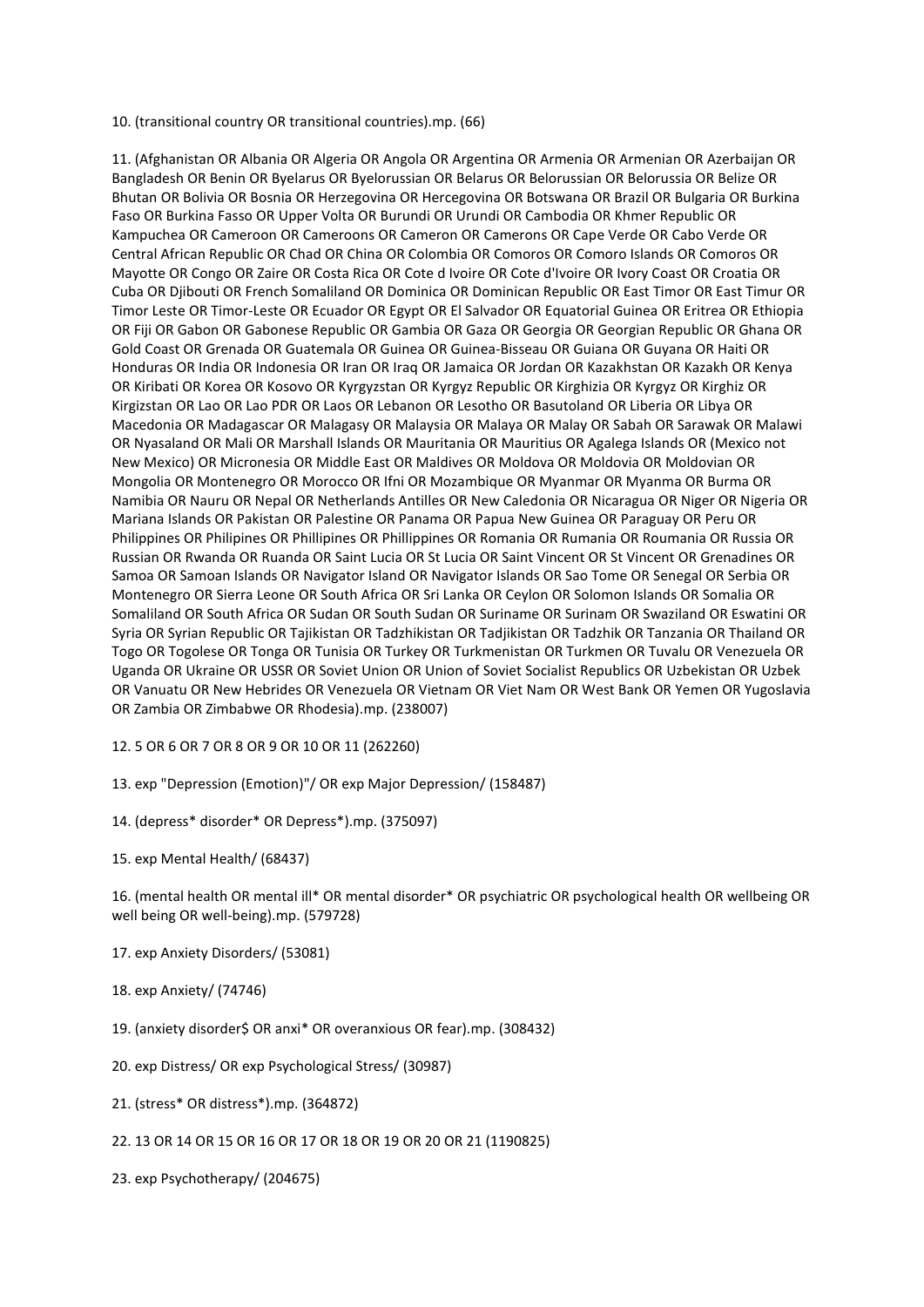24. exp Mental Health Services/ (42288)

25. exp adjustment/ OR exp mindfulness-based interventions/ (53130)

26. exp Cognitive Therapy/ OR exp Cognitive Behavior Therapy/ (34842)

27. exp Family Therapy/ (22071)

28. exp Social Support/ (36949)

29. (psychotherap\$ OR psychosocial OR psycho-social OR counsel\* OR problem solving OR sociotherap\*).mp. (471720)

30. ((Psychosocial OR psycho social OR psycho-social) adj3 (intervent\$ OR therap\$ OR treat\$ OR manag\$)).mp. (13169)

31. (Social adj1 (support OR system\* OR skill\*)).mp. (98106)

32. (socioenvironment\$ adj1 therap\$).mp. (12)

33. (support adj3 psycho).mp. (206)

34. (self help OR peer support OR self care OR Support group\* OR problem solving).mp. (101809)

35. (Cbt OR Icbt OR cognitive behavio?r therap\* OR cognitive restructur\$ OR stress manage\* OR psychoed\* OR relaxation OR mindfulness).mp. (74042)

36. (relaxation adj1 (techinique\* OR therap\$ OR training)).mp. (5129)

37. ((psycholog\$ OR psychotherap\$) adj3 (intervent\$ OR therap\$ OR treat\$ OR manag\$ OR adjustment\* OR adaptation\*)).mp. (70826)

38. ((education\* OR behavio?r OR cogniti\$) adj3 (intervent\$ OR therap\$ OR treat\$ OR manag\$)).mp. (121439)

39. (Interpersonal adj1 (therap\$ OR treat\$ OR psychotherap\*)).mp. (3030)

40. (Coping adj1 (behavio\* OR intervention\* OR treat\$ OR skill\* OR strateg\*)).mp. (59611)

41. ((Adaptive adj1 behavio\*) OR family therap\$ OR talking therap\$).mp. (41366)

42. 23 OR 24 OR 25 OR 26 OR 27 OR 28 OR 29 OR 30 OR 31 OR 32 OR 33 OR 34 OR 35 OR 36 OR 37 OR 38 OR 39 OR 40 OR 41 (873871)

43. Treatment Effectiveness Evaluation/ (25051)

44. exp Treatment Outcomes/ (124449)

45. Placebo/ (5786)

46. Followup Studies/ (12380)

47. (placebo\* OR random\* OR comparative stud\*).tw. (243378)

48. (clinical adj3 trial\*).tw. (37396)

49. (research adj3 design\*).tw. (34511)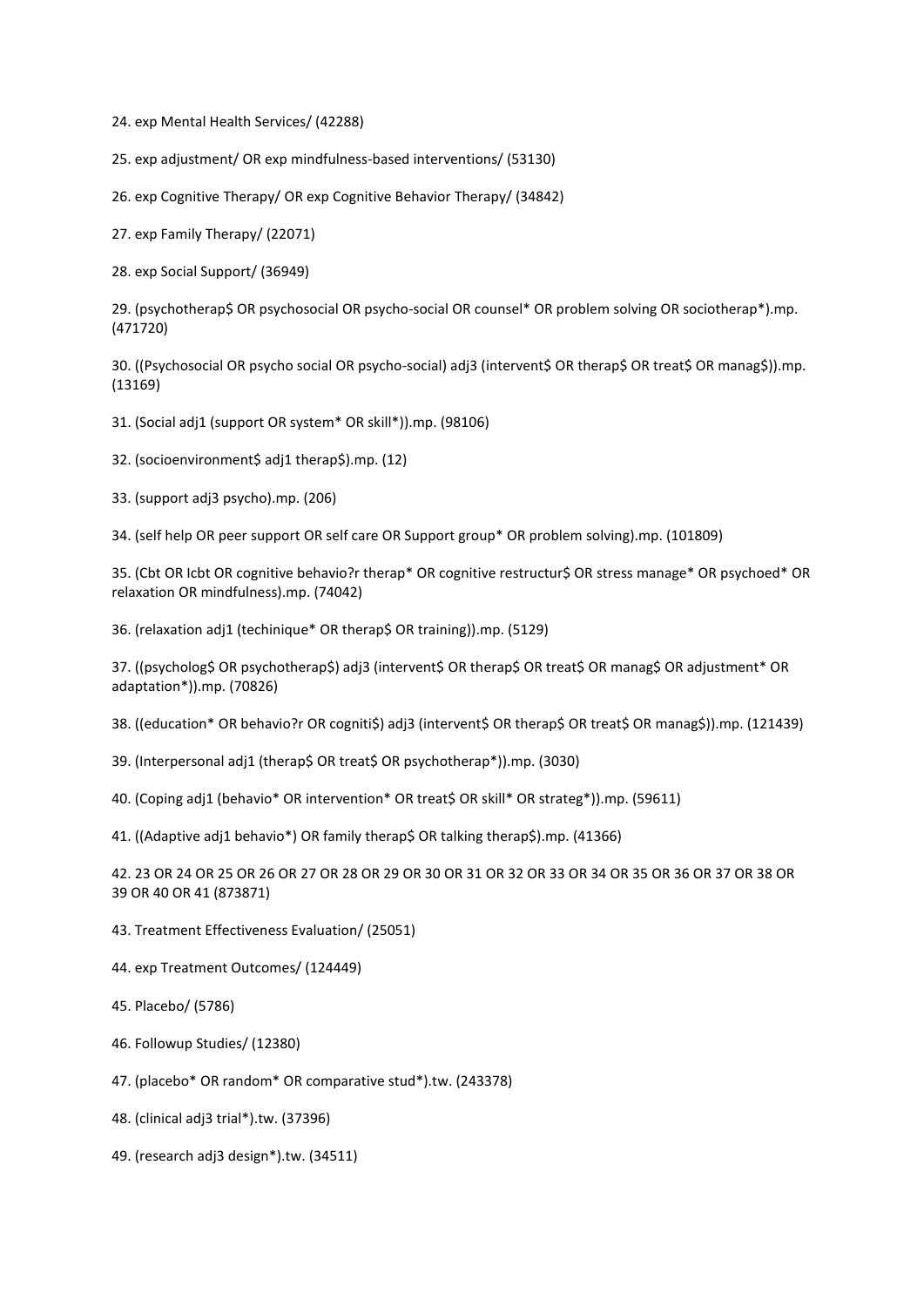- 50. (evaluat\* adj3 stud\*).tw. (66058)
- 51. (prospectiv\* adj3 stud\*).tw. (34187)
- 52. ((singl\* OR doubl\* OR trebl\* OR tripl\*) adj3 (blind\* OR mask\*)).tw. (26775)
- 53. 43 OR 44 OR 45 OR 46 OR 47 OR 48 OR 49 OR 50 OR 51 OR 52 (502179)
- 54. 4 and 12 and 22 and 42 and 53 (385)

#### **Database: Web of knowledge**

#### #14: #13 AND #12 AND #8 AND #7 AND #1 (888)

#13: TS= clinical trial\* OR TS=research design OR TS=comparative stud\* OR TS=evaluation stud\* OR TS=controlled trial\* OR TS=follow-up stud\* OR TS=prospective stud\* OR TS=random\* OR TS=placebo\* OR TS=(single blind\*) OR TS=(double blind\*) (5,201,623)

### #12: #11 OR #10 OR #9 (1,052,634)

#11: TS= (socioenvironment\* NEAR/3 therap\*) OR TS= (support NEAR/3 psycho\*) OR TS= (relaxation NEAR/1 (techniqu\* OR therap\* OR training) ) OR TS= ((psycholog\* OR psychotherap\*) NEAR/3 (intervent\* OR therap\* OR treat\* OR manag\* OR adjustment\* OR adaptation\*) ) OR TS= ((education\* OR behavio?r OR cogniti\*) NEAR/3 (intervent\* OR therap\* OR treat\* OR manag\*) ) OR TS= (Interpersonal NEAR/0 (therap\* OR treat\* OR psychotherap\*) ) OR TS= (Coping NEAR/0 (behavio\* OR intervention\* OR treat\* OR skill\* OR strateg\*) ) OR TS=((Adaptive NEAR/0 behavio\*) OR "family therap\*" OR "talking therap\*") (252,136)

#10: TS= (("Psycho social" OR psychosocial OR "psycho-social") NEAR/3 (intervent\* OR therap\* OR treat\* OR manag\*) ) (17,080)

#9: TS= (psychotherap\* OR psychosocial OR psycho-social OR counsel\* OR "problem solving" OR sociotherap\* OR "self help" OR "peer support" OR "self care" OR "Support group\*" OR "problem solving" OR Cbt OR Icbt OR "cognitive behavio?r therap\*" OR "cognitive restructur\*" OR "stress manage\*" OR psychoed\* OR relaxation OR mindfulness) (877,385)

#8: TS= ("depress\* disorder\*" OR Depress\* OR "mental health" OR "mental ill\*" OR "mental disorder\*" OR psychiatric OR "psychological health" OR wellbeing OR "well being" OR well-being OR "anxiety disorder\*" OR anxi\* OR overanxious OR fear OR stress\* OR distress\*) (3,331,762)

#7: #6 OR #5 OR #4 OR #3 OR #2 (16,877,485)

#6: ALL= ("transitional countries" OR lmic OR lmics OR lamics OR lamic OR "third world" OR "lami countr\*") (25,700)

#5: CU=( Afghanistan OR Albania OR Algeria OR Angola OR Argentina OR Armenia OR Armenian OR "Agalega Islands" OR Azerbaijan OR Bangladesh OR Basutoland OR Benin OR Byelarus OR Byelorussian OR Belarus OR Belorussian OR Belorussia OR Belize OR Bhutan OR Bolivia OR Bosnia OR Botswana OR Brazil OR Bulgaria OR "Burkina Faso" OR "Burkina Fasso" OR Burundi OR Burma OR Cambodia OR Cameroon OR Cameroons OR Cameron OR Camerons OR "Cape Verde" OR "Cabo Verde" OR "Central African Republic" OR Chad OR China OR Colombia OR Comoros OR "Comoro Islands" OR Comoros OR "Costa Rica" OR "Cote d Ivoire" OR "Cote d'Ivoire" OR Croatia OR Cuba OR Congo OR Djibouti OR "Dominican Republic" OR Dominica OR "Equatorial Guinea" OR Eritrea OR Ethiopia OR "East Timor" OR "East Timur" OR Ecuador OR Eswatini OR Egypt OR "El Salvador" OR Fiji OR "French Somaliland" OR Gabon OR "Gabonese Republic" OR Gambia OR Gaza OR Georgia OR "Georgian Republic" OR Ghana OR "Gold Coast" OR Grenada OR Guatemala OR Guinea OR Grenadines OR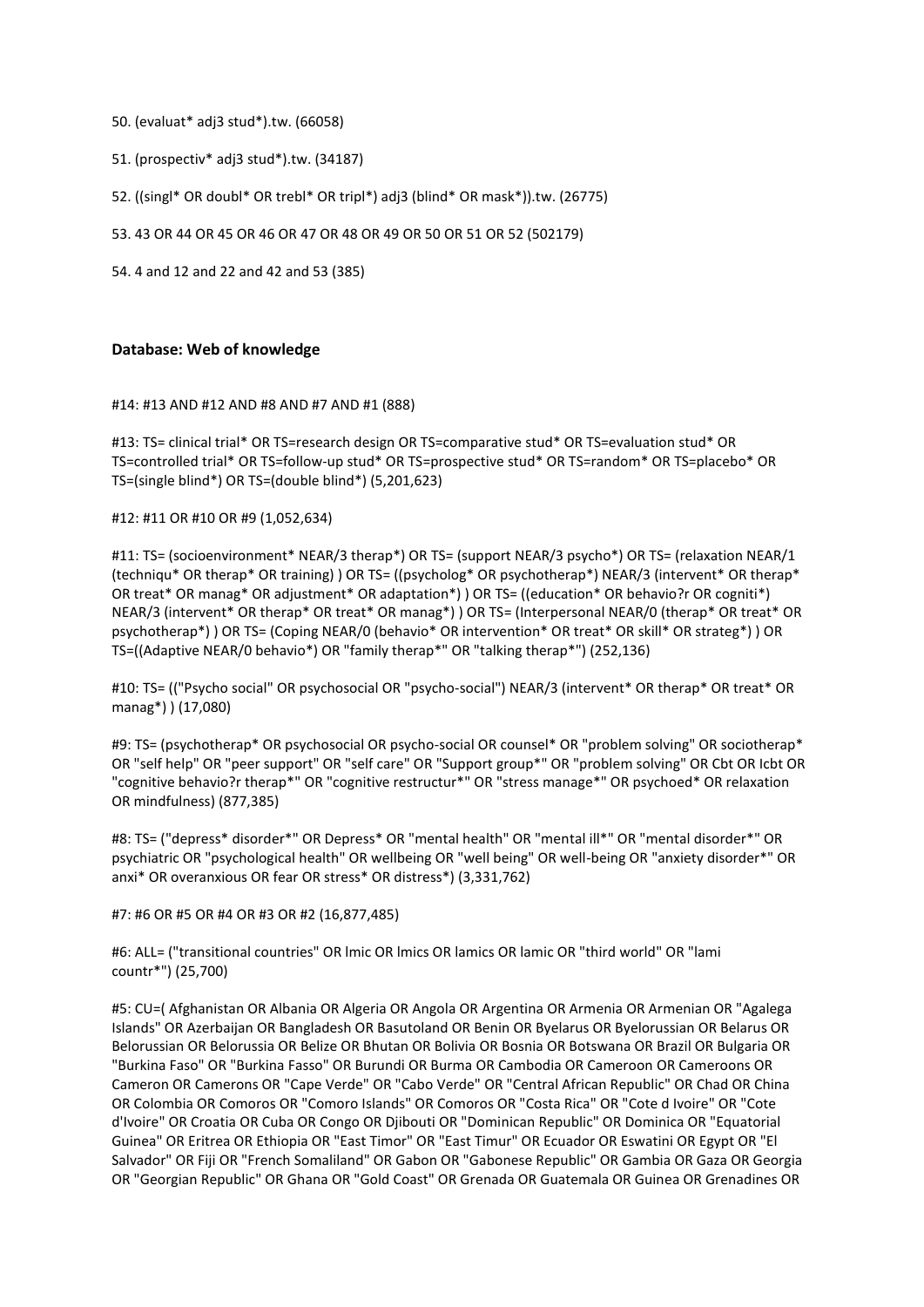Guinea-Bisseau OR Guiana OR Guyana OR Haiti OR Herzegovina OR Hercegovina OR Honduras OR Ifni OR "Ivory Coast" OR India OR Indonesia OR Iran OR Iraq OR Jamaica OR Jordan OR "Khmer Republic" OR Kampuchea OR Kazakhstan OR Kazakh OR Kenya OR Kiribati OR Korea OR Kosovo OR Kyrgyzstan OR "Kyrgyz Republic" OR Kirghizia OR Kyrgyz OR Kirghiz OR Kirgizstan OR Lao OR "Lao PDR" OR Laos OR Lebanon OR Lesotho OR Liberia OR Libya OR Mayotte OR Macedonia OR Madagascar OR Malagasy OR Malaysia OR Malaya OR Malay OR Malawi OR Mali OR "Mariana Islands" OR "Marshall Islands" OR Mauritania OR Mauritius OR Micronesia OR "Middle East" OR Maldives OR (Mexico NOT "New Mexico") OR Moldova OR Moldovia OR Moldovian OR Mongolia OR Montenegro OR Morocco OR Mozambique OR Myanmar OR Myanma OR Nyasaland OR Namibia OR "Navigator Island" OR "Navigator Islands" OR Nauru OR Nepal OR "Netherlands Antilles" OR "New Caledonia" OR "New Hebrides" OR Nicaragua OR Niger OR Nigeria OR Pakistan OR Palestine OR Panama OR "Papua New Guinea" OR Paraguay OR Peru OR Philippines OR Philipines OR Phillipines OR Phillippines OR Romania OR Rumania OR Roumania OR Russia OR Russian OR Rwanda OR Ruanda OR Rhodesia OR "Saint Lucia" OR "St Lucia" OR "Saint Vincent" OR Sabah OR Sarawak OR "St Vincent" OR Samoa OR "Samoan Islands" OR "Sao Tome" OR Senegal OR Serbia OR Montenegro OR "Sierra Leone" OR "South Africa" OR "Sri Lanka" OR Ceylon OR "Solomon Islands" OR Somalia OR "Soviet Union" OR Somaliland OR "South Africa" OR Sudan OR "South Sudan" OR Suriname OR Surinam OR Swaziland OR Syria OR "Syrian Republic" OR Tajikistan OR Tadzhikistan OR Tadjikistan OR Tadzhik OR Tanzania OR Thailand OR "Timor Leste" OR Timor-Leste OR Togo OR Togolese OR Tonga OR Tunisia OR Turkey OR Turkmenistan OR Turkmen OR Tuvalu OR Uganda OR Ukraine OR USSR OR Uzbek OR "Union of Soviet Socialist Republics" OR "Upper Volta" OR Urundi OR Uzbekistan OR Venezuela OR Vanuatu OR Venezuela OR Vietnam OR "Viet Nam" OR "West Bank" OR Yemen OR Yugoslavia OR Zaire OR Zambia OR Zimbabwe

) (16,749,464)

#4: TS= (low\* NEAR/0 (gdp OR gnp OR "gross domestic" OR "gross national") ) (480)

#3: TS=((developing OR "less developed" OR "under developed" OR underdeveloped OR "middle income" OR "low\* income") NEAR/0 (population\* OR countr\* OR nation\* OR world OR econom\*) ) OR ALL=(lmic OR lmics OR lamics OR lamic OR "third world" OR "lami countr\*" OR "transitional countries") (250,335)

#2: CU=(Africa OR Asia OR Caribbean OR "West Indies" OR "South America" OR "Latin America" OR "Central America") (391,768)

#1: TS=(hiv OR hiv1 OR hiv2 OR "hiv infect\*" OR PLHIV OR HIV OR AIDS OR "acquired immunodeficiency syndrome" OR "acquired immune deficiency syndrome" OR "acquired immune-deficiency syndrome" OR "acquired immuno deficiency syndrome" OR "human immunodeficiency virus" OR "human immune deficiency virus" OR "human immune-deficiency virus" OR "human immuno deficiency virus") (919,736)

### **Database: Clinical Trials**

40 Studies found for: hiv OR hiv1 OR hiv2 OR PLHIV OR HIV OR AIDS OR "acquired immunodeficiency syndrome" OR "acquired immune deficiency syndrome" OR "acquired immune-deficiency syndrome" | depression OR anxiety OR stress | Psychotherapy OR "Mental Health Services" OR "psychoeducation" OR "Behavior Therapy" OR "Social support" OR "Peer support" OR "Relaxation" OR "Counselling" OR "Coping" OR "stress management" | Adult, Older Adult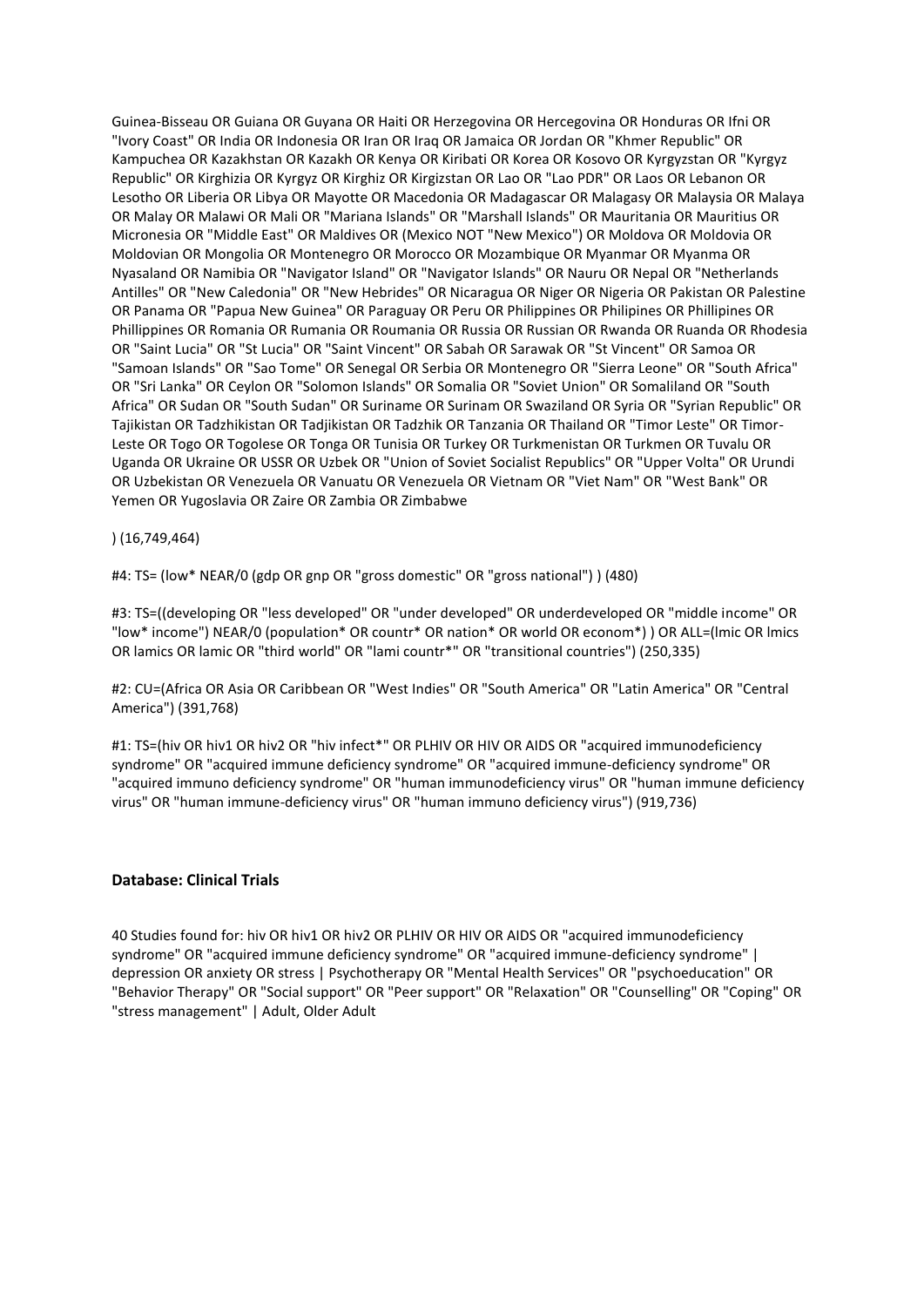### **Appendix 2:** Reasons for excluding studies

| <b>Author (Year)</b>                   | <b>Reasons for exclusion</b>                                                                     |  |  |
|----------------------------------------|--------------------------------------------------------------------------------------------------|--|--|
| Abas et al (2018)                      | Deliveries: it involves psychologists and psychiatrists                                          |  |  |
| Achterbergh el al (2017)               | Country: based in Amsterdam, not a LMIC                                                          |  |  |
| Actrn (2012)                           | Country: based in Australia, not a LMIC                                                          |  |  |
| Adejumo et al (2016)                   | Study design: not an RCT, a case-control study                                                   |  |  |
| Adina et al (2017)                     | Deliveries: CBT treatment was delivered by a doctoral candidate in<br>counselling psychology     |  |  |
| Akena, Kuteesa and Alinaitwe<br>(2016) | Study design: not an RCT, Editorial on Safren's study                                            |  |  |
| Andersen et al (2018)                  | Deliveries: delivered by clinical psychologists, psychiatrists, and a<br>psychiatric nurse.      |  |  |
| Anonymous (2018)                       | Outcomes: depression was not assessed and based in USA                                           |  |  |
| Anonymous (2018)                       | Study design: not an RCT, description of a programme                                             |  |  |
| Antoni et al (1991)                    | Deliveries: intervention conducted by psychologists                                              |  |  |
| Antoni et al (2000)                    | Country: based in the USA, not a LMIC                                                            |  |  |
| Antoni et al (2000)                    | Country: based in the USA, not a LMIC                                                            |  |  |
| Antoni et al (2000)                    | Deliveries: intervention delivered by persons having advanced training<br>in clinical psychology |  |  |
| Antoni et al (2002)                    | Outcomes: depression was not assessed and based in USA                                           |  |  |
| Antoni et al (2006)                    | Deliveries: intervention delivered by persons having advanced training<br>in clinical psychology |  |  |
| Antoni et al (2008)                    | Deliveries: intervention delivered by persons having advanced training<br>in clinical psychology |  |  |
| Attonito et al (2019)                  | Country: based in the USA, not a LMIC                                                            |  |  |
| Augustinavicius et al (2020)           | Study design: not an RCT, secondary analysis of RCT data in a caregiver-<br>child dyad study     |  |  |
| Berg et al (2009)                      | Country: based in the USA, not a LMIC                                                            |  |  |
| Berger et al (2008)                    | Country: based in Switzerland, not a LIMC                                                        |  |  |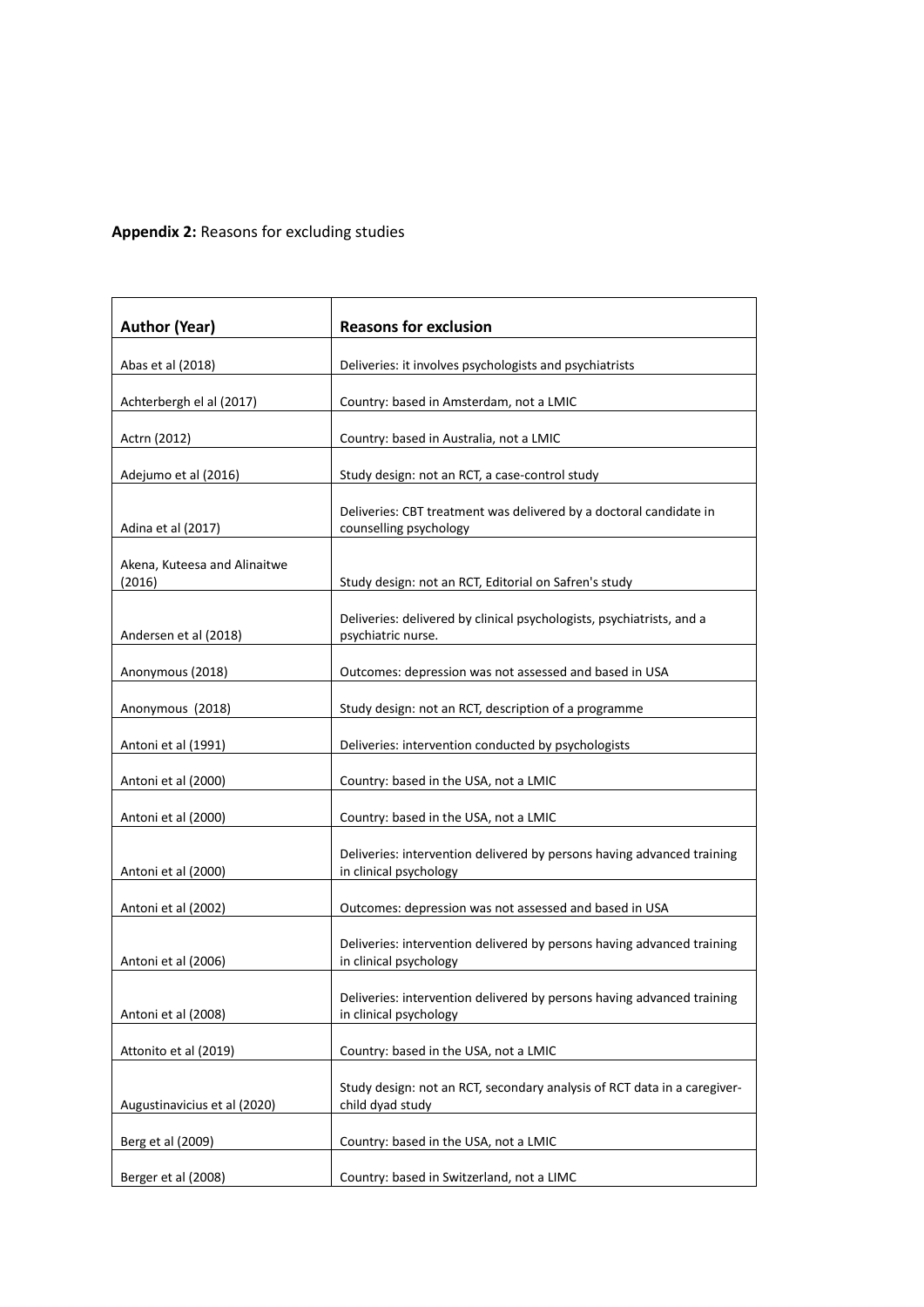| Blashill et al (2017)               | Country: based in the USA, not a LMIC                                                  |
|-------------------------------------|----------------------------------------------------------------------------------------|
| Bogart er al (2018)                 | Country: based in the USA, not a LMIC                                                  |
| Bormann and Carrico (2009)          | Country: based in the USA, not a LMIC                                                  |
| Brandt et al (2019)                 | Country: based in the USA, not a LMIC                                                  |
| Brazier, Mulkins and Verhoef (2006) | Country: based in Canada, not a LMIC                                                   |
| Bremner et al (2016)                | Country: based in the USA, not a LMIC                                                  |
| Brown et al (2011)                  | Country: based in the USA, not a LMIC                                                  |
| Brown et al (2019)                  | Country: based in the USA, not a LMIC                                                  |
| Carey et al (2019)                  | Deliveries: conducted by Psychologist and based in USA                                 |
| Carneiro et al (2019)               | Outcomes: depression was not assessed                                                  |
| Carrico et al (2005)                | Deliveries: CBT delivered by a licensed psychologist or certified<br>psychiatrist      |
| Carrico et al (2005)                | Deliveries: conducted by Psychologist and based in USA                                 |
| Carrico et al (2006)                | Deliveries: CBT delivered by a licensed psychologist or certified<br>psychiatrist      |
| Carrico et al (2015)                | Outcomes: depression was not assessed and based in USA                                 |
| Chattopadhyay et al (2017)          | Deliveries: unclear deliveries                                                         |
| Chaudhury et al (2016)              | Population: depression outcomes were only measured in children                         |
| Chesney et al (2018)                | Country: based in the USA, not a LMIC                                                  |
| Chhatre et al (2013)                | Country: based in the USA, not a LMIC                                                  |
| Chibanda et al (2011)               | Population: Not PLWHIV                                                                 |
| Chibanda et al (2016)               | Population: Not PLWHIV                                                                 |
| Côté and Pepler (2002)              | Outcomes: depression was not assessed                                                  |
| Creswell et al (2009)               | Outcomes: depression was not assessed and based in USA                                 |
| Cruess et al (1999)                 | Country: based in the USA, not a LMIC                                                  |
| Cruess et al (2000)                 | Country: based in the USA, not a LMIC                                                  |
| Cruess et al<br>(2000)              | Deliveries: Intervention delivered by psychology graduates and<br>conducted in the USA |
| Dale et al (2016)                   | Deliveries: conducted by Psychologist and based in USA                                 |
| Dianatinasab et al (2018)           | Intervention: physical exercise                                                        |
| Doerfler and Goodfellow (2006)      | Outcomes: depression was not assessed                                                  |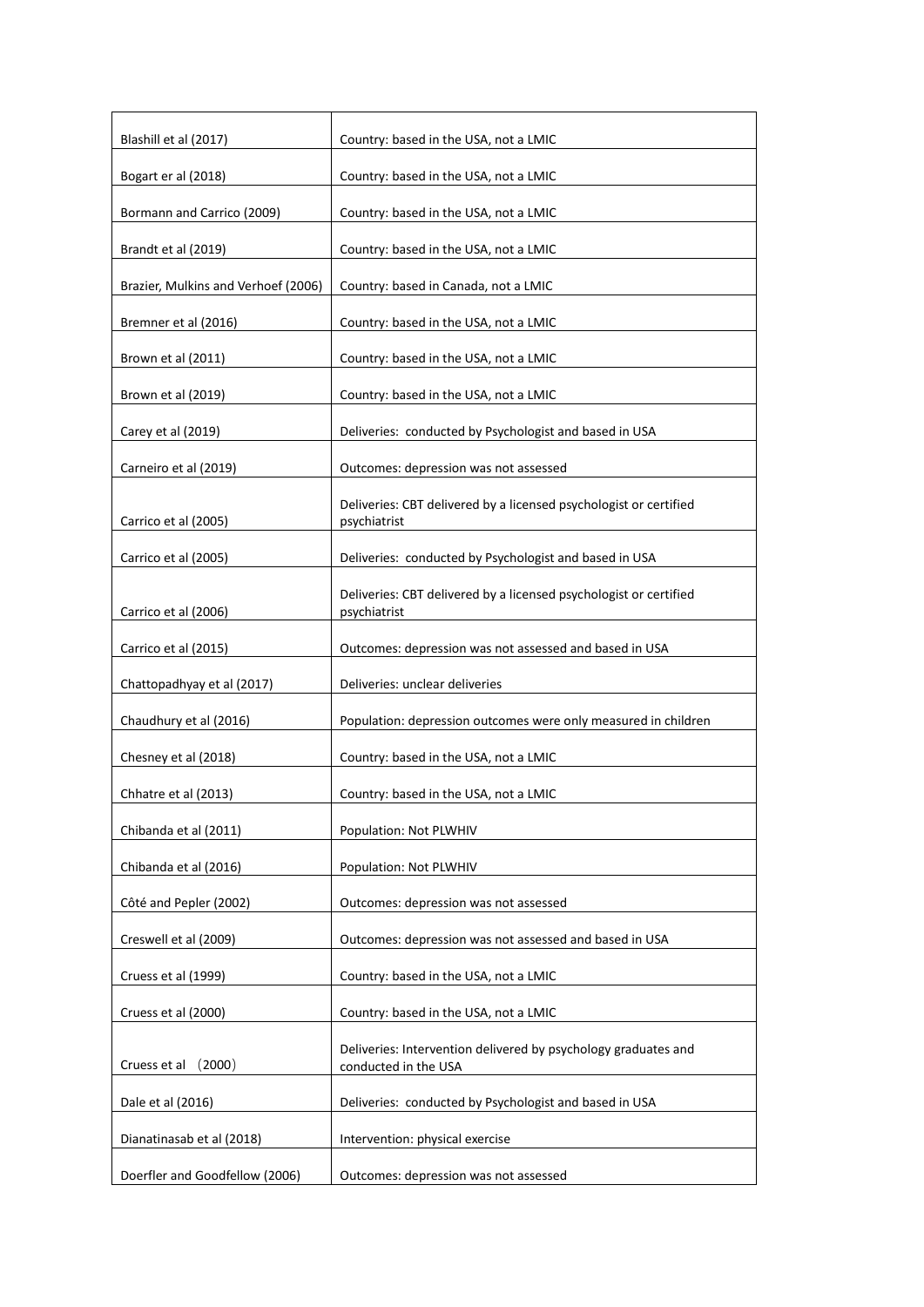| Duncan et al (2021)                         | Country: based in the USA, not a LMIC                                                                                       |
|---------------------------------------------|-----------------------------------------------------------------------------------------------------------------------------|
| Ekstrand et al (2020)                       |                                                                                                                             |
|                                             | Outcomes: depression was not assessed                                                                                       |
| Eller (1995)                                | Country: based in the USA, not a LMIC                                                                                       |
| Eller et al (2013)                          | Country: Included 10 USA sites, South Africa and South America, results<br>were not displayed separately for LMICs          |
| Fan et al (2020)                            | Study design: a study protocol of an RCT                                                                                    |
| Field and Kruger (2008)                     | Deliveries: unclear deliveries                                                                                              |
| Futterman et al (2010)                      | Population: pregnant women                                                                                                  |
| Gayner et al (2012)                         | Country: based in Canada, not a LMIC                                                                                        |
| Graham et al (2020)                         | Outcomes: depression was not assessed                                                                                       |
| Green et al (2010)                          | Interventions: deliver palliative care service and not an RCT                                                               |
| Grelotti et al (2017)                       | Country: based in the USA, not a LMIC                                                                                       |
| Han et al (2020)                            | Deliveries: delivered by workers who were trained to acquire the level 2<br>certificate                                     |
| Han et al (2020)                            | Deliveries: a dataset of a RCCT, however it is delivered by workers who<br>were trained to acquire the level 2 certificate. |
| Hansen et al (2015)                         | Deliveries: intervention delivered by two clinical psychologists and two<br>clinical social workers. Also, set in the USA.  |
| Hartson et al (2016)                        | Outcomes: depression was not assessed                                                                                       |
| Hassanpourdehkordi et al (2019)             | Outcomes: depression was not assessed                                                                                       |
| Hayes-Larson et al (2017)                   | Study design: a cohort study not an RCT                                                                                     |
| Heckman et al (2006)                        | Country: based in the USA, not a LMIC                                                                                       |
| Heckman et al (2013)                        | Country: based in the USA, not a LMIC                                                                                       |
| Heckman et al (2017)                        | Country: based in the USA, not a LMIC                                                                                       |
| Heinemann et al (2017)                      | Population: pregnant women                                                                                                  |
| Hersch et al (2013)                         | Outcomes: depression was not assessed and based in USA                                                                      |
| Hightow-Weidman et al (2017)                | Country: based in the USA, not a LMIC                                                                                       |
| Himelhoch et al (2013)                      | Country: based in the USA, not a LMIC                                                                                       |
| Hosseinian, Tabatabaei and Ravaei<br>(2011) | Outcomes: depression was not assessed                                                                                       |
| Husbands et al (1994)                       | Country: based in Canada, not a LMIC                                                                                        |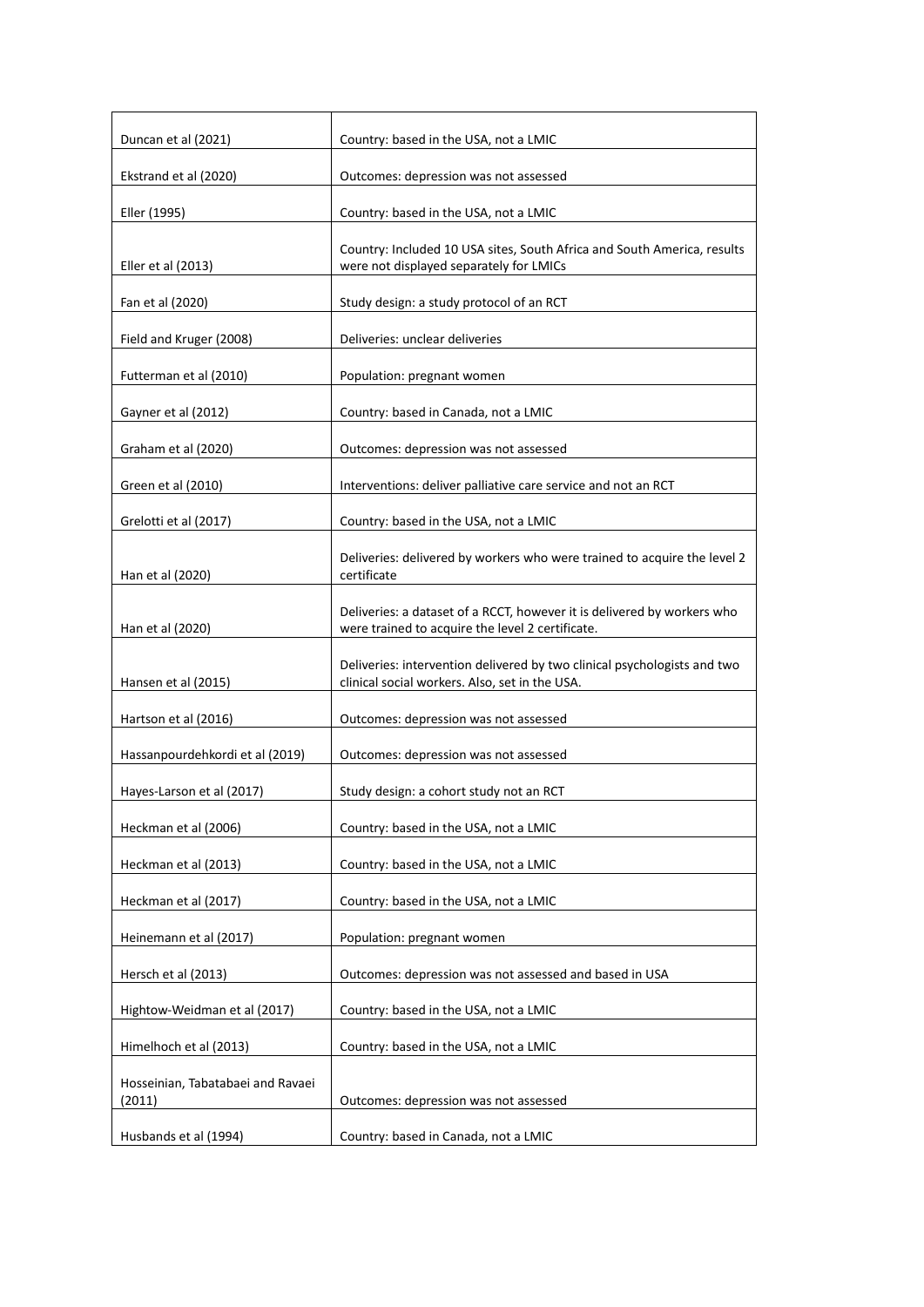| Country: based in the USA, not a LMIC                                                                   |
|---------------------------------------------------------------------------------------------------------|
| Country: based in the USA, not a LMIC                                                                   |
| Country: based in Norway, not a LMIC                                                                    |
| Deliveries: intervention delivered by certified schema therapists                                       |
| Outcomes: depression was not assessed                                                                   |
| Deliveries: intervention delivered by psychologist                                                      |
| Country: based in the USA, not a LMIC                                                                   |
| Country: based in the USA, not a LMIC                                                                   |
| Country: based in the USA, not a LMIC                                                                   |
| Population: pregnant women                                                                              |
| Outcomes: Depression was only measured at pre-intervention but not<br>post intervention                 |
| Population: pregnant women                                                                              |
| Country: based in the USA, not a LMIC                                                                   |
| Population: HIV/AIDS education, participants were not infected by HIV                                   |
| Country: based in the USA, not a LMIC                                                                   |
| Study design: a qualitative study                                                                       |
| Country: based in the USA, not a LMIC                                                                   |
| Outcomes: depression was not assessed and based in USA                                                  |
| Country: based in Netherlands, not a LMIC                                                               |
| Interventions: physical exercises                                                                       |
| Country: based in the USA, not a LMIC                                                                   |
| Country: based in the USA, not a LMIC                                                                   |
| Deliveries: unclear deliveries                                                                          |
| Outcomes: it did not display the depression outcomes separately for<br>HIV patients and their families. |
| Deliveries: unclear deliveries                                                                          |
| Deliveries: delivered by trained intervention facilitators                                              |
| Study design: not an RCT, a secondary analysis of an RCT                                                |
| Outcomes: depression was not assessed                                                                   |
|                                                                                                         |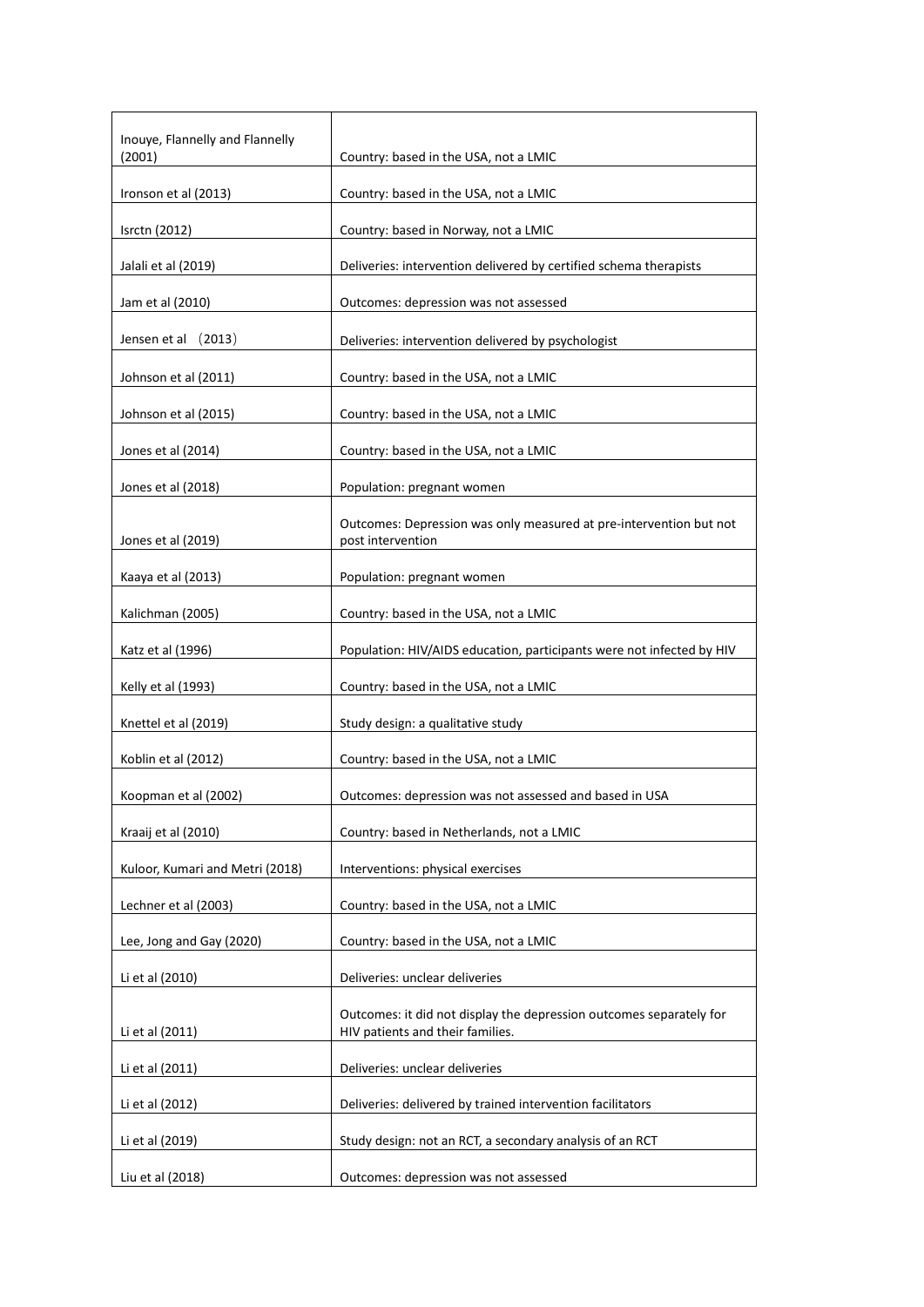| Lovejoy (2012)                             | Deliveries: Clinical psychologist also based in USA                                                                                    |
|--------------------------------------------|----------------------------------------------------------------------------------------------------------------------------------------|
| Lovejoy and Heckman (2014)                 | Deliveries: Clinical psychologist also based in USA                                                                                    |
| Lovejoy and Heckman (2015)                 | Deliveries: Clinical psychologist also based in USA                                                                                    |
| Lovejoy et al (2012)                       | Country: based in the USA, not a LMIC                                                                                                  |
| Lowthe et al (2016)                        | Study design: not an RCT, a qualitative study                                                                                          |
| Lowther et al (2015)                       | Outcomes: depression was not assessed                                                                                                  |
| Lowther et al (2018)                       | Outcomes: depression was not assessed                                                                                                  |
| Lowther et al (2018)                       | Outcomes: depression was not assessed                                                                                                  |
| Lutgendorf et al (1997)                    | Deliveries: intervention delivered by psychologist also USA based                                                                      |
| Lutgendorf et al (1998)                    | Deliveries: intervention delivered by psychologist, also in USA                                                                        |
| Madhombiro et al (2019)                    | Outcomes: depression was not assessed                                                                                                  |
| Mann (2001)                                | Outcomes: depression was not assessed                                                                                                  |
| Mao et al (2019)                           | Outcomes: depression was not assessed                                                                                                  |
| Markowitz et al (1995)                     | Country: based in USA, not LMICs                                                                                                       |
| Markowitz et al (1998)                     | Country: set in the USA, not a LIMC. Also, intervention by trained<br>therapists.                                                      |
| Markowitz et al (2000)                     | Deliveries: intervention delivered by trained therapists                                                                               |
| Masquillier et al (2014)                   | Outcomes: general mental health (depression and anxiety) outcomes<br>were available; however, depression was not assessed specifically |
| McCain et al (2003)                        | Country: based in the USA, not a LMIC                                                                                                  |
| McIntyre et al (2018)                      | Study design: not an RCT, a single-arm trial                                                                                           |
| Meade et al (2010)                         | Outcomes: depression was not assessed                                                                                                  |
| Miles et al (2003)                         | Country: based in the USA, not a LMIC                                                                                                  |
| Mills (2014)                               | Deliveries: intervention delivered by mental health workers with<br>diploma level and degree training in psychiatric                   |
| Mirzaeidoostan, Zargar and Payam<br>(2019) | Outcomes: depression was not assessed                                                                                                  |
| Mitrani et al (2010)                       | Outcomes: depression was not assessed                                                                                                  |
| Mitrani et al (2012)                       | Country: based in the USA, not a LMIC                                                                                                  |
| Moghadam et al (2018)                      | Outcomes: depression was not assessed                                                                                                  |
| Moghanloo et al (2019)                     | Language: Persion language - Google translate did not assess<br>depression scores                                                      |
|                                            |                                                                                                                                        |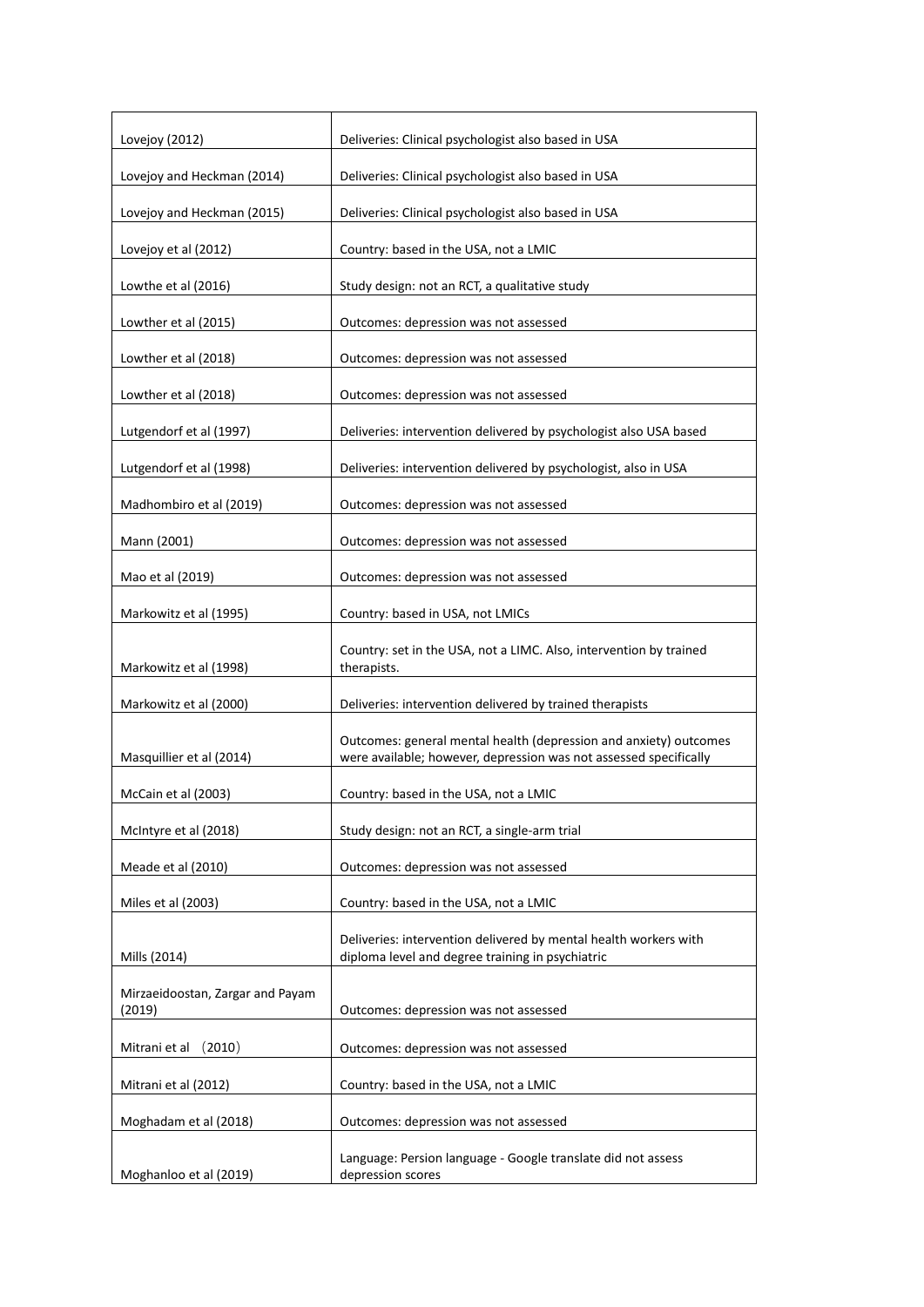| Molassiotis et al (2002)     | Outcomes: depression was not assessed                                                                 |
|------------------------------|-------------------------------------------------------------------------------------------------------|
| Moosa and Jeenah (2012)      | Outcomes: depression was not assessed                                                                 |
| Moskowitz et al (2016)       | Country: based in the USA, not a LMIC                                                                 |
| Moskowitz et al (2017)       | Country: based in the USA, not a LMIC                                                                 |
| Mulder et al (1994)          | Country: based in Netherlands, not a LMIC                                                             |
| Murphy et al (2002)          | Deliveries: intervention led by a cognitive-behavioural psychologist and<br>a psychiatric nurse       |
| Nakimuli-Mpungu et al (2014) | Deliveries: Intervention given by mental health workers                                               |
| Nakimuli-Mpungu et al (2015) | Deliveries: intervention delivered by mental health workers with a<br>mental health diploma or degree |
| Nakimuli-Mpungu et al (2017) | Study design: a study protocol of an RCT                                                              |
| Nakimuli-Mpungu et al (2019) | Outcome: depression was measured only at baseline                                                     |
| Nobakht et al (2018)         | Deliveries: CBT delivered by an MS counselling midwifery student with a<br>training in CBT            |
| Nwobi et al (2018)           | Deliveries: conducted by therapist                                                                    |
| Nyamathi et al (2001)        | Country: based in the USA, not a LMIC                                                                 |
| Nyamathi et al (2012)        | Outcomes: depression outcomes were not available                                                      |
| Nyamathi et al (2013)        | Outcomes: depression outcomes were not available                                                      |
| Nyamayaro et al (2020)       | Study design: not an RCT, case Series                                                                 |
| O'Cleirigh et al (2018)      | Deliveries: intervention by psychologists also based in USA                                           |
| Olley (2006)                 | Deliveries: counselling given by trained counsellors                                                  |
| Pacella et al (2016)         | Country: based in the USA, not a LMIC                                                                 |
| Pence et al (2015)           | Study design: not an RCT, a descript study                                                            |
| Pokhrel et al (2018)         | Study design: not an RCT, participants in the intervention group were<br>purposively selected         |
| Poudel et al (2015)          | Outcomes: depression was not assessed                                                                 |
| Pyne et al (2011)            | Country: based in the USA, not a LMIC                                                                 |
| Ramirez-Garcia et al (2020)  | Country: based in Canada, not a LMIC                                                                  |
| Ransom et al (2008)          | Country: set in the USA. Also, intervention delivered by trained and<br>experienced therapists.       |
| Rao et al (2009)             | Deliveries: Intervention delivered by specialist (licensed art therapist)<br>also set in USA          |
|                              |                                                                                                       |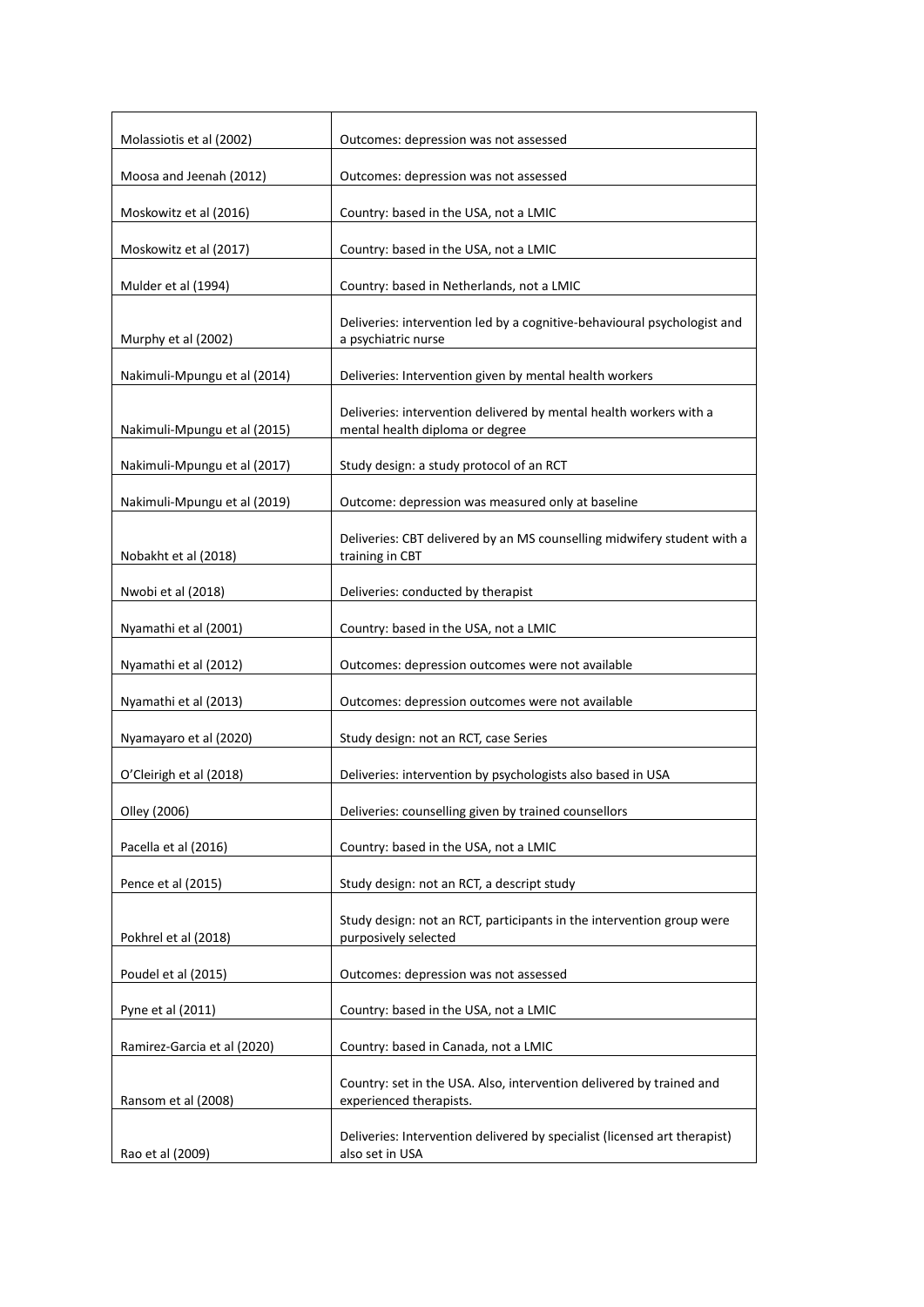| Remien et al (2010)                            | Study design: an abstract from a Conference                                                                                       |
|------------------------------------------------|-----------------------------------------------------------------------------------------------------------------------------------|
| Robinson, Mathews and Witek-<br>Janusek (2003) | Country: based in the USA, not a LMIC                                                                                             |
| Rotheram-Borus et al (2014)                    | Population: pregnant women                                                                                                        |
| Sacks et al (2011)                             | Country: based in the USA, not a LMIC                                                                                             |
| Safren et al (2009)                            | Country: based in the USA, not a LMIC                                                                                             |
| Safren et al (2012)                            | Country: based in the USA, not a LMIC                                                                                             |
| Safrenet al (2015)                             | Country: USA, not LMICs,                                                                                                          |
| Salmoirago-Blotcher et al (2017)               | Country: based in the USA, not a LMIC                                                                                             |
| Scharer et al (2019)                           | Outcomes: depression was not assessed and based in USA                                                                            |
| Schnall et al (2018)                           | Country: based in the USA, not a LMIC                                                                                             |
| SeyedAlinaghi et al (2012)                     | Outcomes: SCL-90 psychological score added up so not able to<br>differentiate those that had depression from other mental illness |
| Sikkema et al (2004)                           | Country: USA based and intervention delivered by mental health<br>specialists                                                     |
| Sikkema et al (2005)                           | Country: USA based and intervention delivered by mental health<br>specialists                                                     |
| Sikkema et al (2006)                           | Outcomes: depression was not assessed and based in USA                                                                            |
| Sikkema et al (2018)                           | Outcomes: depression was not assessed                                                                                             |
| Silveira et al (2014)                          | Outcomes: depression was not assessed                                                                                             |
| Simoni et al (2013)                            | Country: based in the USA, not a LMIC                                                                                             |
| Simoni et al (2015)                            | Outcomes: depression was not assessed                                                                                             |
| Skeie et al (2012)                             | Outcomes: depression was not assessed                                                                                             |
| Smith et al (2020)                             | Population: Not PLWHIV                                                                                                            |
| Stein et al (2007)                             | Country: based in the USA, not a LMIC                                                                                             |
| Stockton et al (2020)                          | Study design: not an RCT, a single-arm trial                                                                                      |
| Surilena et al (2014)                          | Outcome: general mental health outcome not specific for depression                                                                |
| Swendeman et al (2015)                         | Study design: not an RCT, a single-arm trial                                                                                      |
| Tobin et al (2017)                             | Country: based in the USA, not a LMIC                                                                                             |
| Tshabalala and Visser (2011)                   | Deliveries: intervention delivered by trained people                                                                              |
| Uebelacker et al (2016)                        | Deliveries: intervention given by psychologists                                                                                   |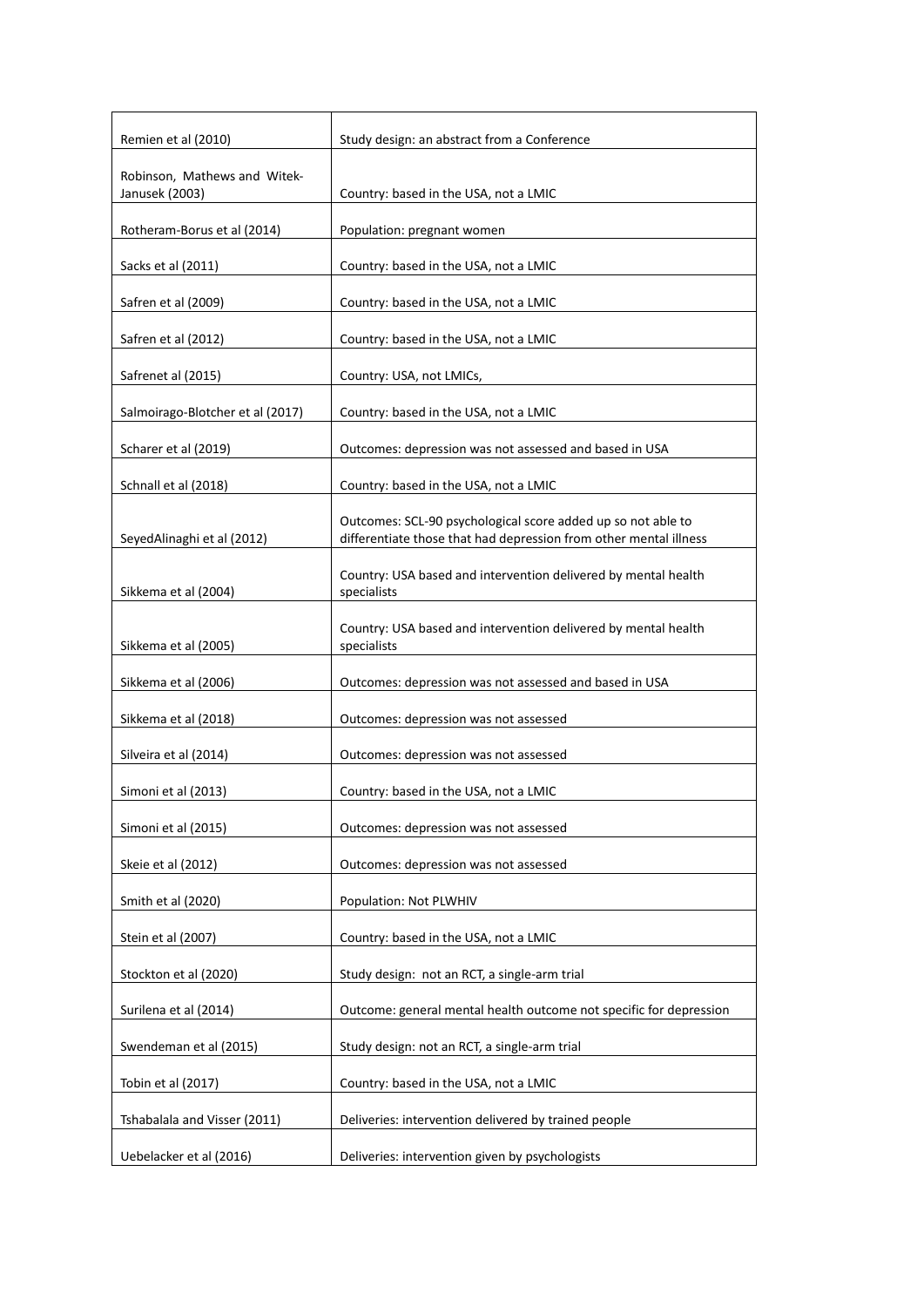| Verdeli et al (2012) | Study design: a book chapter, there is no primary data                                                         |  |
|----------------------|----------------------------------------------------------------------------------------------------------------|--|
| Vian et al (2018)    | Outcomes: depression was assessed only at baseline                                                             |  |
|                      |                                                                                                                |  |
| Vidrine et al (2006) | Country: based in the USA, not a LMIC                                                                          |  |
| Vidrine et al (2015) | Country: based in the USA, not a LMIC                                                                          |  |
| Wagner et al (2010)  | Outcomes: depression was not assessed                                                                          |  |
| Wagner et al (2017)  | Intervention: integrating antidepressant treatment into HIV care                                               |  |
| Wang et al (2015)    | Outcomes: depression was not assessed                                                                          |  |
| Weaver et al (2009)  | Country: based in the USA, not a LMIC                                                                          |  |
| Webb et al (2018)    | Country: based in the USA, not a LMIC                                                                          |  |
| Weber et al (2004)   | Deliveries: Intervention given by psychotherapist, also based in<br>Switzerland                                |  |
| Weiss et al (2003)   | Deliveries: intervention delivered by trained therapists.                                                      |  |
| Weston et al (2012)  | Study design: a meeting/conference abstract. Not enough information<br>for data extraction and study appraisal |  |
| Wu et al (2017)      | Country: based in the USA, not a LMIC                                                                          |  |
| Yang et al (2018)    | Study design: not an RCT, a single-arm trial                                                                   |  |
| Ye et al (2018)      | Outcomes: depression was not assessed                                                                          |  |
| Zanetti et al (2016) | Intervention: physical exercise                                                                                |  |
| Zhu et al (2019)     | Study design: not an RCT, secondary analysis of RCT data                                                       |  |
| Zisook et al (1998)  | Intervention: antidepressant                                                                                   |  |
| Znoj et al (2010)    | Country: set in Switzerland, not a LMIC                                                                        |  |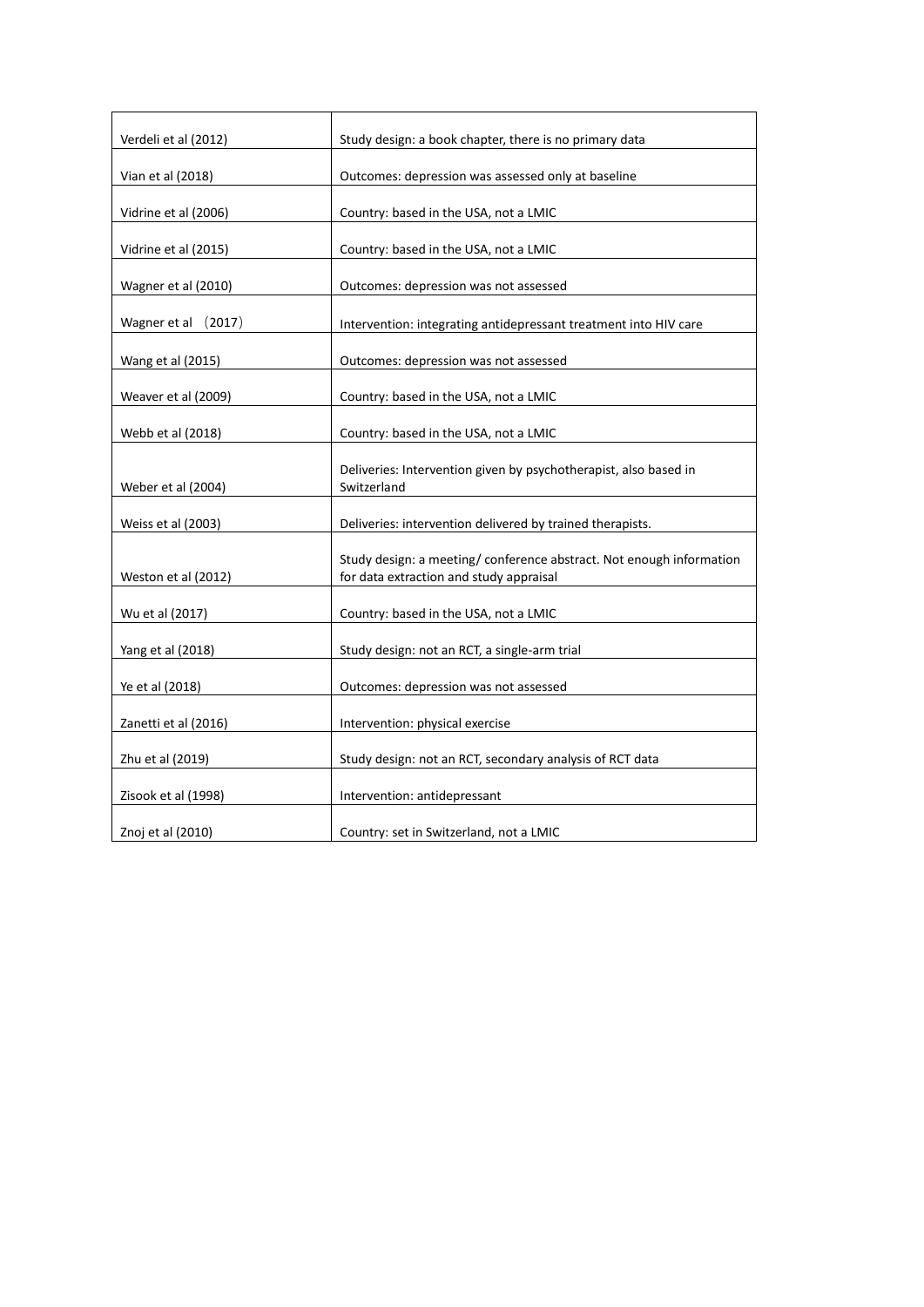# **Chen (2018)**

| <b>Bias</b>                                      | Judgement     | <b>Support for judgement</b>                                                                                                                                    |
|--------------------------------------------------|---------------|-----------------------------------------------------------------------------------------------------------------------------------------------------------------|
|                                                  |               |                                                                                                                                                                 |
| Random sequence<br>generation                    | Low risk      | Quote: "participants were randomized to either the<br>control or intervention arm using a computer-randomized<br>number in recruitment sequence"                |
| <b>Allocation concealment</b>                    | Some concerns | No information provided.                                                                                                                                        |
| <b>Blinding of participants</b><br>and personnel | Some concerns | Method of blinding is not mentioned.                                                                                                                            |
| <b>Blinding of outcome</b><br>assessment         | Some concerns | Method of blinding is not mentioned.                                                                                                                            |
| Incomplete outcome<br>data                       | Low risk      | Comment: (0/22) no one was lost to follow up in<br>intervention group, 2/20(10%) in control group did not<br>complete follow up. Relatively low attrition rate. |
| <b>Selecting reporting</b>                       | Low risk      | No evidence of selective reporting. Expected outcomes<br>were reported in this article.                                                                         |
| <b>Other bias</b>                                | High risk     | Small sample size and results might not be powerful.                                                                                                            |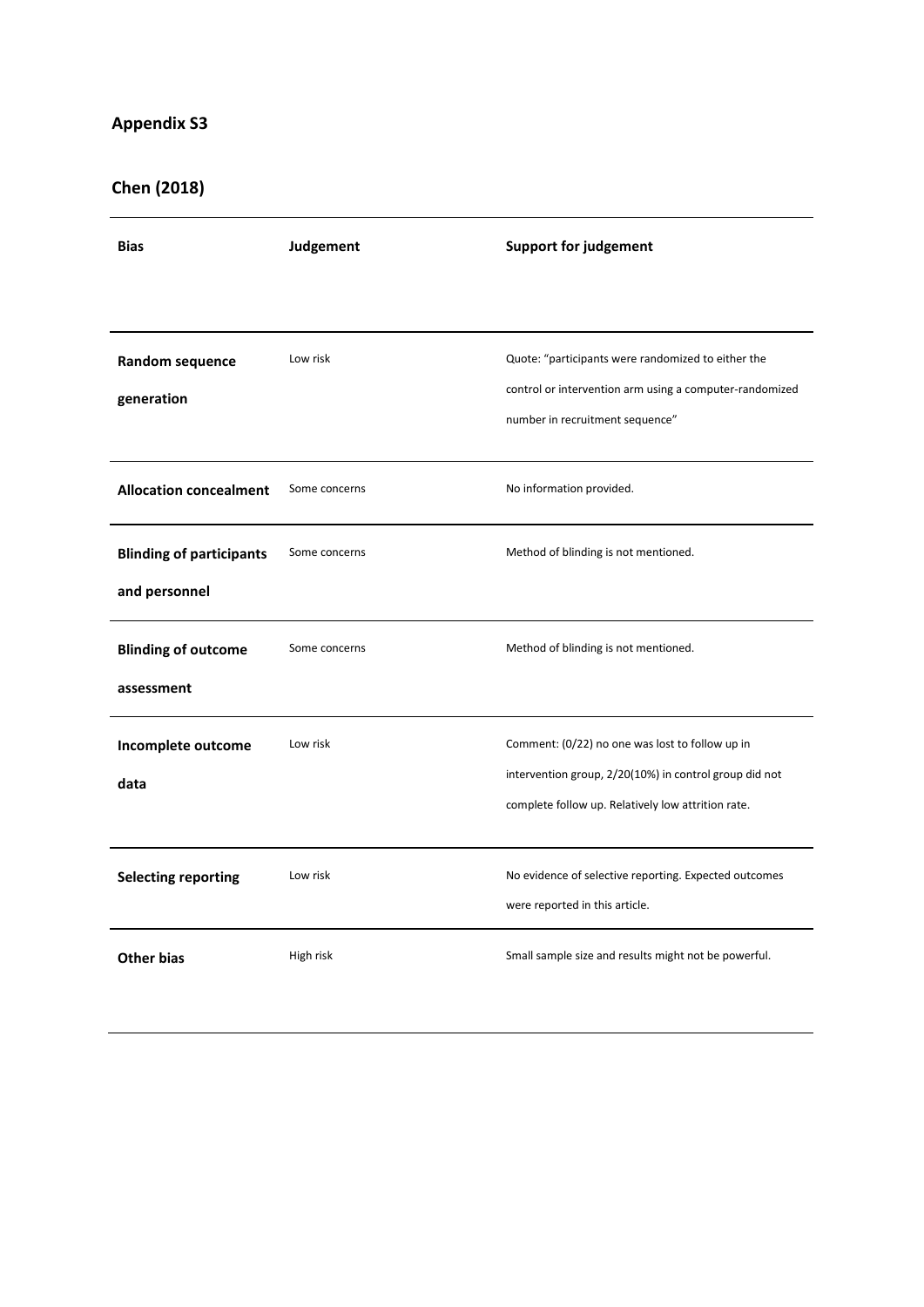## **Fawzi (2019)**

| <b>Bias</b>                         | Judgement     | <b>Support for judgement</b>                              |
|-------------------------------------|---------------|-----------------------------------------------------------|
|                                     |               |                                                           |
| Random sequence                     | Some concerns | Quote: "people living with HIV (hereafter referred to as  |
| generation                          |               | Change Agents) were randomly allocated to receive the     |
|                                     |               | NAMWEZA intervention in one of three chronological        |
|                                     |               | steps". Comment: The term "randomized" is                 |
|                                     |               | mentioned, no further information to support the          |
|                                     |               | judgement.                                                |
| <b>Allocation concealment</b>       | Some concerns | No information provided.                                  |
| <b>Blinding of participants and</b> | High risk     | Quote:" it was not possible to 'blind' group facilitators |
| personnel                           |               | or study participants when a specific group was           |
|                                     |               | receiving the intervention".                              |
| <b>Blinding of outcome</b>          | Some concerns | No information provided.                                  |
| assessment                          |               |                                                           |
| Incomplete outcome data             | High risk     | Quote: "overall follow-up rate was 73%. Limited           |
|                                     |               | retention of study participants over time may             |
|                                     |               | potentially bias our findings. Comment: high attrition    |
|                                     |               | rate.                                                     |
| <b>Selecting reporting</b>          | Low risk      | Expected outcomes were reported in this article.          |
| <b>Other bias</b>                   | Some concerns | Concurrent treatment participants might receive and       |
|                                     |               | contamination of intervention were not documented.        |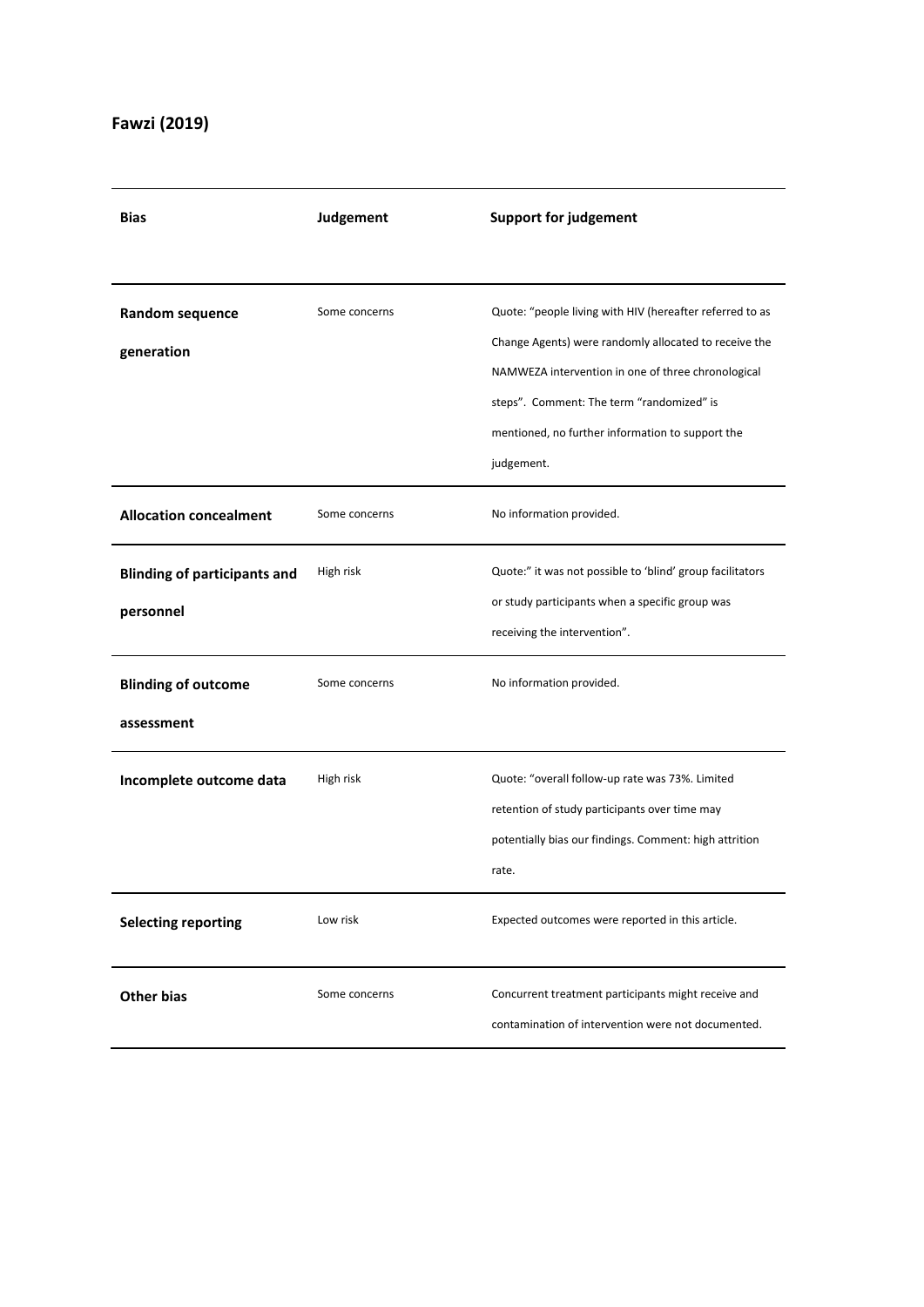### **Guo (2020)**

| Bias                                             | Judgement     | <b>Support for judgement</b>                                                                                                                                                                                                                                                                                                            |
|--------------------------------------------------|---------------|-----------------------------------------------------------------------------------------------------------------------------------------------------------------------------------------------------------------------------------------------------------------------------------------------------------------------------------------|
| Random sequence<br>generation                    | Low risk      | Quote: "Allocation to the treatment group was<br>carried out by a computer-generated randomization<br>list with a block size of 4, using SAS software version<br>9.4 (SAS Institute, Inc)."                                                                                                                                             |
| <b>Allocation concealment</b>                    | Low risk      | Quote: "Allocation to the treatment group was<br>carried out by a computer-generated randomization<br>list with a block size of 4, using SAS software version<br>9.4 (SAS Institute, Inc)."                                                                                                                                             |
| <b>Blinding of participants</b><br>and personnel | High risk     | Quote: "By the nature of the trial design, neither<br>the research staff nor the participants were blinded<br>to the intervention."                                                                                                                                                                                                     |
| <b>Blinding of outcome</b><br>assessment         | High risk     | Quote: "The self-report psychosocial measures<br>were collected at baseline, and at 3-, 6-, and 9-<br>month follow-ups using electronic questionnaires<br>on a tablet". Comment: psychological outcomes are<br>self-reported by participants who were not blinded<br>to intervention; therefore, outcomes assessment is<br>not blinded. |
| Incomplete outcome data                          | High risk     | Comment: 17/150 (11.3%) in intervention group,<br>23/150 (15.3%) in control group did not complete<br>follow up for reasons (refuse to continue or did not<br>have time) probably related to treatments.                                                                                                                                |
| <b>Selecting reporting</b>                       | Low risk      | All outcome domains mentioned in protocol are<br>assessed in the report.                                                                                                                                                                                                                                                                |
| <b>Other bias</b>                                | Some concerns | Concurrent treatment participants might receive is<br>not documented and contamination of<br>interventions were not mentioned.                                                                                                                                                                                                          |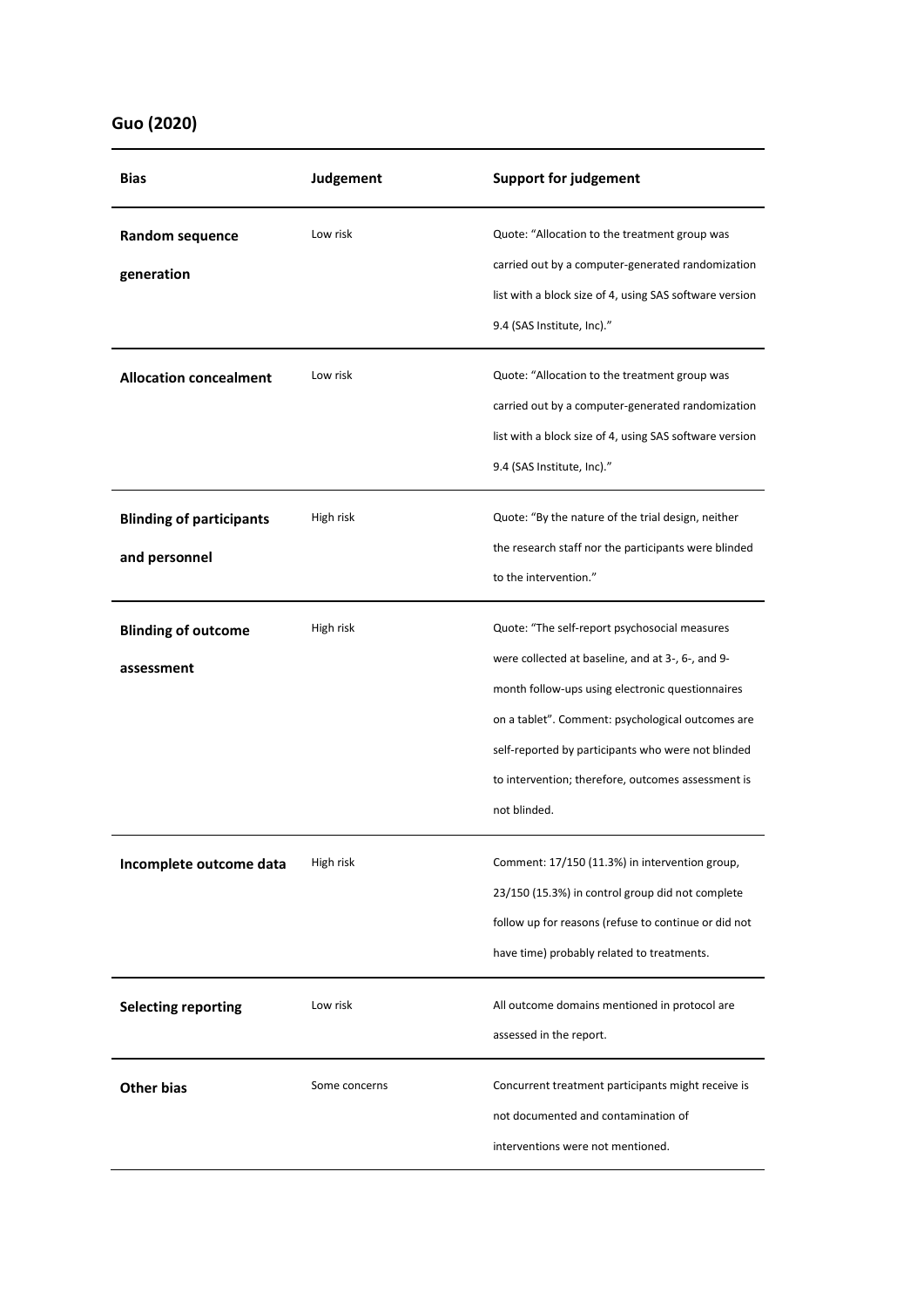### **Jones (2016)**

| <b>Bias</b>                         | Judgement     | <b>Support for judgement</b>                                         |
|-------------------------------------|---------------|----------------------------------------------------------------------|
|                                     |               |                                                                      |
| Random sequence                     | Some concerns | Quote: "Participants were enrolled and randomized to                 |
| generation                          |               | condition as follows".                                               |
|                                     |               | Comment: The term "randomized" is mentioned, no                      |
|                                     |               | further information to support the judgement.                        |
| <b>Allocation concealment</b>       | Some concerns | No information provided.                                             |
| <b>Blinding of participants and</b> | Some concerns | No information provided.                                             |
| personnel                           |               |                                                                      |
| <b>Blinding of outcome</b>          | Some concerns | No information provided.                                             |
| assessment                          |               |                                                                      |
| Incomplete outcome data             | Low risk      | The original sample size was 120 and the number of                   |
|                                     |               | participants included in analysis is also 120. Comment:              |
|                                     |               | No loss to follow up.                                                |
| <b>Selecting reporting</b>          | Low risk      | Expected outcomes were reported in this article.                     |
| <b>Other bias</b>                   | Some concerns | Concurrent treatment participants might receive is not               |
|                                     |               | documented and contamination of interventions were<br>not mentioned. |
|                                     |               |                                                                      |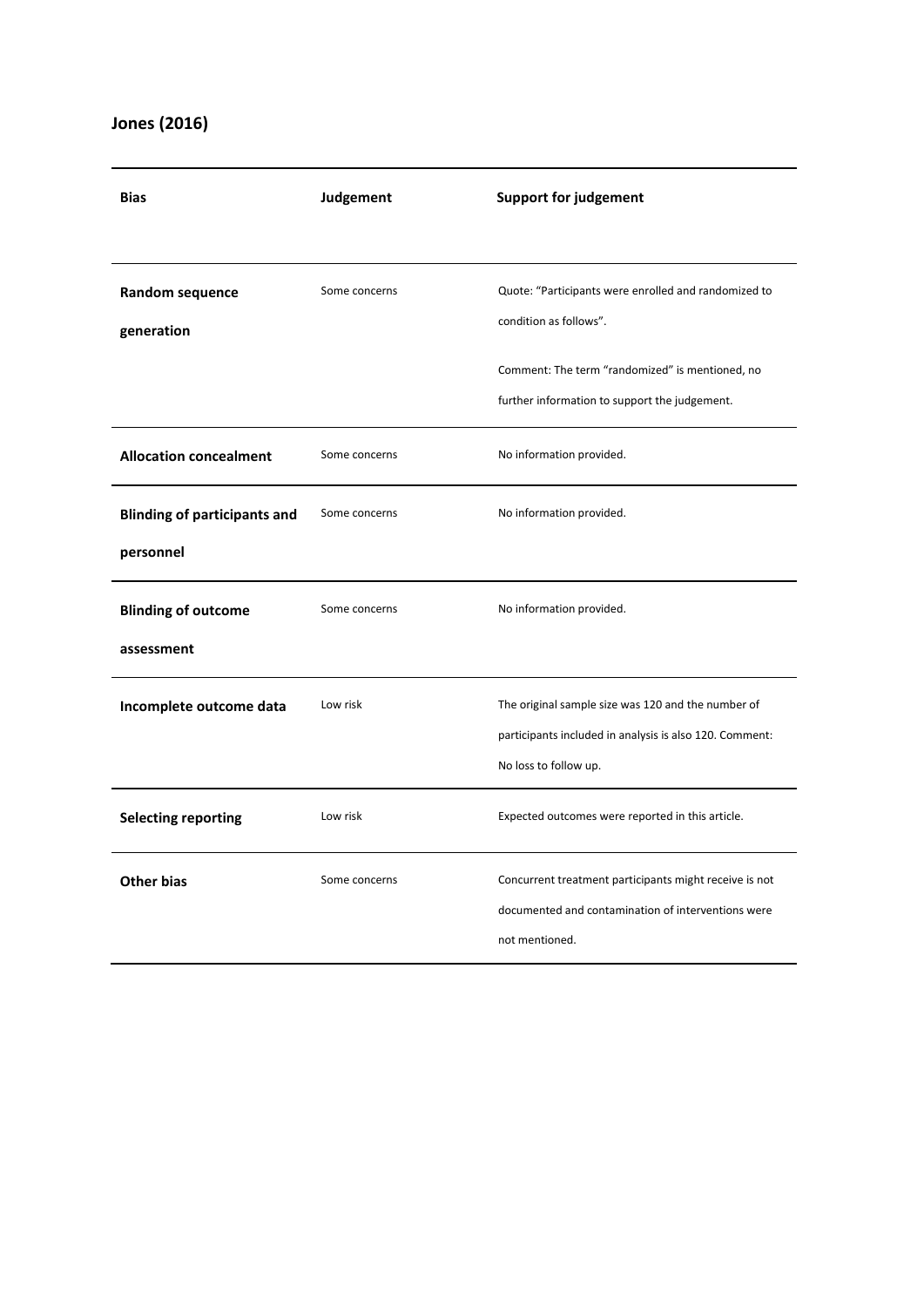| <b>Bias</b>                                      | Judgement     | <b>Support for judgement</b>                                                                                                                                                                                                             |
|--------------------------------------------------|---------------|------------------------------------------------------------------------------------------------------------------------------------------------------------------------------------------------------------------------------------------|
|                                                  |               |                                                                                                                                                                                                                                          |
| Random sequence<br>generation                    | Some concerns | Quote: "the two groups of villages in each county were<br>randomized to either a control condition or an<br>intervention condition". Comment: The term<br>"randomized" is mentioned, no further information to<br>support the judgement. |
| <b>Allocation concealment</b>                    | Some concerns | No information provided.                                                                                                                                                                                                                 |
| <b>Blinding of participants and</b><br>personnel | Some concerns | Method of blinding is not mentioned                                                                                                                                                                                                      |
| <b>Blinding of outcome</b><br>assessment         | Some concerns | Method of blinding is not mentioned                                                                                                                                                                                                      |
| Incomplete outcome data                          | High risk     | Comment: 24/257 (9.3%) in intervention group, 43/265<br>(16.2%) in control group did not complete follow up.<br>Distribution of attrition between groups is different.                                                                   |
| <b>Selecting reporting</b>                       | High risk     | Mean differences of depression outcomes between<br>groups are reported; however, mean depression scores<br>at 6, 12, 18 and 24 month are not reported. Insufficient<br>information of depression results for meta-analysis               |
| <b>Other bias</b>                                | High risk     | Comment: incorrect analysis due to lack of consideration<br>of clustering.                                                                                                                                                               |
|                                                  |               | Information of concurrent treatments individuals receive<br>is unknown.                                                                                                                                                                  |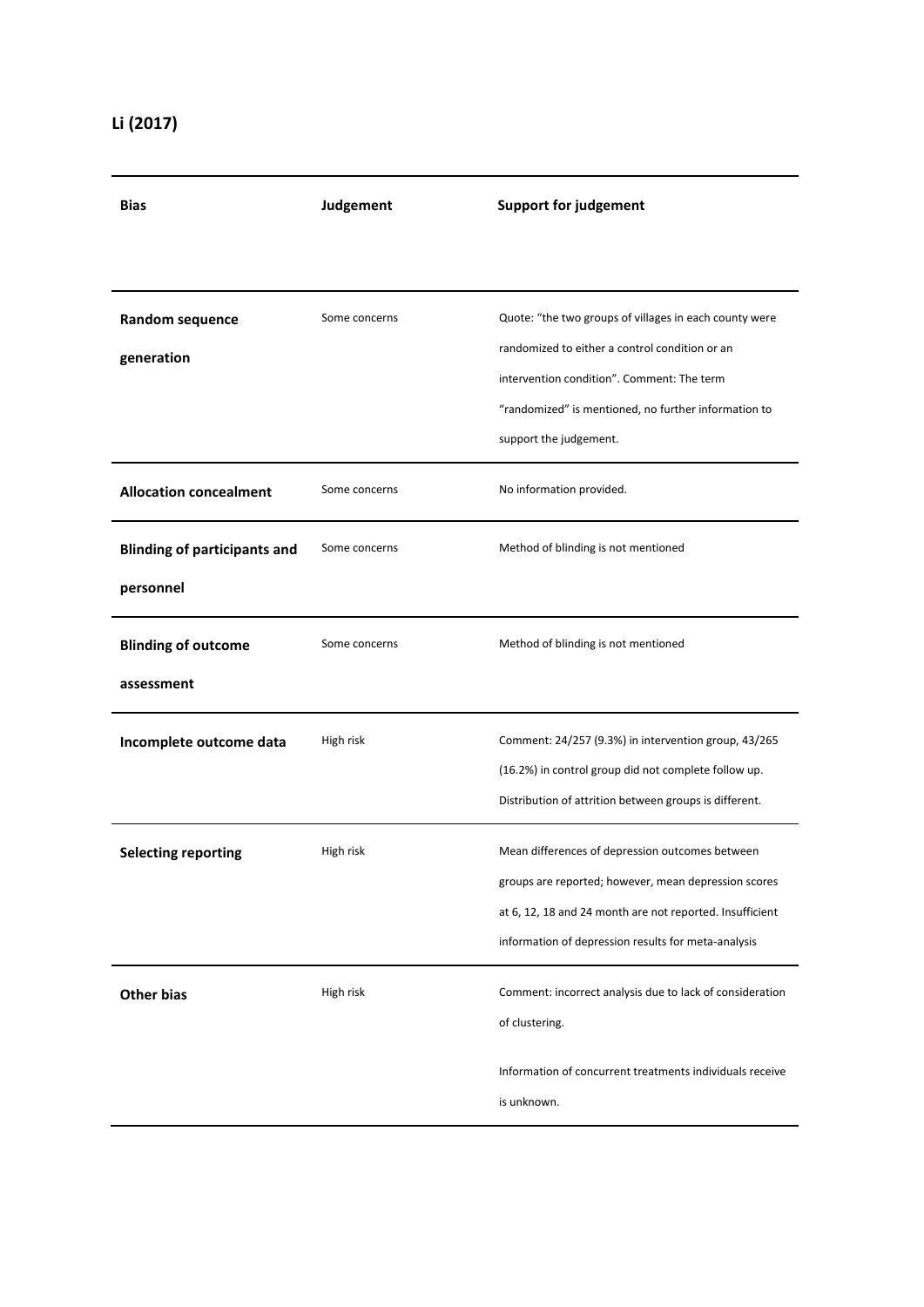|  | Li (2021) |
|--|-----------|
|--|-----------|

| <b>Bias</b>                                      | Judgement     | <b>Support for judgement</b>                                                                                                                                                                                                                                                                                                                                                                                                                                                                                                                                                                                                                                                   |
|--------------------------------------------------|---------------|--------------------------------------------------------------------------------------------------------------------------------------------------------------------------------------------------------------------------------------------------------------------------------------------------------------------------------------------------------------------------------------------------------------------------------------------------------------------------------------------------------------------------------------------------------------------------------------------------------------------------------------------------------------------------------|
| Random sequence generation                       | Low risk      | Quote: "Block randomization (size = $6$ ) was used, and<br>randomization was performed using a computerized<br>random number generator."                                                                                                                                                                                                                                                                                                                                                                                                                                                                                                                                       |
| <b>Allocation concealment</b>                    | Low risk      | Quote: "Allocation was concealed from all participants<br>and field workers by using sealed and sequentially<br>numbered envelopes."                                                                                                                                                                                                                                                                                                                                                                                                                                                                                                                                           |
| <b>Blinding of participants and</b><br>personnel | Some concerns | Method of blinding is not mentioned.                                                                                                                                                                                                                                                                                                                                                                                                                                                                                                                                                                                                                                           |
| <b>Blinding of outcome assessment</b>            | Some concerns | Method of blinding is not mentioned.                                                                                                                                                                                                                                                                                                                                                                                                                                                                                                                                                                                                                                           |
| Incomplete outcome data                          | High risk     | Comment: 17/129 (13.2%) in Three Good Things (TGT)<br>with electronic social networking, 19/139 (13.7%) in TGT-<br>only group, 19/136 (14.0%) in control group did not<br>complete follow up. High attrition rate.                                                                                                                                                                                                                                                                                                                                                                                                                                                             |
| <b>Selecting reporting</b>                       | Low risk      | Expected outcomes were reported in this article.                                                                                                                                                                                                                                                                                                                                                                                                                                                                                                                                                                                                                               |
| <b>Other bias</b>                                | High risk     | Quote: "The baseline differences in background<br>characteristics (i.e. socio-demographic characteristics,<br>HIV-related characteristics and social-psychological<br>outcomes) across the three groups were not statistically<br>different; 24.2% of the participants in the TGT-SN group<br>have told the exercise to other HIVMSM who also<br>participated in the study, which may partially explain the<br>contamination of the control group;(2.2%) participated in<br>other psychological counselling or interventions during<br>the intervention period (representing potential external<br>contamination)". Comment: Potential internal and<br>external contamination. |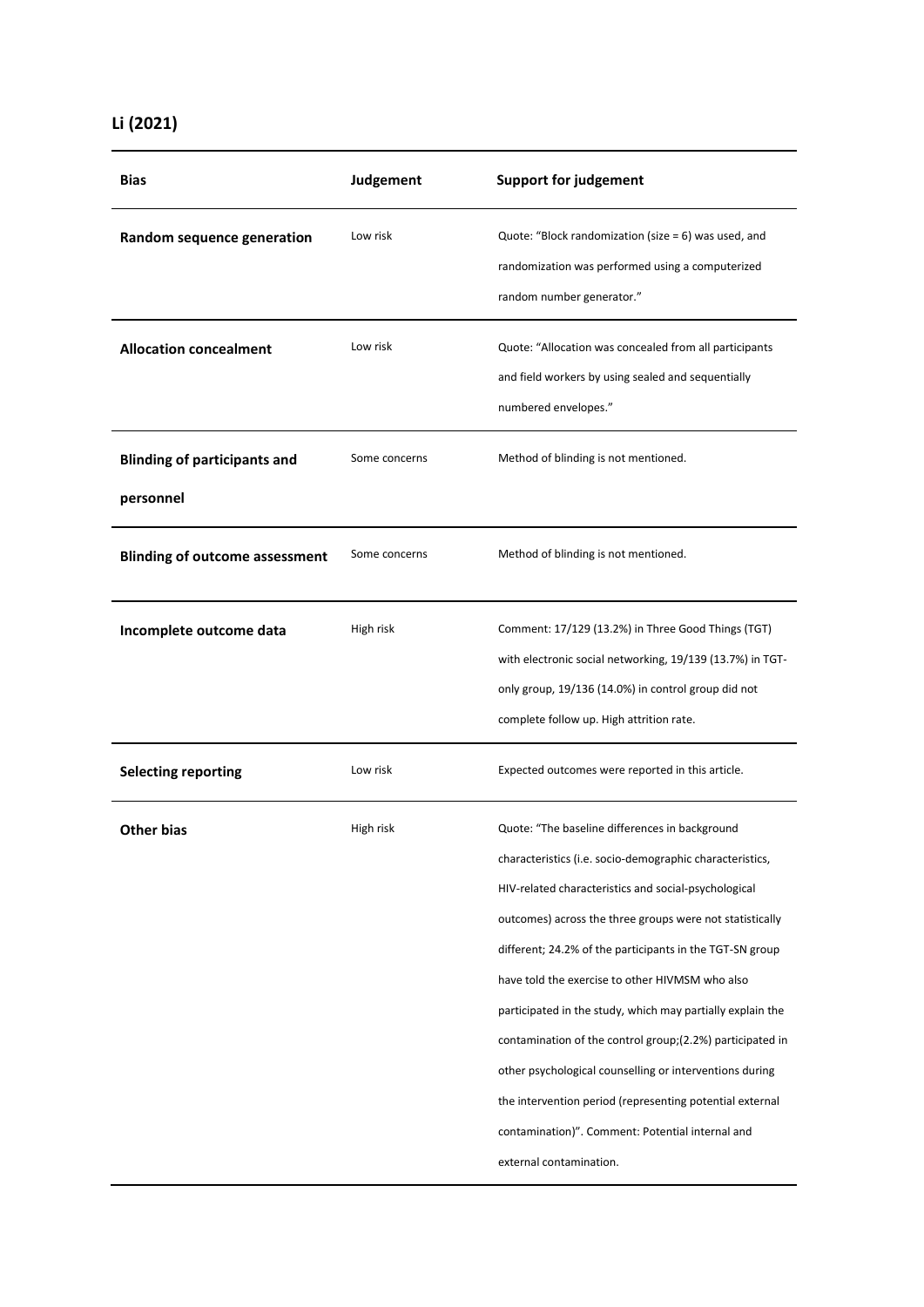## **Meffert (2021)**

| <b>Bias</b>                                      | Judgement     | <b>Support for judgement</b>                                                                                                                      |
|--------------------------------------------------|---------------|---------------------------------------------------------------------------------------------------------------------------------------------------|
|                                                  |               |                                                                                                                                                   |
| Random sequence<br>generation                    | Low risk      | Quote: "The study coordinator generated a random<br>sequence of 2 colors in Excel corresponding to<br>IPT+TAU and Wait List+TAU in blocks of 10." |
|                                                  |               |                                                                                                                                                   |
| <b>Allocation concealment</b>                    | Low risk      | Quote: "The study coordinator generated a random<br>sequence of 2 colors in Excel corresponding to<br>IPT+TAU and Wait List+TAU in blocks of 10." |
| <b>Blinding of participants</b><br>and personnel | High risk     | Quote: "The study coordinator and IPT therapists<br>were not blind to group assignment."                                                          |
| <b>Blinding of outcome</b><br>assessment         | Low risk      | Quote: "Staff who gathered baseline and subsequent<br>assessment data were blinded to group assignment."                                          |
| Incomplete outcome data                          | High risk     | Comment: 34/123 (27.6%) in intervention group,<br>16/133 (12.0%) in control group did not complete<br>follow up. High attrition rate.             |
| <b>Selecting reporting</b>                       | Low risk      | All outcome domains mentioned in protocol are<br>assessed in the report.                                                                          |
| <b>Other bias</b>                                | Some concerns | Concurrent treatment participants might receive is<br>not documented and contamination of interventions<br>were not mentioned.                    |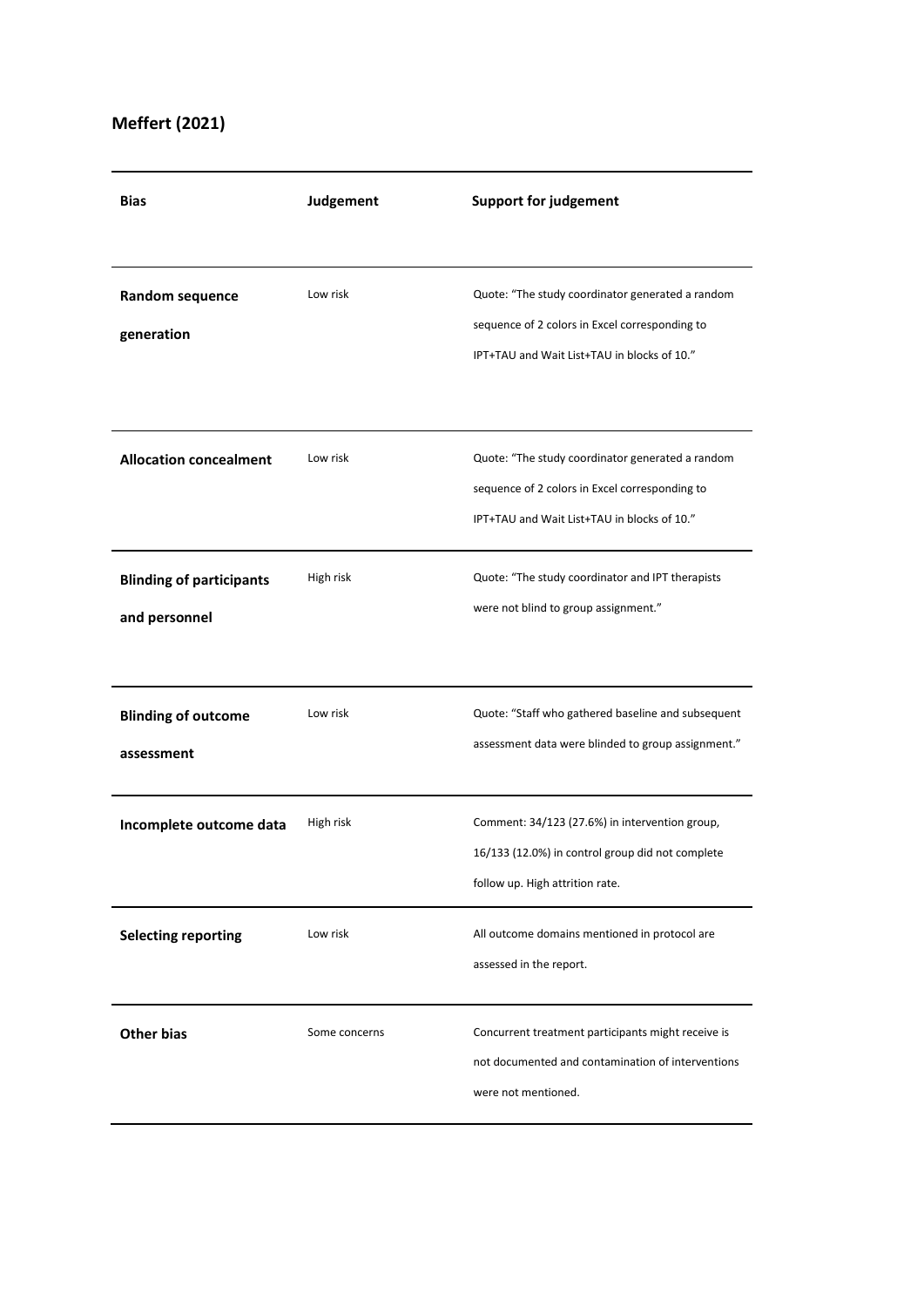## **Nakimuli-Mpungu (2020)**

| <b>Bias</b>                                      | Judgement     | <b>Support for judgement</b>                                                                                                                                                                                                                                 |
|--------------------------------------------------|---------------|--------------------------------------------------------------------------------------------------------------------------------------------------------------------------------------------------------------------------------------------------------------|
|                                                  |               |                                                                                                                                                                                                                                                              |
| Random sequence generation                       | Some concerns | No information provided.                                                                                                                                                                                                                                     |
| <b>Allocation concealment</b>                    | Low risk      | Quote: "Randomization of health centers was achieved by<br>urn (health center managers separately picked a paper<br>containing the intervention allocation from a basket; ratio<br>$1:1)''$ .                                                                |
| <b>Blinding of participants and</b><br>personnel | High risk     | Quote: "both experimental and control interventions were<br>identifiable to participants and outcome assessors".                                                                                                                                             |
| <b>Blinding of outcome</b><br>assessment         | High risk     | Quote: "By design, both experimental and control<br>interventions were identifiable to participants and outcome<br>assessors".                                                                                                                               |
| Incomplete outcome data                          | High risk     | Comment: 55/578 (9.5%) in intervention group, 111/562<br>(19.8%) in control group did not complete follow up.<br>Distribution of attrition between groups is different.                                                                                      |
| <b>Selecting reporting</b>                       | High risk     | Outcomes of disability days and poverty index scores listed<br>in protocol are not reported in published report. Depression<br>scores measured by SRQ-20 were not available. Adjusted<br>odds ratio of depression disorders at 12 month is not<br>available. |
| <b>Other bias</b>                                | Some concerns | Comment: Individuals are naïve to antidepressants.<br>However, concurrent treatment participants might receive<br>is not documented.                                                                                                                         |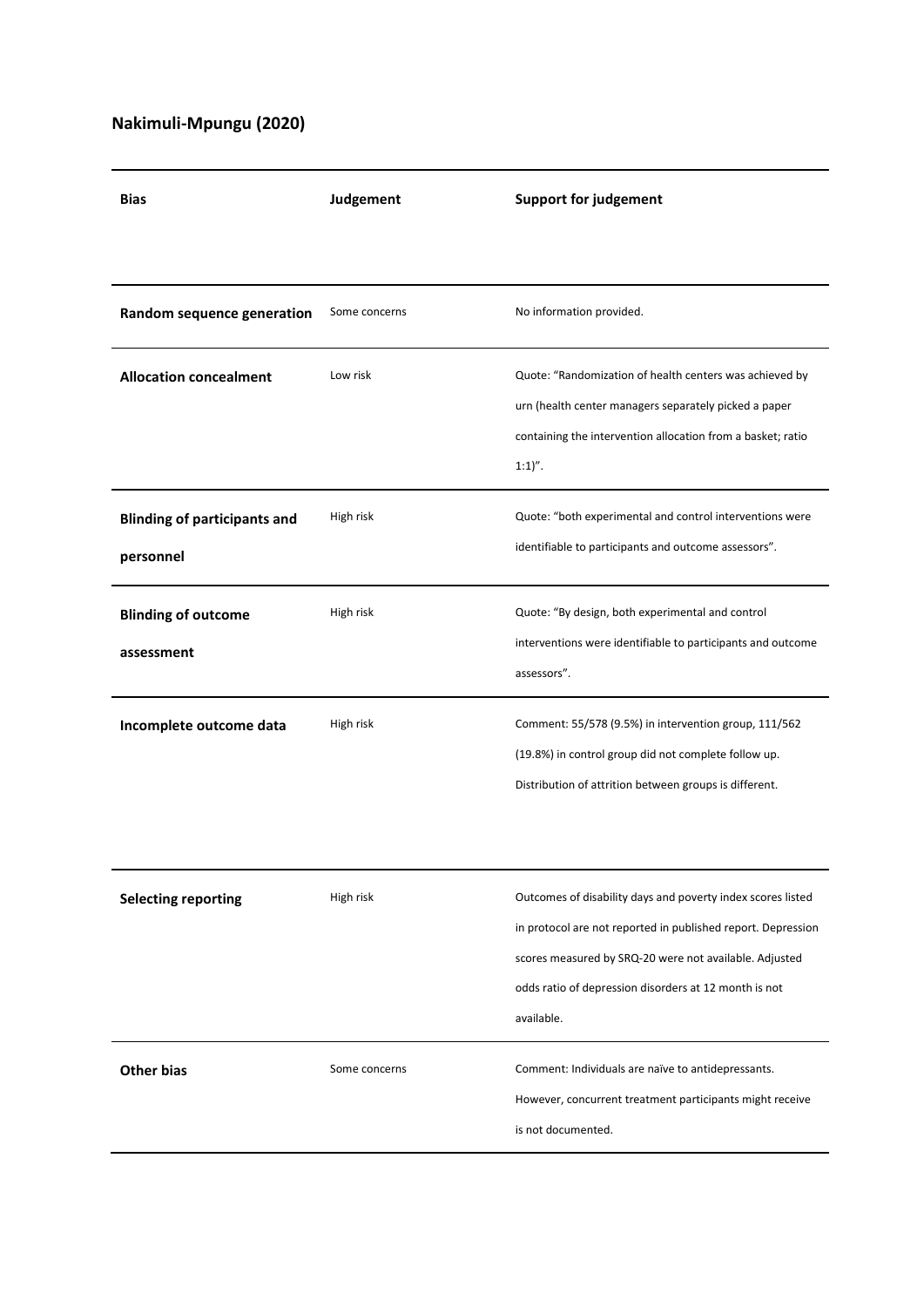# **Nyamathi (2012)**

| <b>Bias</b>                                      | Judgement     | <b>Support for judgement</b>                                                                                                                                                                                                             |
|--------------------------------------------------|---------------|------------------------------------------------------------------------------------------------------------------------------------------------------------------------------------------------------------------------------------------|
|                                                  |               |                                                                                                                                                                                                                                          |
| Random sequence<br>generation                    | Some concerns | Quote: "Between these two, one was randomly selected<br>to engage the intervention group, while the second<br>engaged the UC group". Comment: The term<br>"randomized" is mentioned, no further information to<br>support the judgement. |
| <b>Allocation concealment</b>                    | Some concerns | No information provided.                                                                                                                                                                                                                 |
| <b>Blinding of participants and</b><br>personnel | Some concerns | Method of blinding is not mentioned.                                                                                                                                                                                                     |
| <b>Blinding of outcome</b><br>assessment         | Some concerns | Method of blinding is not mentioned.                                                                                                                                                                                                     |
| Incomplete outcome data                          | Low risk      | Quote: "All 68 women completed the six-month follow-<br>up".                                                                                                                                                                             |
| <b>Selecting reporting</b>                       | High risk     | Knowledge about HIV mentioned in the method section<br>was not reported in the result section.                                                                                                                                           |
| <b>Other bias</b>                                | High risk     | Comment: incorrect analysis due to lack of consideration<br>of clustering and small sample size.                                                                                                                                         |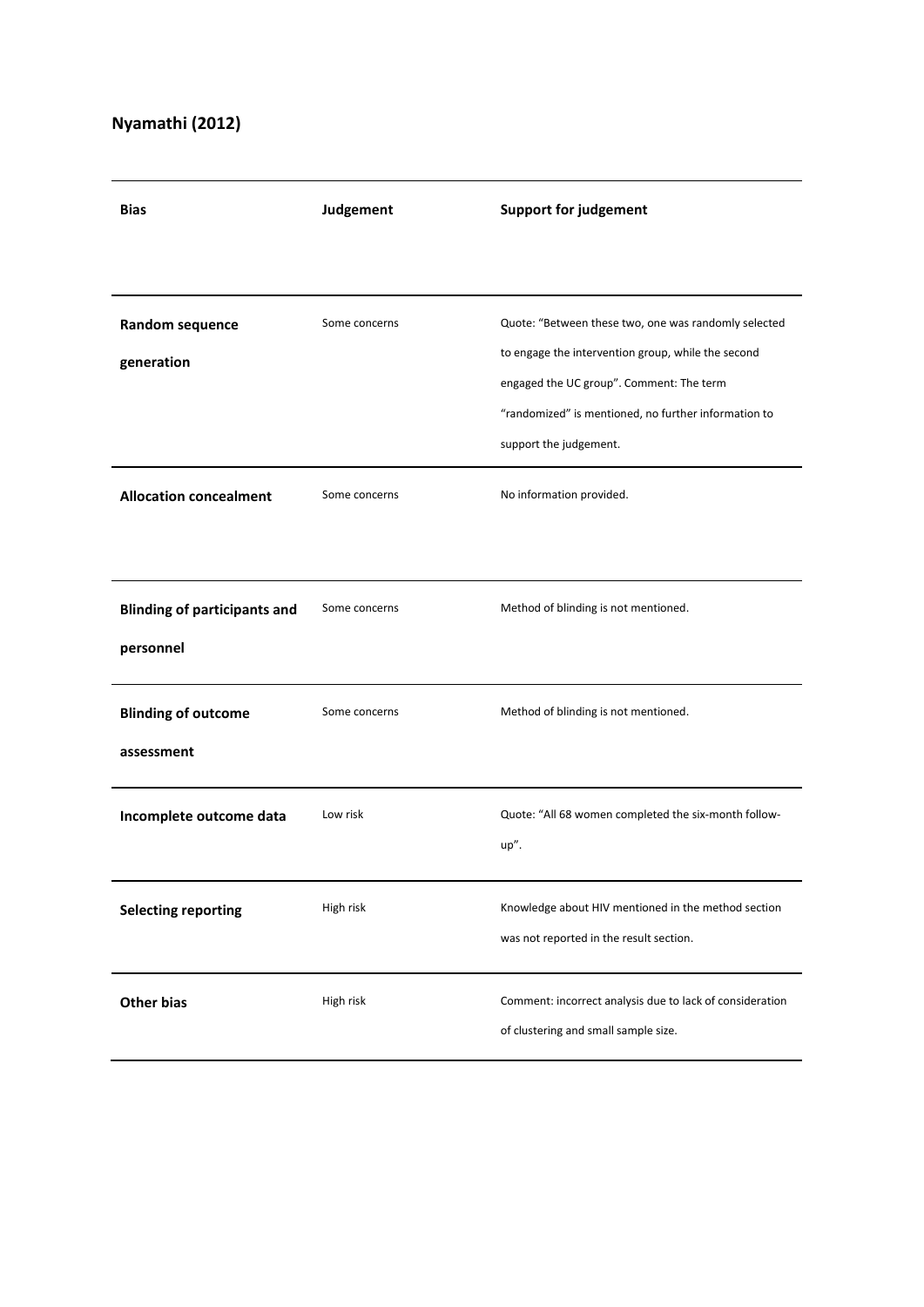## **Petlzer (2012)**

| <b>Bias</b>                                      | Judgement     | <b>Support for judgement</b>                                                                                                          |
|--------------------------------------------------|---------------|---------------------------------------------------------------------------------------------------------------------------------------|
|                                                  |               |                                                                                                                                       |
| Random sequence<br>generation                    | Low risk      | Quote: "Participants were randomized into study<br>condition using a table of random numbers following<br>their baseline assessment". |
| <b>Allocation concealment</b>                    | Some concerns | No information provided.                                                                                                              |
| <b>Blinding of participants and</b><br>personnel | Some concerns | Method of blinding is not mentioned.                                                                                                  |
| <b>Blinding of outcome</b><br>assessment         | Some concerns | Method of blinding is not mentioned.                                                                                                  |
| Incomplete outcome data                          | Low risk      | Comment: 3/76 (3.9%) in intervention group, 2/76 (2.6%)<br>in control group did not complete follow up. Low<br>attrition rate.        |
| <b>Selecting reporting</b>                       | Low risk      | No selective reporting is found when compare method<br>section with results section.                                                  |
| <b>Other bias</b>                                | Some concerns | Concurrent treatment participants might receive is not<br>documented and contamination of interventions were<br>not mentioned.        |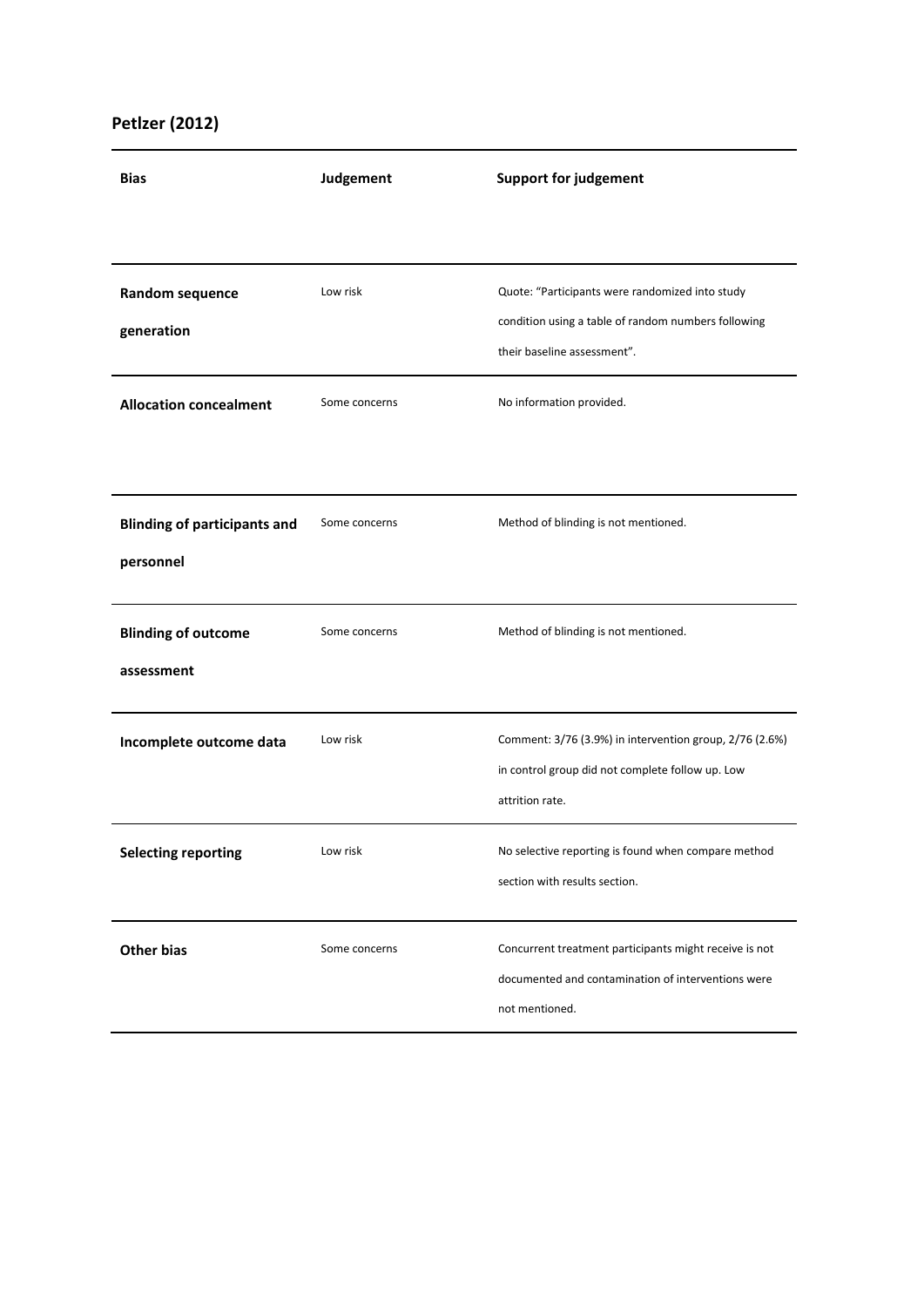### **Petersen (2014)**

| <b>Bias</b>                                      | Judgement     | <b>Support for judgement</b>                                                                                                                                                                                                                           |
|--------------------------------------------------|---------------|--------------------------------------------------------------------------------------------------------------------------------------------------------------------------------------------------------------------------------------------------------|
|                                                  |               |                                                                                                                                                                                                                                                        |
| Random sequence generation                       | Low risk      | Quote: "participants were allocated to an intervention and control<br>arm using computer generated random allocation by the third<br>author, who had no knowledge of the participant scores".                                                          |
| <b>Allocation concealment</b>                    | Low risk      | Quote: "random allocation by the third author, who had no<br>knowledge of the participant scores".                                                                                                                                                     |
| <b>Blinding of participants and</b><br>personnel | Some concerns | Method of blinding is not mentioned.                                                                                                                                                                                                                   |
| <b>Blinding of outcome assessment</b>            | Low risk      | Quote: "The PHQ-9, HSCL-25 and MSPSS were administered to both<br>the intervention and control cohorts by 3 independent fieldworkers<br>who were not informed whether the participants were in the<br>intervention or control arms".                   |
| Incomplete outcome data                          | High risk     | Quote: "Loss to follow up was high and the study was only able to<br>follow-up 49% of the original sample at post evaluation<br>assessment".<br>Comment: 24/41 (58.5%) in intervention group, 18/35 (51.4%) in                                         |
|                                                  |               | control group did not complete follow up. High attrition rate.                                                                                                                                                                                         |
| <b>Selecting reporting</b>                       | Low risk      | No selective reporting is found when comparing method section<br>with results section.                                                                                                                                                                 |
| <b>Other bias</b>                                | High risk     | Quote: "Chi-square (χ2) analysis did not reveal any significant<br>differences in demographic characteristics between the<br>intervention and control arms". Comment: All characteristics are<br>balanced at baseline. However, sample size was small, |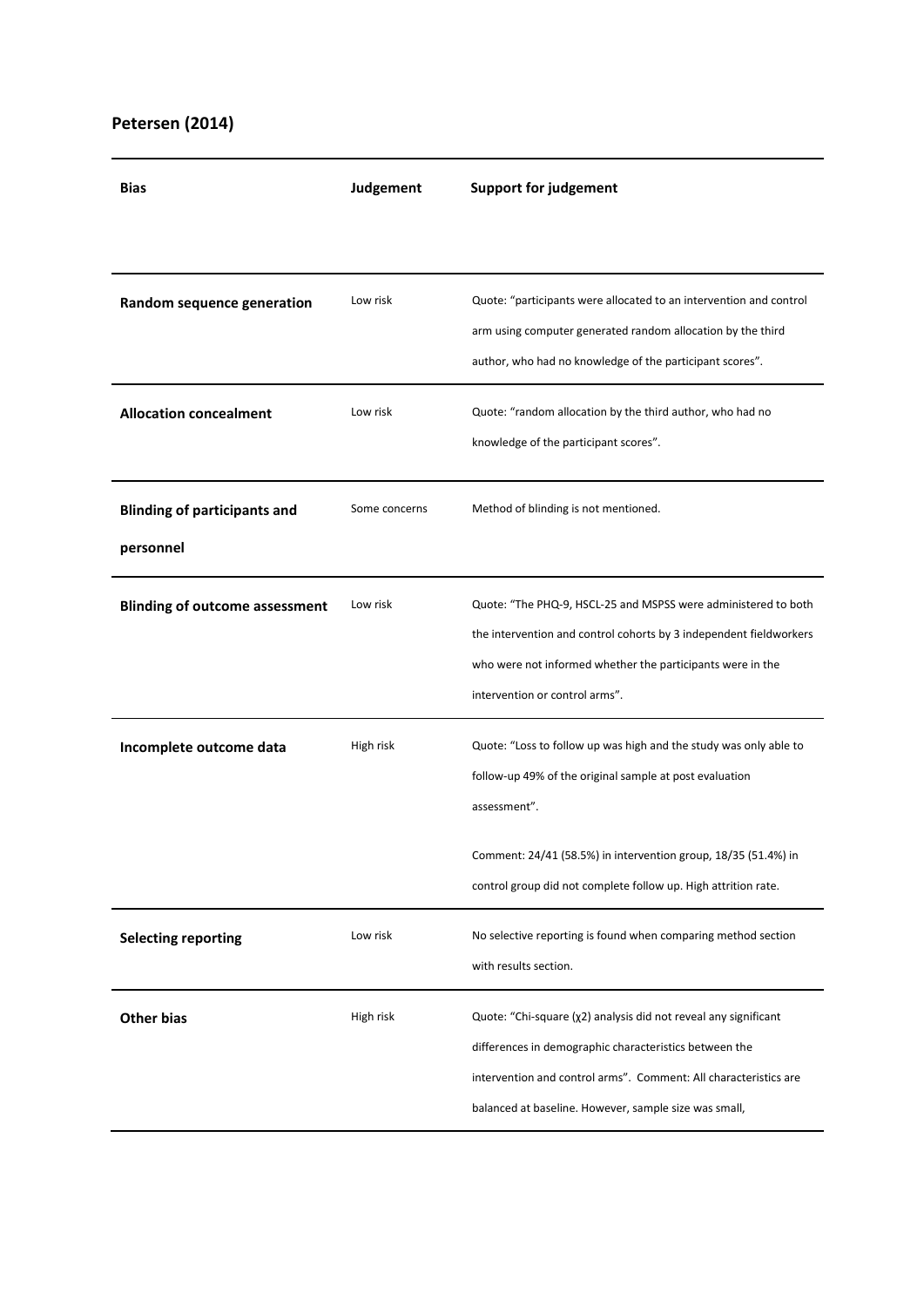## **Sarna (2008)**

| <b>Bias</b>                                      | Judgement     | <b>Support for judgement</b>                                                                                                                                                                                   |
|--------------------------------------------------|---------------|----------------------------------------------------------------------------------------------------------------------------------------------------------------------------------------------------------------|
|                                                  |               |                                                                                                                                                                                                                |
| Random sequence<br>generation                    | Low risk      | Quote: "Computer-generated random number assignment was used,<br>allocating an equal number of participants to treatment and control<br>groups".                                                               |
| <b>Allocation concealment</b>                    | Low risk      | Quote: "Allocation concealment was maintained with sequentially<br>numbered, opaque sealed envelopes".                                                                                                         |
| <b>Blinding of participants and</b><br>personnel | High risk     | Quote: "Only laboratory personnel were blinded to study group<br>allocation".<br>Comment: participants were not blinded.                                                                                       |
| <b>Blinding of outcome</b><br>assessment         | Some concerns | Method of blinding is not mentioned.                                                                                                                                                                           |
| Incomplete outcome data                          | High risk     | Comment: 27/116 (23.3%) in intervention group, 24/118 (20.3%) in<br>control group did not complete follow up. High attrition rate.                                                                             |
| <b>Selecting reporting</b>                       | High risk     | Depression symptoms mean scores at baseline and post-intervention<br>are not reported. Only medium scores of differences between<br>baseline and postintervention and p value between groups are<br>displayed. |
| <b>Other bias</b>                                | Some concerns | Quote: "The m-DOTand control groups had similar baseline<br>characteristics (Table 1)." Comment: All characteristics are balanced<br>at baseline.                                                              |
|                                                  |               | Concurrent treatment participants might receive is not documented.                                                                                                                                             |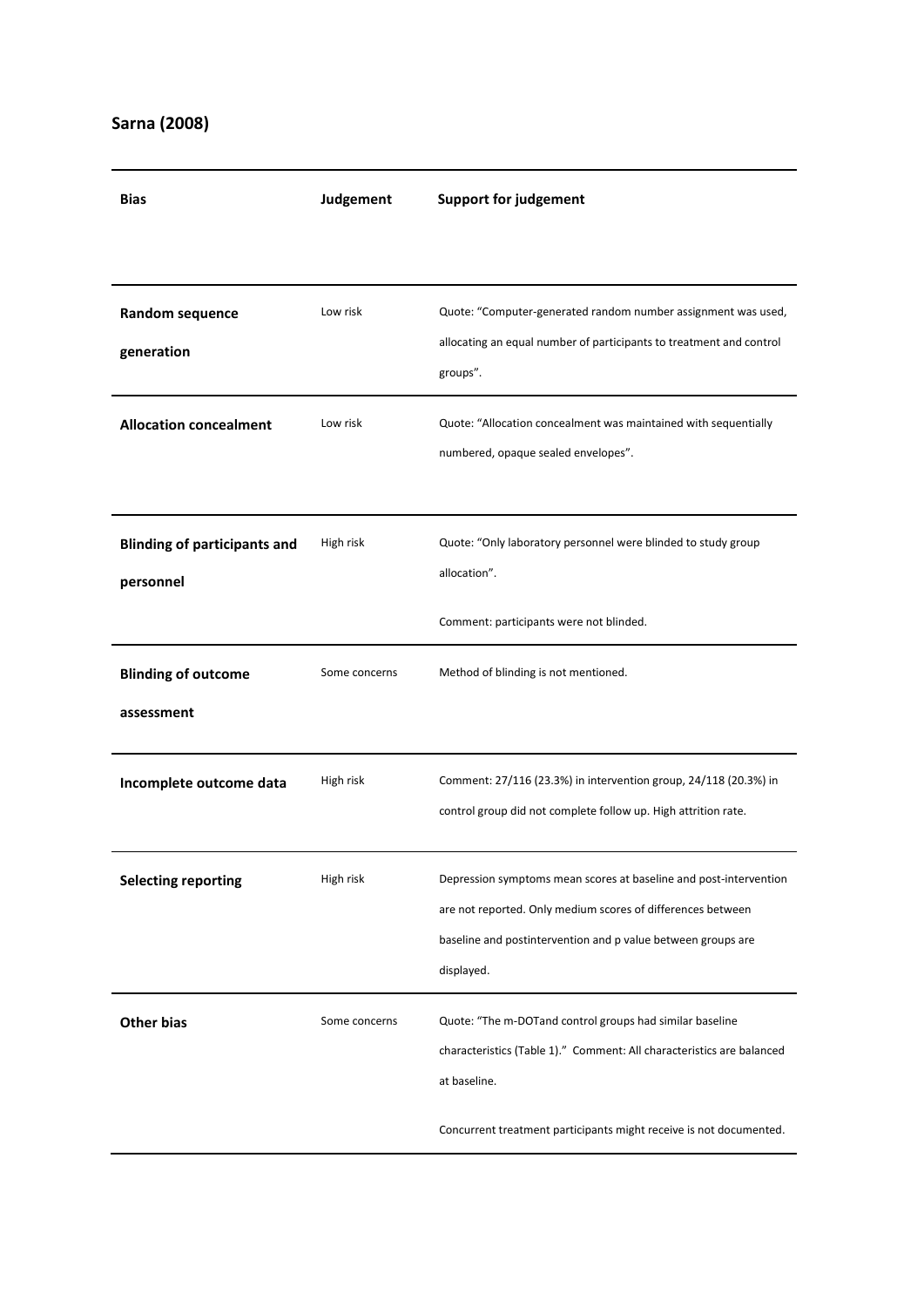### **Wang (2010)**

| <b>Bias</b>                                      | Judgement     | <b>Support for judgement</b>                                                                                                                                                                        |
|--------------------------------------------------|---------------|-----------------------------------------------------------------------------------------------------------------------------------------------------------------------------------------------------|
| Random sequence<br>generation                    | Some concerns | Quote: "Randomized trial and pre-tests and post<br>intervention tests were used in this study". Comment:<br>The term "randomized" is mentioned, no further<br>information to support the judgement. |
| <b>Allocation concealment</b>                    | Some concerns | No information provided.                                                                                                                                                                            |
| <b>Blinding of participants and</b><br>personnel | Some concerns | Method of blinding is not mentioned.                                                                                                                                                                |
| <b>Blinding of outcome</b><br>assessment         | Some concerns | Method of blinding is not mentioned.                                                                                                                                                                |
| Incomplete outcome data                          | High risk     | Comment: 8/58 (13.8%) in intervention group, 10/58<br>(17.2%) in control group did not complete follow up. High<br>attrition rate.                                                                  |
| <b>Selecting reporting</b>                       | Low risk      | No selective reporting is found when comparing method<br>section with results section.                                                                                                              |
| <b>Other bias</b>                                | Some concerns | Concurrent treatment participants might receive is not<br>documented.                                                                                                                               |